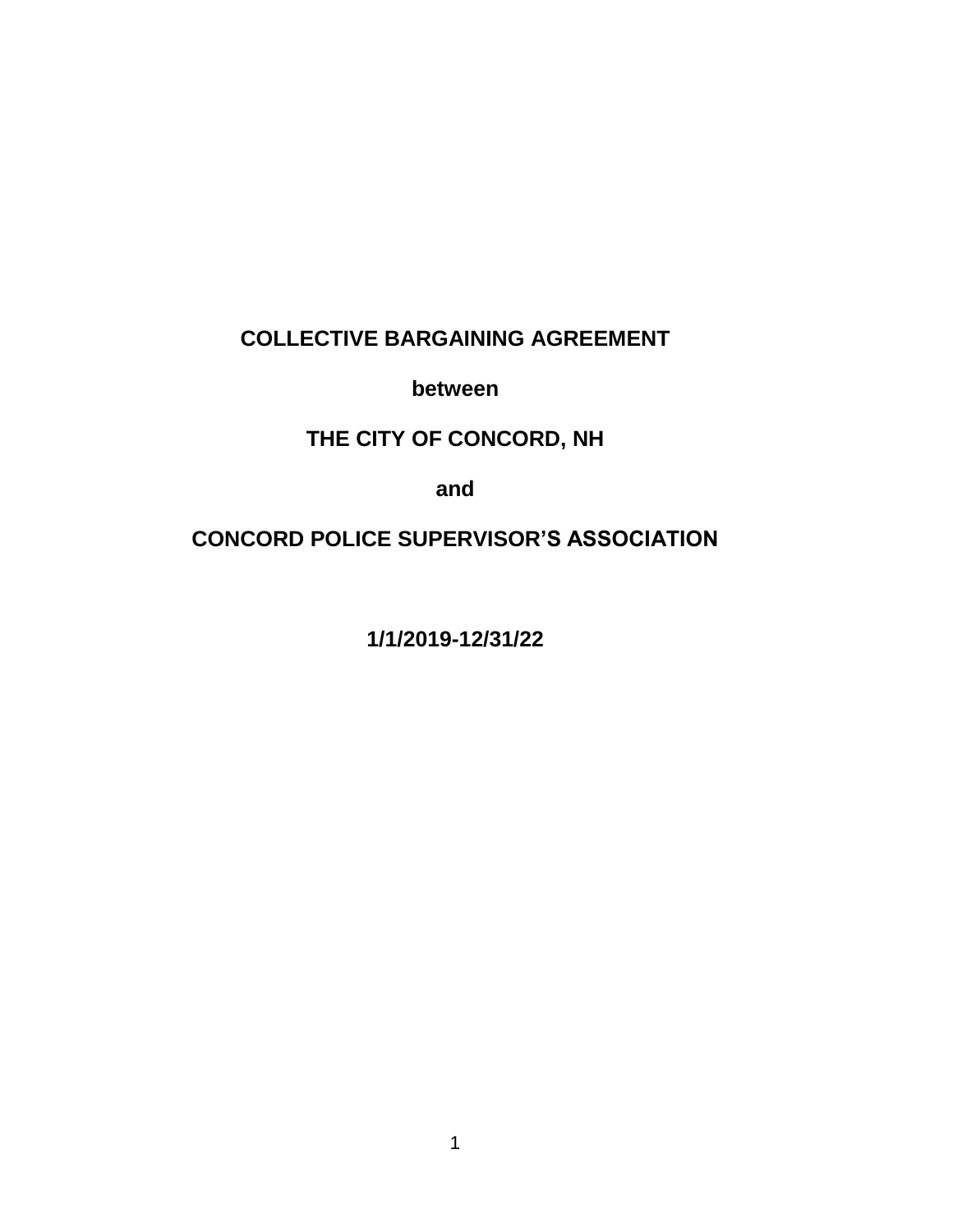# **TABLE OF CONTENTS**

| <b>ARTICLE</b> | <b>SECTION</b>                   | <b>TITLE</b>                                                                                                                                                                                                     | <b>PAGE</b>    |  |
|----------------|----------------------------------|------------------------------------------------------------------------------------------------------------------------------------------------------------------------------------------------------------------|----------------|--|
| $\mathsf{l}$ . | 1.<br>2.                         | <b>PREAMBLE</b><br><b>Parties</b><br>Purpose                                                                                                                                                                     | 6              |  |
| Ш.             | 1.<br>2.<br>3.                   | <b>RECOGNITION</b><br><b>Bargaining Unit</b><br><b>Representation &amp; Employment</b><br>Recognition                                                                                                            | 6              |  |
| Ш.             | 1.<br>2.<br>3.<br>4.<br>5.       | <b>NOTICE UNDER AGREEMENT</b><br><b>Written Communications</b><br><b>Proper Notification</b><br>Change of Address<br>Minimum Information<br><b>Union Officers</b>                                                | 6              |  |
| IV.            | 1.                               | <b>MANAGEMENT RIGHTS</b><br><b>Retention of Rights</b>                                                                                                                                                           | $\overline{7}$ |  |
| V.             | 1.<br>2.<br>3.                   | UNION REPRESENTATION<br><b>Joint Meetings</b><br><b>Contract Negotiations</b><br>Grievance Investigation                                                                                                         | 8              |  |
| VI.            | 1.<br>2.<br>3.                   | <b>DUES DEDUCTION</b><br>Authorization<br>Remittance<br>Indemnification                                                                                                                                          | 8              |  |
| VII.           | 1.                               | <b>WAGES</b><br>Across-the-Board Increase                                                                                                                                                                        | 9              |  |
| VIII.          | 1.<br>2.<br>3.<br>4.<br>5.<br>6. | <b>HOURS OF WORK</b><br>Hours of Work<br><b>Patrol Schedule</b><br><b>Administrative Schedule</b><br><b>Investigations Schedule</b><br><b>Dispatch Supervisor Schedule</b><br><b>Parking Supervisor Schedule</b> | 10             |  |
| IX.            | 1.<br>2.<br>3.                   | <b>OVERTIME AND CALLBACK</b><br>General<br><b>Overtime Rate</b><br><b>Flex Time</b>                                                                                                                              | 12             |  |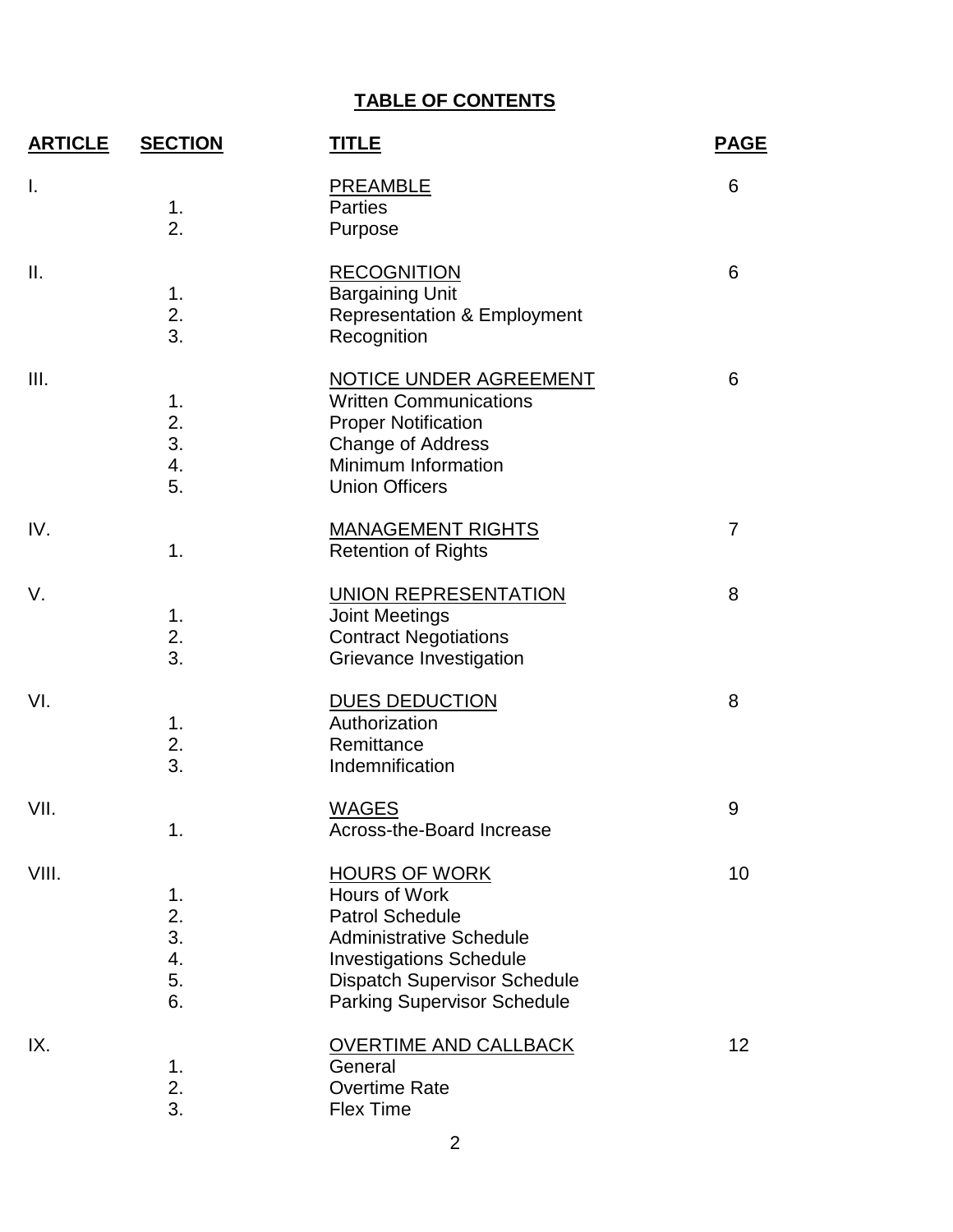| <b>ARTICLE</b> | <b>SECTION</b>             | <u>TITLE</u>                                                                                                                                                                                                  | <u>PAGE</u> |
|----------------|----------------------------|---------------------------------------------------------------------------------------------------------------------------------------------------------------------------------------------------------------|-------------|
|                | 4.<br>5.                   | <b>Callback Time</b><br>Off Duty Communications                                                                                                                                                               |             |
| Х.             | 1.<br>2.<br>3.             | OUT-OF-CLASSIFICATION WORK<br><b>Definition</b><br>Payment<br>Limitation on Applicability                                                                                                                     | 14          |
| XI.            | 1.                         | <b>WITNESS FEES</b><br>Procedure                                                                                                                                                                              | 15          |
| XII.           | 1.<br>2.                   | <b>HOLIDAYS</b><br><b>Observed Holidays</b><br><b>Floating Holidays</b><br>1.a.<br>Eligibility<br>2.1<br><b>Non-Patrol Assignments</b><br>2.2<br><b>Patrol Assignments</b><br>2.3<br><b>Method of Payment</b> | 15          |
| XIII.          | 1.<br>2.<br>3.<br>4.       | <b>ANNUAL LEAVE</b><br>Formula<br>Procedure<br><b>Holiday Occurrence</b><br>End of Employment Applications<br>4.1 Death<br>4.2 Other Separation                                                               | 16          |
| XIV.           | 1.<br>2.<br>3.             | <b>SICK LEAVE</b><br><b>Sick Leave Use</b><br>1.1 Definition<br>Procedure<br>Proof of Illness                                                                                                                 | 18          |
| XV.            | 1.<br>2.                   | <b>BEREAVEMENT</b><br>Leave<br>Definition                                                                                                                                                                     | 19          |
| XVI.           | 1.                         | <b>SUBSTITUTIONS</b><br>General                                                                                                                                                                               | 19          |
| XVII.          | 1.<br>2.<br>3.<br>4.<br>5. | <b>GRIEVANCE PROCEDURE</b><br><b>Definition</b><br>Step 1<br>Step 2<br>Step 3<br>Step 4                                                                                                                       | 20          |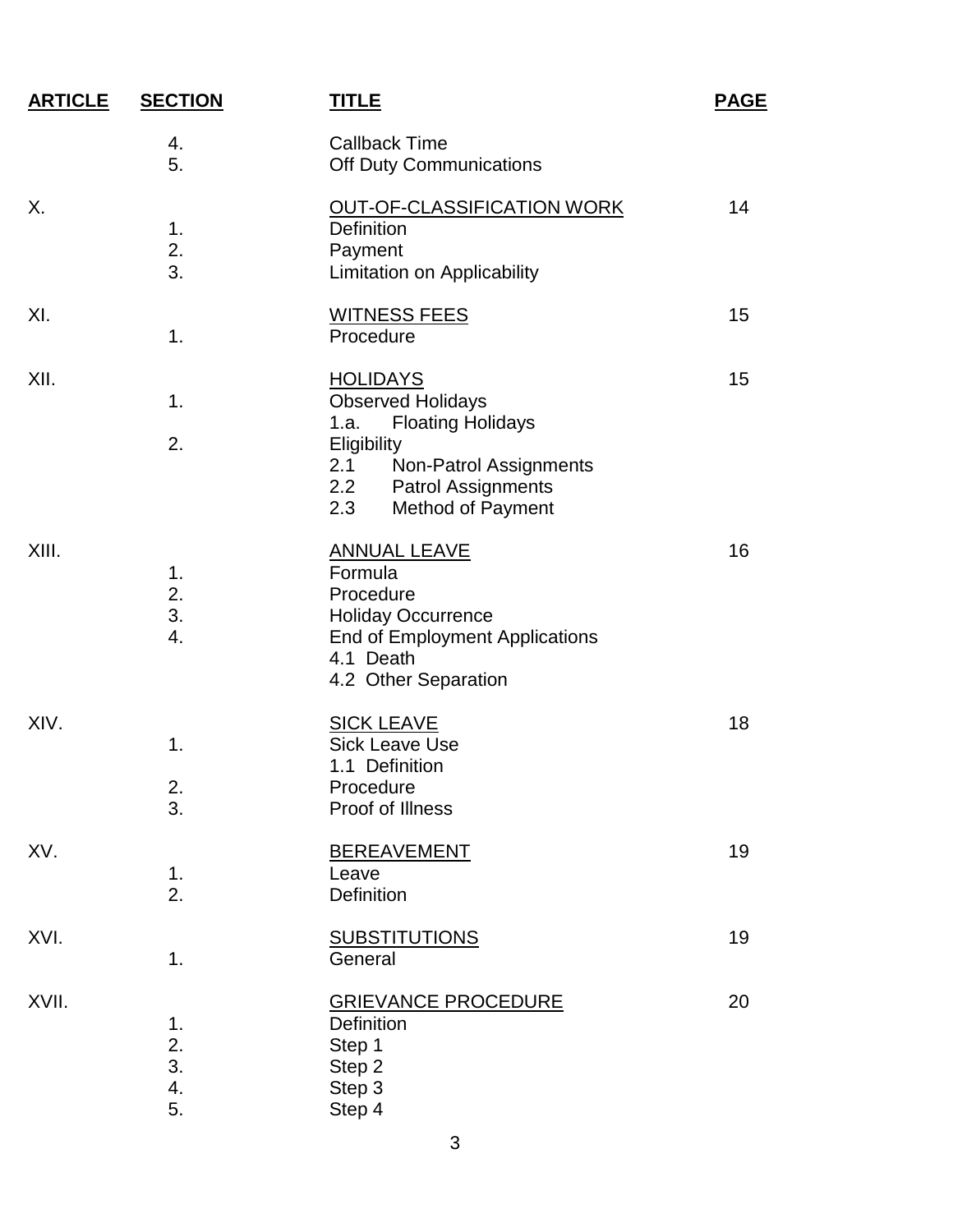| <b>ARTICLE</b> | <b>SECTION</b>                   | <u>TITLE</u>                                                                                                                                                                                   | <b>PAGE</b> |
|----------------|----------------------------------|------------------------------------------------------------------------------------------------------------------------------------------------------------------------------------------------|-------------|
|                | 6.<br>7.<br>8.                   | <b>Time Limits</b><br><b>Right of Employer</b><br>Exclusions                                                                                                                                   |             |
| XVIII.         | 1.<br>2.<br>3.<br>4.             | <b>SENIORITY</b><br><b>Type</b><br><b>Reduction In Force</b><br>Loss of Seniority<br>Application                                                                                               | 22          |
| XIX.           | 1.<br>2.<br>3.<br>4.<br>5.<br>6. | <b>REDUCTION IN FORCE</b><br>Procedure<br><b>Employer Prerogatives</b><br>Return to Lower Job Classification<br><b>Order of Recall</b><br><b>Stipulations</b><br><b>Notification of Recall</b> | 23          |
| XX.            | 1.                               | <b>BULLETIN BOARD</b><br><b>Bulletin Board</b>                                                                                                                                                 | 24          |
| XXI.           | 1.<br>2.<br>3.<br>4.<br>5.       | UNIFORMS - EQUIPMENT<br>Items to be Provided<br>Items to be Returned<br><b>Cleaning of Uniforms</b><br><b>Clothing Allowance</b><br>Polygraph Operator                                         | 24          |
| XXII.          | 1.                               | <b>ACCESS TO PREMISES</b><br>Provisions                                                                                                                                                        | 25          |
| XXIII.         | 1.<br>2.<br>3.                   | <b>INTERNAL UNION BUSINESS</b><br><b>Duty Hours</b><br>City Facilities, Vehicles, and Equipment<br><b>Union Leave</b>                                                                          | 25          |
| XXIV.          | 1.                               | <b>NO STRIKES</b><br><b>No Strikes</b>                                                                                                                                                         | 26          |
| XXV.           | 1.                               | <b>WAIVER OF AGREEMENT</b><br>Waiver                                                                                                                                                           | 26          |
| XXVI.          | 1.                               | <b>FINAL RESOLUTION</b><br>General                                                                                                                                                             | 26          |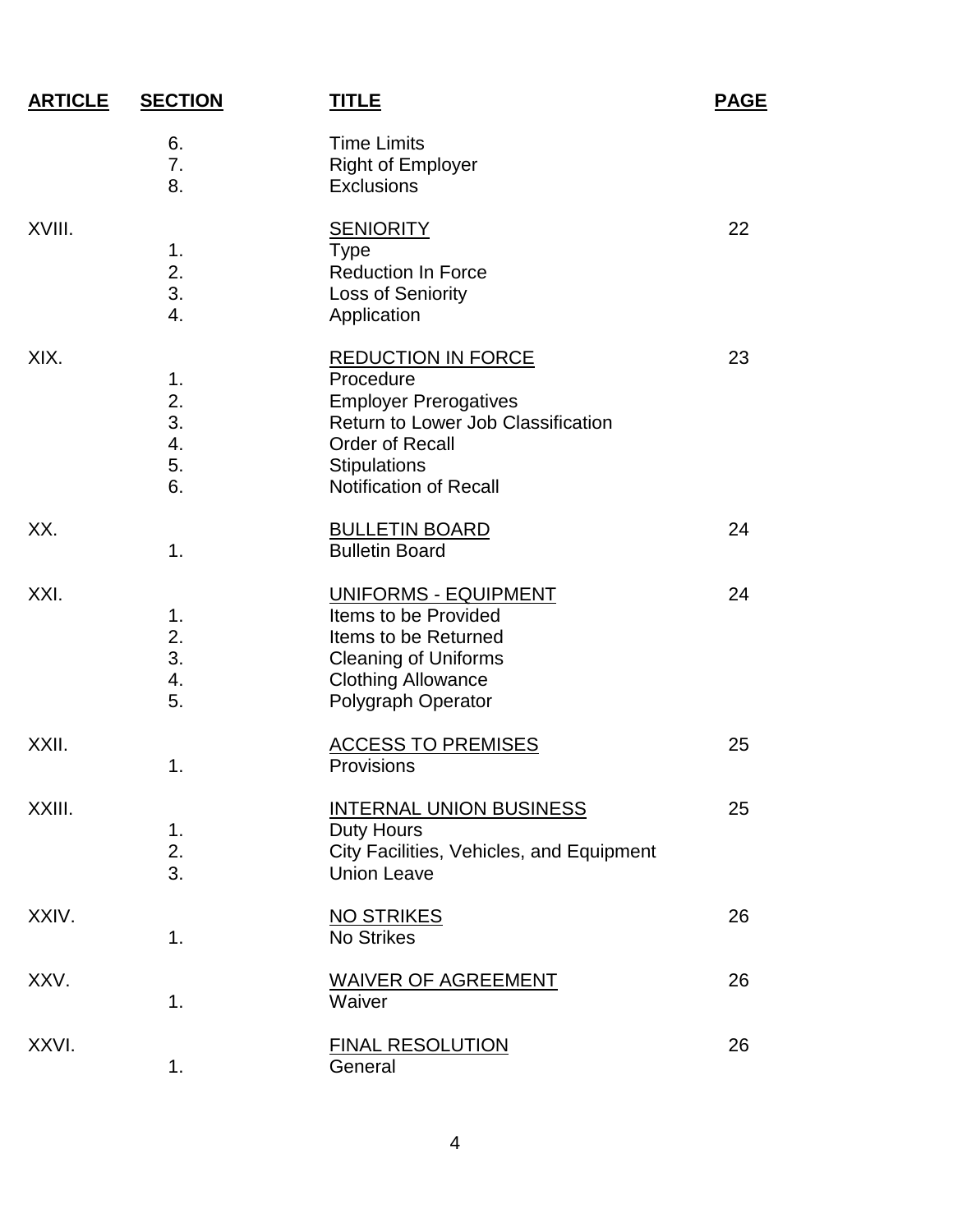| <b>ARTICLE</b> | <b>SECTION</b> | <u>TITLE</u>                                                                                                                                                                                                                       | <b>PAGE</b>                |
|----------------|----------------|------------------------------------------------------------------------------------------------------------------------------------------------------------------------------------------------------------------------------------|----------------------------|
| XXVII.         | 1.<br>2.       | <b>MID TERM BARGAINING</b><br>Procedure<br><b>Dispute Resolution</b>                                                                                                                                                               | 26                         |
| XXVIII.        |                | LABOR MANAGEMENT COMMITTEE                                                                                                                                                                                                         | 27                         |
| XXIX.          |                | RETIREMENT SEVERANCE PAY                                                                                                                                                                                                           | 27                         |
| XXX.           |                | <b>RETIREMENT BADGE</b>                                                                                                                                                                                                            | 28                         |
| XXXI.          | 1.<br>2.       | <b>HEALTH INSURANCE</b><br>General<br>Affordable Care Act (ACA)<br>1.a.<br><b>Beneflex Program</b>                                                                                                                                 | 28                         |
| XXXII.         |                | <b>RESIDENCY</b>                                                                                                                                                                                                                   | 29                         |
| XXXIII.        | 1.<br>2.<br>3. | <b>EDUCATIONAL ASSISTANCE</b><br><b>Tuition Reimbursement</b><br><b>Educational Support</b><br><b>Educational Degree Payment</b>                                                                                                   | 30                         |
| XXXIV.         | 1.<br>2.<br>3. | <b>TERM OF AGREEMENT</b><br><b>Duration</b><br><b>Termination</b><br><b>Negotiations</b>                                                                                                                                           | 31                         |
|                |                | LETTER OF UNDERSTANDING<br><b>Delayed Worker's Compensation Claims</b><br><b>Outside Duty</b>                                                                                                                                      | 33<br>36                   |
|                |                | Appendix A - Wage Scale Effective 01/06/19<br>Appendix B - Wage Scale Effective 01/05/20<br>Appendix C - Wage Scale Effective 01/03/21<br>Appendix D - Wage Scale Effective 01/02/22<br>Appendix E - CPSA Supervisor Dates of Hire | 37<br>40<br>43<br>46<br>49 |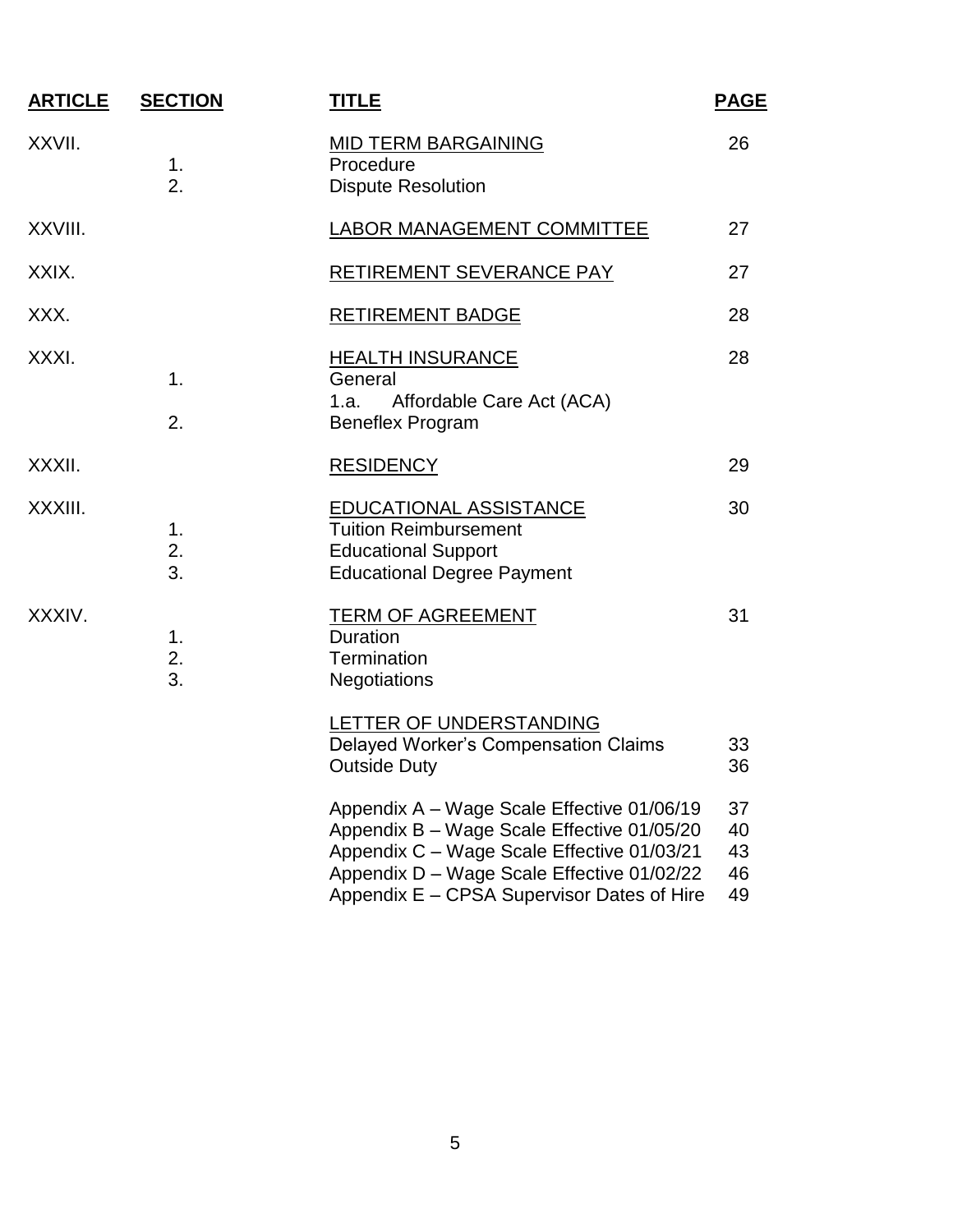## **ARTICLE I**

## PREAMBLE

Section 1. Parties. This Agreement is entered into by and between the City of Concord, a municipal corporation of the State of New Hampshire having its principle place of business at 41 Green Street, Concord, New Hampshire, hereinafter referred to as "EMPLOYER" and the Concord Police Supervisor's Association, hereinafter referred to as the "UNION".

Section 2. Purpose. This Agreement has as its purpose the promotion of harmonious relations between the EMPLOYER and the UNION; the establishment of a workable procedure for the resolution of differences; and the setting forth of the terms of employment as provided by New Hampshire Revised Statues Annotated, Chapter 273-A.

## **ARTICLE II**

## RECOGNITION

Section 1. Bargaining Unit. The EMPLOYER recognizes the UNION as the exclusive bargaining agent for all full time non-probationary Police Sergeants, Police Lieutenants, non-probationary Parking Supervisors and non-probationary Dispatch Supervisors or their successor titles (herein after called "Employees" as defined pursuant to RSA 273-A:1) and excluding all other City Employees and position classifications.

Section 2. Representation and Employment. The UNION recognizes the City of Concord, N.H. as the primary EMPLOYER of all Employees within this bargaining unit.

Section 3. Recognition. The EMPLOYER shall have no obligation to bargain with and shall not bargain or enter into agreements with any committee of the UNION unless such persons have demonstrated specific designation by the UNION as authorized representatives for such purposes.

## **ARTICLE III**

## NOTICE UNDER AGREEMENT

Section 1. Written Communications. For purposes of this Agreement, all written correspondence except as otherwise provided for in this Agreement shall be addressed to:

- FOR THE CITY: Human Resources & Labor Relations Director 41 Green Street Concord, New Hampshire 03301
- FOR THE CITY: Police Chief 35 Green Street Concord, New Hampshire 03301
- FOR THE UNION: President Concord Police Supervisor's Association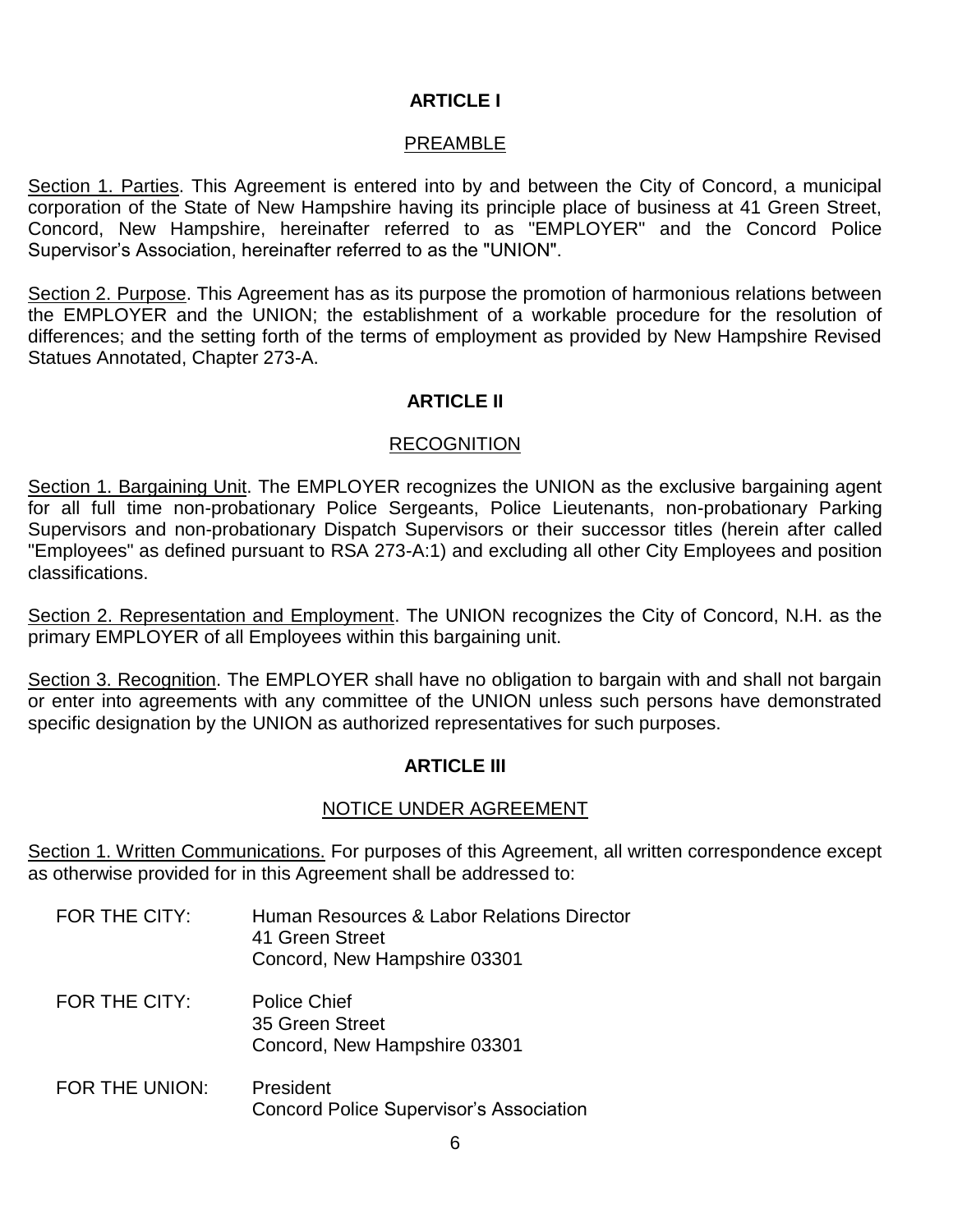P.O. Box 82 Concord, N.H. 03302-0082

UNION ALTERNATE: Vice President Concord Police Supervisor's Association P.O. Box 82 Concord, N.H. 03302-0082

Section 2. Proper Notification. All written notices to the EMPLOYER or UNION, respectively, will be deemed to have been properly given if delivered to the Police Chief or the President of the UNION with copies sent to the Human Resources & Labor Relations Director and to the Vice President of the UNION.

Section 3. Change Of Address. Either Party by written notice to the other Party may change the address to which future written correspondence or written notices are to be mailed or delivered.

Section 4. Minimum Information. All written communications between the parties shall contain the following minimal elements:

- A. Name and title of addressee.
- B. Name and title of the sender.
- C. Date.
- D. A statement as to the subject and purpose of the correspondence.
- E. Signature of the sender.

Section 5. Union Officers. A written list of UNION Officers shall be furnished to the EMPLOYER immediately after their designation and the UNION shall notify the EMPLOYER immediately of any change.

## **ARTICLE IV**

## MANAGEMENT RIGHTS

Section 1. Retention of Rights. The EMPLOYER hereby retains and reserves unto itself, all powers, rights, authority, duties and responsibilities conferred upon and vested in it by the laws and the constitution of the State of New Hampshire and of the United States and shall not be deemed to be limited in any way in the exercise of the regular and customary functions of the municipal management. Further, all rights which ordinarily vest in and are exercised by public employers except such as are specifically relinquished herein, are reserved to and remain vested in the EMPLOYER. The EMPLOYER retains the right to exercise managerial policy within its exclusive prerogative to manage its affairs efficiently and economically including, but not limited to, the use of technology, and EMPLOYER'S organizational structure, and selection, assignment, number, direction and discipline of its personnel; to determine the methods and means of operations; to determine work schedules, work shifts and numbers of hours to be worked. Further, the EMPLOYER retains the right to adopt, change, enforce or discontinue any rules, regulations, procedures and policies not in direct conflict with any provisions of this Agreement, or existing applicable statutory law as delineated under N.H. Revised Statutes Annotated or U.S. Code, so as to continue public control of the City of Concord Police Department.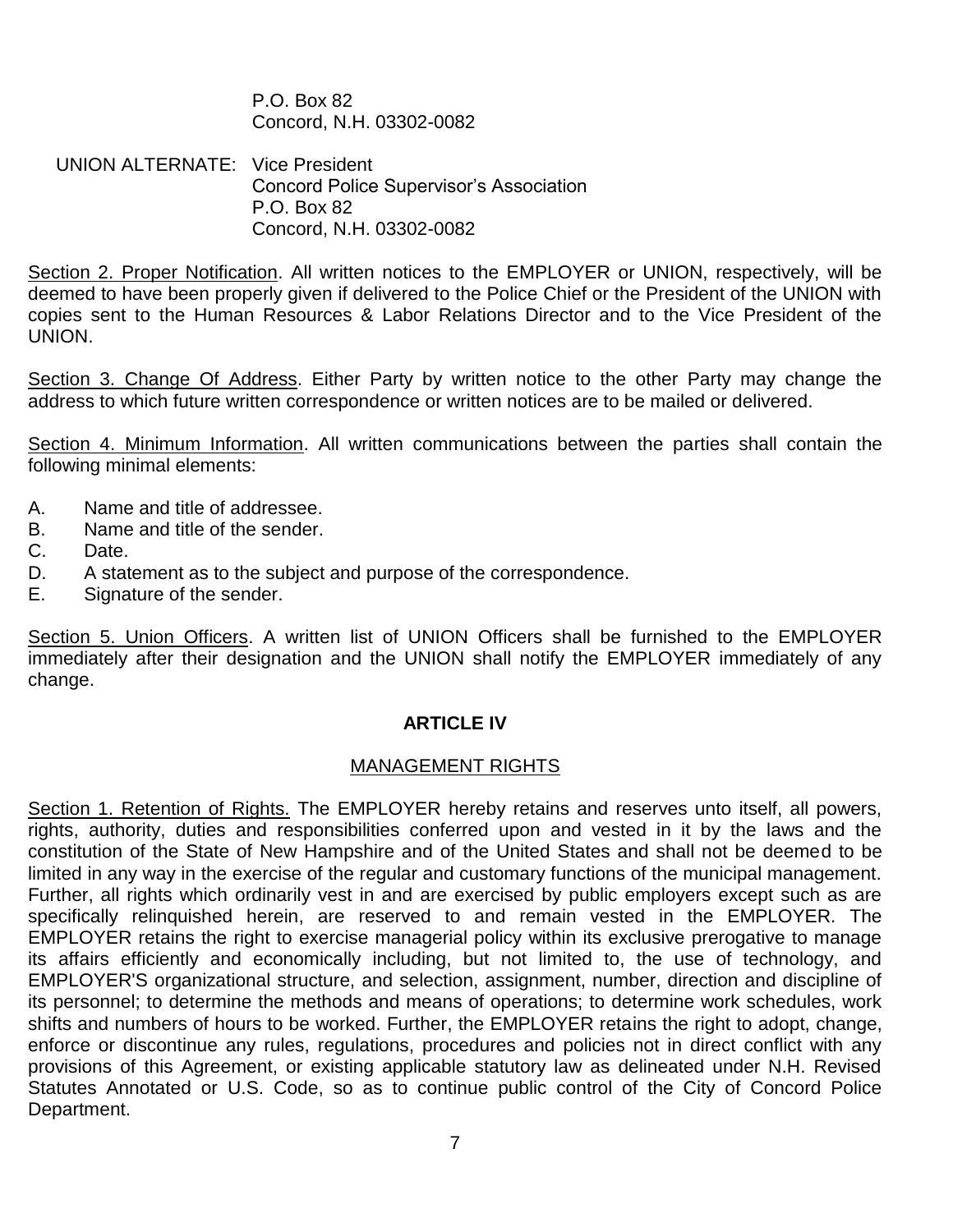This enumeration of management's rights shall not be deemed to exclude other management rights not specifically enumerated and the EMPLOYER retains solely and exclusively all of its common law, statutory and inherent rights.

## **ARTICLE V**

## UNION REPRESENTATION

Section 1. Joint Meetings. An official UNION Representative shall be granted reasonable time at no loss of pay for attendance at grievance or other joint meetings which have been scheduled by mutual agreement of the parties.

Section 2. Contract Negotiations. Up to three (3) Employees may attend negotiation meetings without loss of pay. The UNION agrees that their committee shall have not more than two (2) persons from each bureau or two (2) persons from each patrol group.

Section 3.Grievance Investigation. An official UNION representative may be granted reasonable time at no loss of pay to investigate grievances subject to the sole discretion and approval of the EMPLOYER'S designated representative.

## **ARTICI F VI**

## DUES DEDUCTIONS

Section 1. Authorization. Upon receipt of a signed voluntary authorization by an Employee, the EMPLOYER agrees to make a payroll deduction from the Employee's wages once a week. The deduction shall be in an amount equal to the regular UNION dues as certified to be current by the Treasurer of the UNION. Authorization for such payroll deductions shall be in a form satisfactory to the EMPLOYER. The UNION shall provide the EMPLOYER a 30-day advance notice of changes in amount of dues deductions. The UNION may only change the amount of the deductions a maximum of two times during any Fiscal Year (July 1<sup>st</sup> - June 30<sup>th</sup>)

Section 2. Remittance. Payroll deductions shall be remitted by the EMPLOYER to the Treasurer of the UNION at least once a month, or more often if the EMPLOYER shall so determine. In case a union member has no funds available, then no deduction shall be made.

Section 3. Indemnification. The UNION shall save the EMPLOYER harmless against any and all claims, demands, suits or other forms of liability that shall arise out of or by reason of action taken or not taken by the EMPLOYER in reliance upon signed authorization furnished to the EMPLOYER by the UNION or an Employee or for the purpose of complying with any of the provisions of this Article.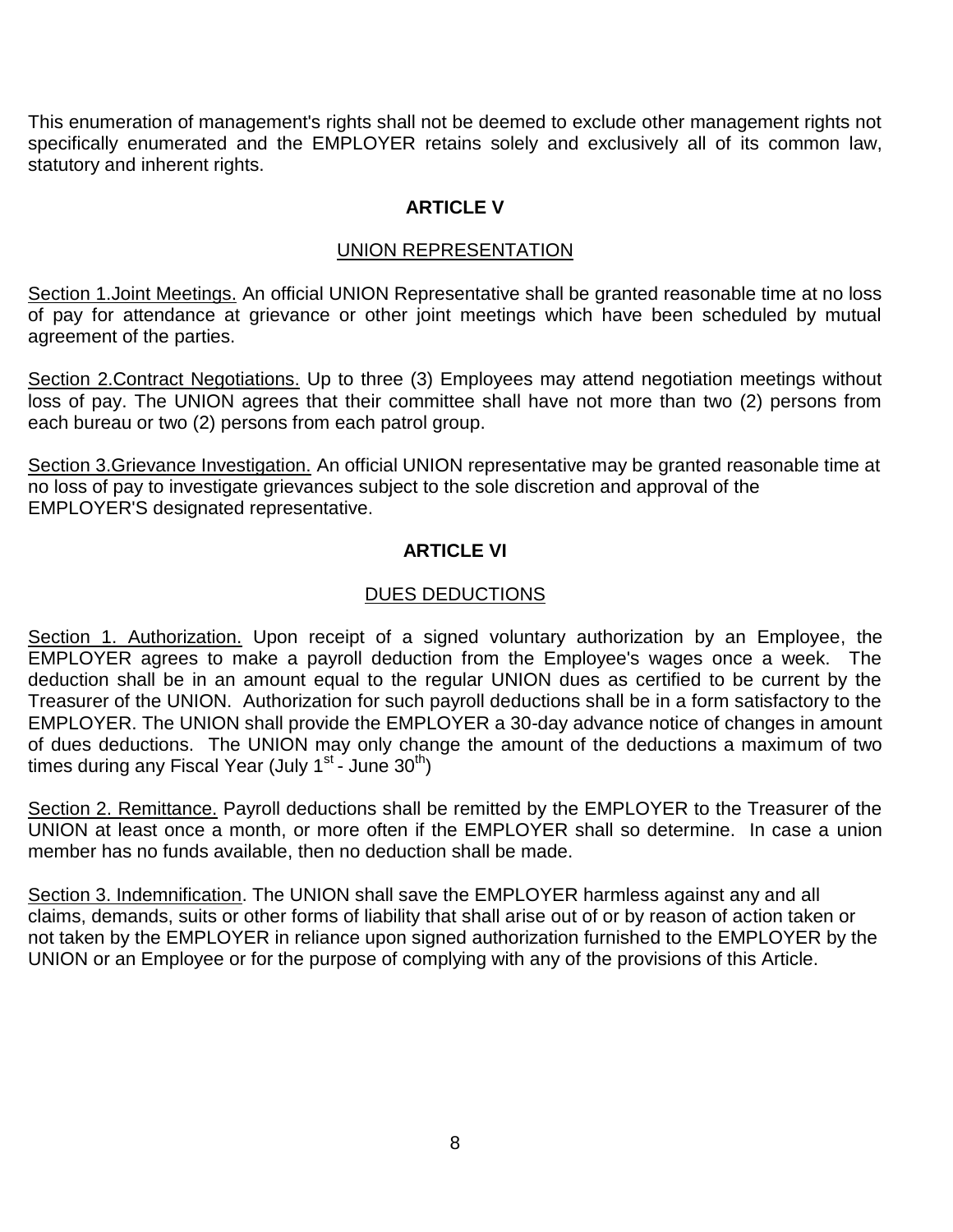## **ARTICLE VII**

## WAGES

Section 1. Across The Board Increase. Across the board increases (ATB) effective the first full pay period following the date shown below:

- A. Employees shall receive merit increases on their anniversary dates for their current classification. Upon a satisfactory recommendation, each employee will move one merit step up on the merit plan. In the event that the employee on a 10 step wage scale is already at the maximum step (Step 10), the employee, upon a satisfactory recommendation in accordance with the City's merit plan, will receive a 3% merit bonus. In the event that an employee does not receive a merit increase, he or she may appeal this decision pursuant to the current City policy.
- B. Effective the first pay period following January 1, 2019, employees assigned to the 10 step wage scale shall receive a cost of living adjustment of 2.75% so long as the employee is an active employee on the date of ratification by all parties of this Agreement. Effective the first pay period following January 1, 2020, employees assigned to the 10 step wage scale shall receive a cost of living adjustment of 2.75%. Effective the first pay period following January 1, 2021, employees assigned to the 10 step wage scale shall receive a cost of living adjustment of 2.75%. Effective the first pay period following January 1, 2022, employees assigned to the 10 step wage scale shall receive a cost of living adjustment of 2.75%.
- C. For the year 2019, eligible employees will receive a retroactive merit step or 3% maximum step merit bonus in the event that it was withheld. In calculating the retroactive pay, the merit step or merit bonus will be adjusted by the 2.75% COLA the first pay period following January 1, 2019.
- D. Members assigned to the Drug Enforcement Unit (DEU) shall receive an additional 5% of their current base pay added to their hourly wage. Members assigned to the Criminal Investigation Division (CID), Community Services Division (CSD), Professional Development Unit (PDU), or the Field Training Officer (FTO) Coordinator shall receive an additional 1.5% of their current base pay added to their hourly wage. This additional pay shall be effective upon their assignment to DEU, FTO, CID, CSD or PDU for the duration of their assignment. At the conclusion of their assignment, their hourly wage reverts to the appropriate hourly wage step for that individual under this agreement.
- E. The Parking Supervisor is paid on the Non Contractual Wage schedule in effect and shall receive COLA's and merit increases in accordance with those granted to non-contractual employees.
- F. On January 1, 2012, the ten year service bonus was integrated into a blended hourly rate.
- G. When an EMPLOYEE achieves 20 years of sworn police service within a contract year, the City shall provide a bonus paid as a blended hourly pay rate addition. The bonus shall be effective the first full pay period after January 1st of the year when the EMPLOYEE will have twenty years of full-time sworn police service.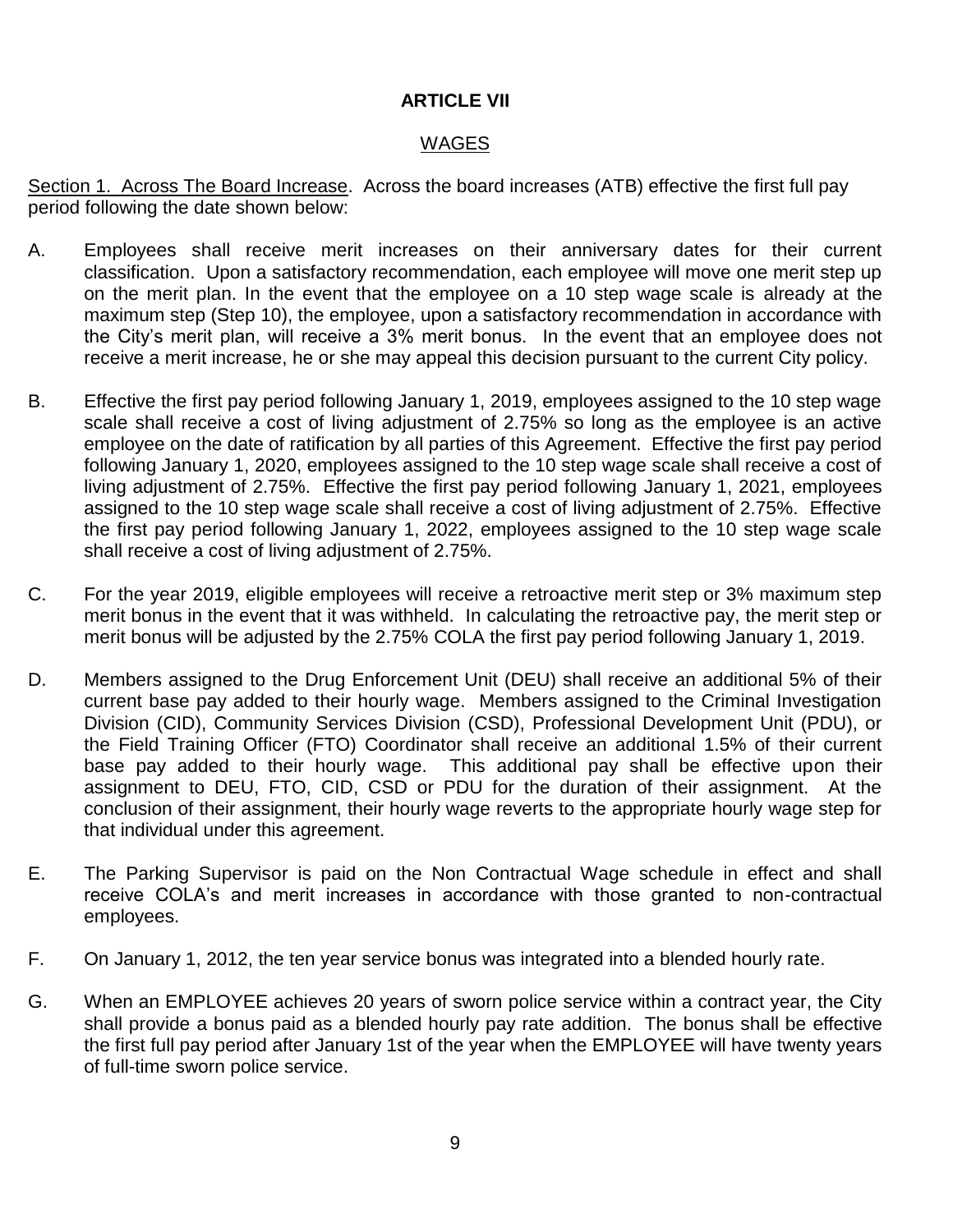H. All disagreement arising from the application of the merit system will be resolved according to the provision of the City Charter and Personnel Plan and not under the provisions of the contract.

## **ARTICLE VIII**

## HOURS OF WORK

#### Section 1. Hours of Work.

The standard hours of work for all Employees shall be as follows:

Patrol Lieutenants' and Sergeants' hours of work shall be a modified four (4) and two (2) schedule that shall include training days as scheduled.

Non Patrol Lieutenants' and Sergeants' hours of work shall be a standard five (5) and two (2) schedule.

Any other hours of work and modifications or changes thereto shall be at the sole determination and discretion of the EMPLOYER.

## Section 2. Patrol Schedule.

- A. Administration. The patrol schedule selection process shall be administered by an oversight committee comprised of two (2) representatives of the EMPLOYER and two (2) representatives of the UNION.
- B. Schedule. The schedule shall consist of three shifts: (1) midnight shift; (2) relief (2 days/2 evenings) shift; and (3) midnight relief shift. The schedule shall run for twenty-four consecutive weeks and consist of four 8.25 hour days which includes a fifteen minute preparation/training time prior to each shift followed by two days off. The day shift shall refer to the times of 0700– 1500, the evening shift shall refer to the times of 1500–2300 and the midnight shift shall refer to the times of 2300-0700.

Employees who work a substitution (swap) prior to or immediately after their regular shift shall extend their day by fifteen (15) minutes.

C. Selection. Except as provided below, shift assignments shall be made by seniority. Thirty to sixty days prior to a schedule rotation (24 weeks), each employee will submit their choices of shift assignments in priority order 1-3.

Assignments will be made by the oversight committee consistent with this Section by seniority and shift selection choice.

D. Selection Overrides. The parties recognize that due to other circumstances, it may become necessary to override an employee's shift selection choice.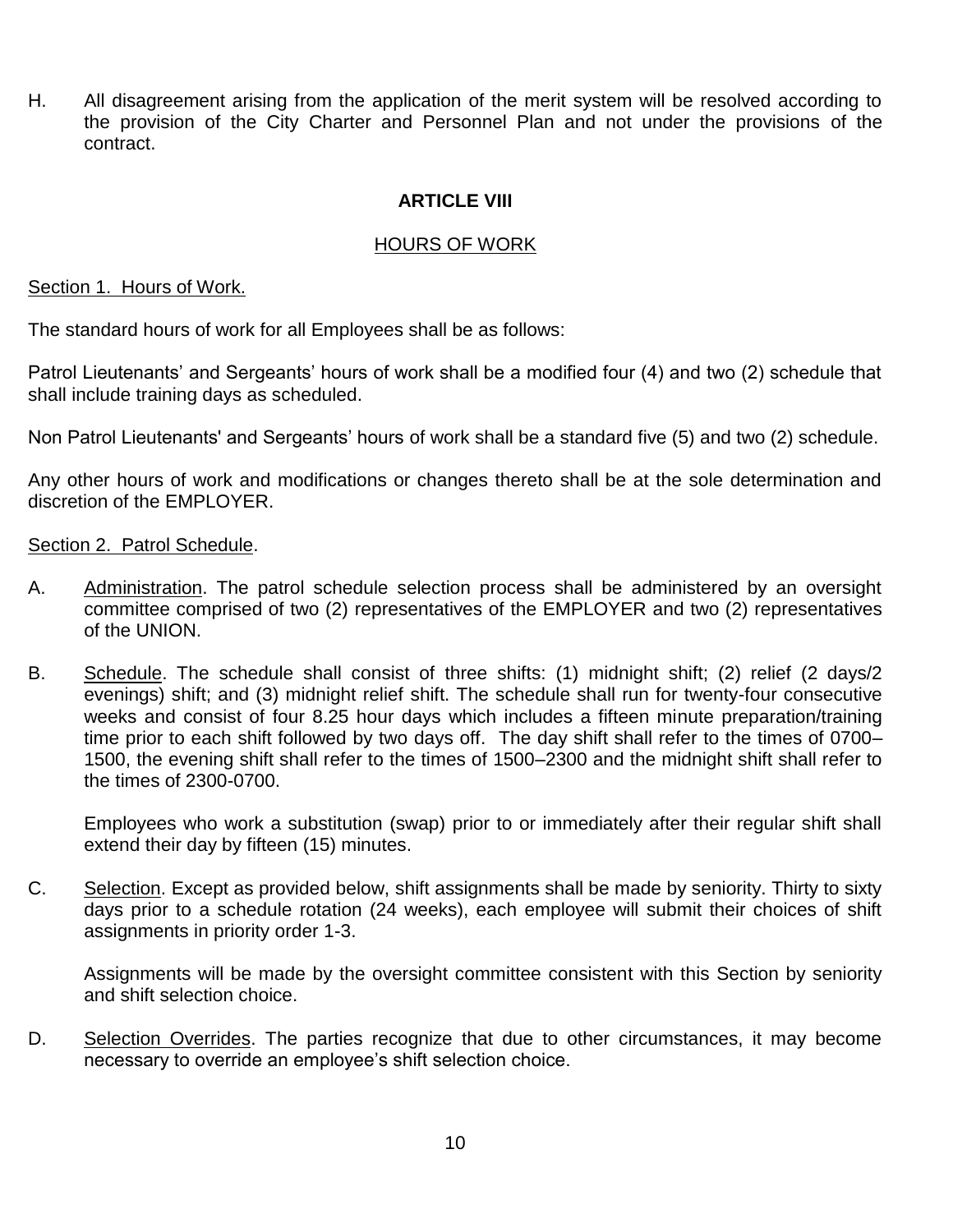In the event the Department, at its sole discretion, shall either place an employee on a specific shift or limit the employee's shift choices for remedial or probationary purposes, that employee's selection will be affected as will the ability of any other employee to access the position selected for that employee.

The Department's decision with respect to shift placement for remedial purposes shall not be grievable during the employee's initial placement on that remedial cycle. The Department may order such remedial placement on successive cycle rotations; however, such order may be grieved.

The Department shall retain the right to place an employee on a specific shift and time or limit the employee's shift and time choices for up to one full year from the date of the EMPLOYEE'S promotion.

E. Training. Employees will be assigned four (4) training days per 24-week rotation. The training days will occur on Tuesdays.

In addition to the required eight (8) training days per year, employees will be required to successfully complete certain self-directed training modules at the discretion of the EMPLOYER.

Specialty employees will have additional scheduled training. Coverage will be provided by the relief shift to the extent possible.

F. Leave Schedule Changes. The parties recognize that during any 24 week rotation, schedule changes may be required to accommodate such reasons as injury, promotions, retirement, termination, reassignment or resignation.

In the event of such occurrences, the midnight relief shift officials may be utilized to fill a vacancy at the discretion of the EMPLOYER. Thereafter, a volunteer for the vacant position will be solicited. Posting for this volunteer will be done at least seventy-two (72) hours in advance of the vacant position. The most senior eligible employee will receive the assignment. If a volunteer is not forthcoming, the assignment will be made in inverse seniority on a rotating basis from eligible employees.

Eligible volunteer employees shall mean unit employees except those on probation, remediation or specialty placement.

G. Grievances. In the event that an employee or a supervisor shall have a question as to the application or interpretation of this section (excluding second or successive remedial assignments), a grievance shall not be filed until such time as the question is presented to the Oversight Committee for their review. The Committee shall issue its decision clarifying the process, application or interpretation of this Section or a statement indicating that the members of the Committee are unable to reach an agreement. In the event that the Oversight Committee renders a majority decision, that decision shall not be grievable. In the event that the Oversight Committee cannot reach a majority consensus, a final determination shall be made by the Chief or his designee. A grievance may thereafter be filed in accordance with the procedures set forth in this Agreement.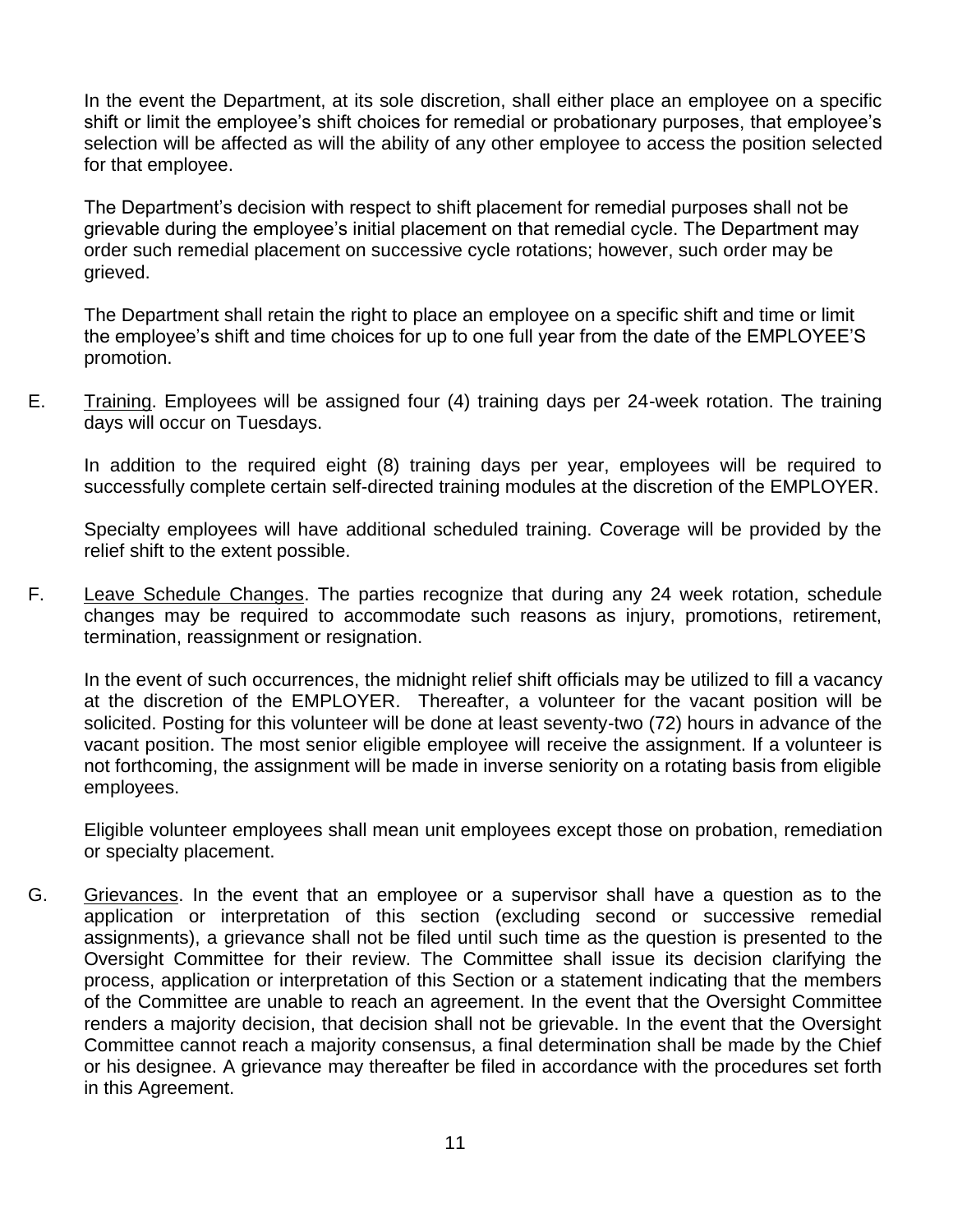- H. Clarifications and Amendments. The parties recognize that this schedule represents a major change in the assignment of patrol officials and that questions and circumstances anticipated and unanticipated by the Parties will arise. In order to be able to respond to issues which need clarification or possible amendment of this Section, the Parties agree that the Labor/Management Committee shall have the authority to issue binding clarifications and/or amendments to this Section during the term of this Agreement.
- I. Regular patrol shift personnel will now be required to repay the City one hour over the course of a six week cycle. The makeup hour can be completed in a variety of ways to include, but not limited to, shift coverage, report writing or shift preparation activities.

## Section 3. Administrative Schedule

The regular weekly work schedule for all uniformed Administrative Lieutenants and Sergeants shall generally consist of five (5) consecutive eight (8) hour work days Monday through Friday.

## Section 4. Investigations Schedule.

The Hours of Work for all Investigations Lieutenants and Sergeants shall be an 8 hour work day or a 10 hour work day, depending on assignment.

## Section 5. Dispatch Supervisor Schedule.

The Hours of Work for the Dispatch Supervisor shall be a 40 hour week in a standard five (5) and two (2) schedule, or a 40 hour week in a 4 10-hour day schedule. Selection of the schedule shall be by mutual agreement with the UNION and the EMPLOYER.

#### Section 6. Parking Supervisor Schedule.

The Parking Supervisor shall be considered a non-exempt employee. The Parking Supervisor's regular work week is generally Monday through Friday.

## **ARTICLE IX**

## OVERTIME AND CALLBACK

Section 1. General. The EMPLOYER reserves the right to require Employees to remain on duty or return to duty, at such times and for such lengths of time as it shall deem necessary. An employee may work up to 24 hours of overtime (includes all types excluding job preparation and court time) in any pay week. Additional overtime above the 24 hour limit may be required or approved by the Chief of Police, or his or her designee, in cases of emergency or as otherwise deemed necessary or appropriate.

Section 2. Overtime Rate. Overtime at the rate of one and one-half (1 1/2) times the Employee's regular hourly rate shall be paid for all hours worked beyond an Employee's regular work day. Overtime premium rate shall not be pyramided, compounded, added together or paid twice for the same time worked.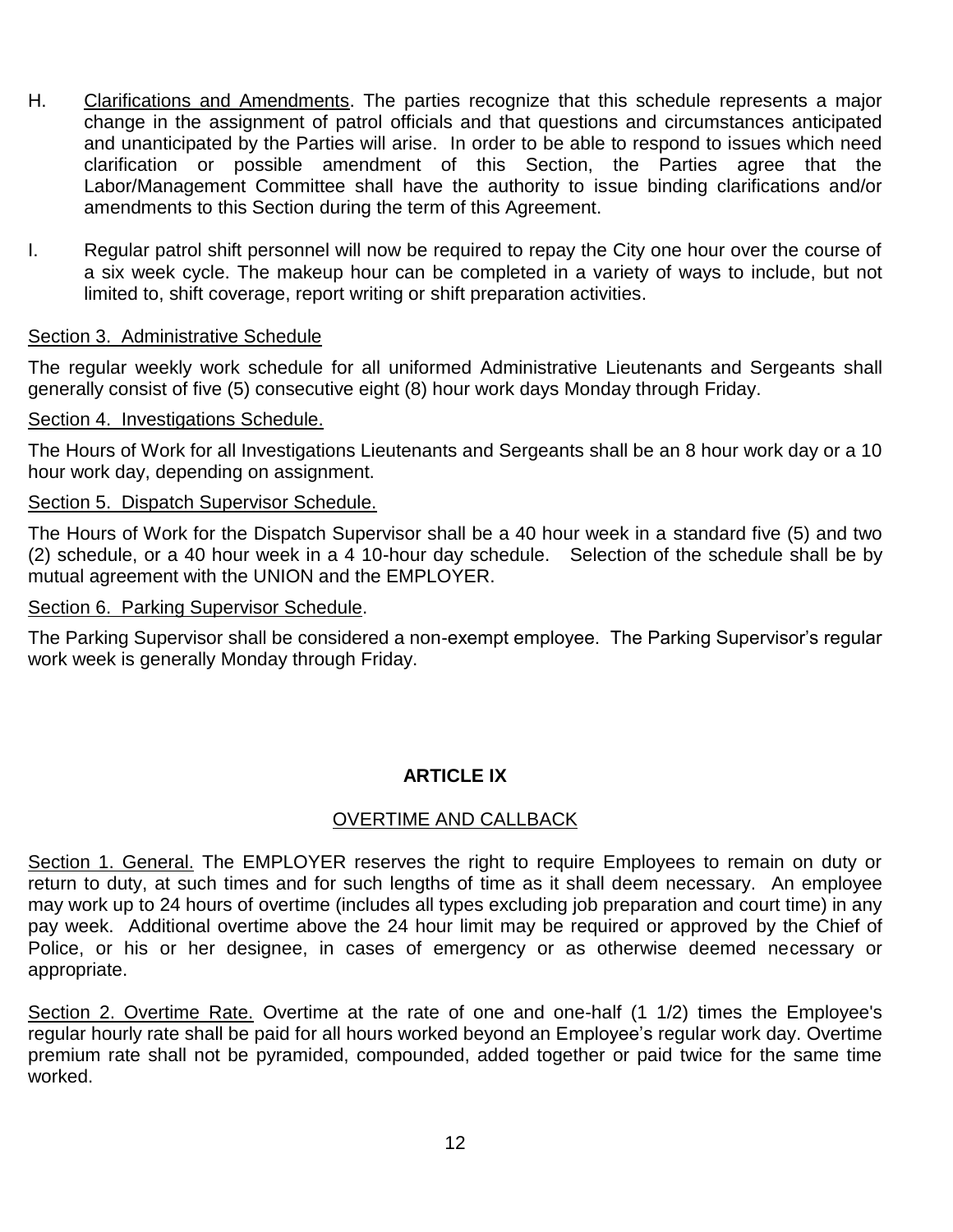Section 3. Flex Time. Employees may, on an intermittent basis, mutually agree with the EMPLOYER and UNION to flex schedules which include irregular daily hours within the work week. The UNION is not required to be consulted on each individual flex time arrangement, but specifically reserves the right to withhold their agreement to flex time arrangements at which point the flex arrangement will not be implemented.

Employees shall not receive overtime for flex time hours over their regularly scheduled work day. The EMPLOYER shall provide reasonable access to view daily work schedules including any changes prior to the implementation of any flex time arrangement.

The EMPLOYER shall not require an employee to accept flex time in lieu of overtime. Further, an employee may not be negatively affected for refusing to accept flex time in lieu of overtime.

The following general guidelines shall be utilized when considering flex time requests made by or of EMPLOYEES:

- 1. Employees and the Department may flex hours intermittently within fixed 28 day periods. These 28 day periods are fixed and begin at the commencement of a 24 week patrol shift cycle and continuing every 28 days subsequently. At no time shall any flex arrangement carry over from one 28 day cycle to another.
- 2. Employees may be able to be involved in more than 1 flex arrangement at any given time with the maximum hours not to exceed16 ½ hours.
- 4. The Department or the Employee may decline the flex arrangement.
- 5. No flex arrangements shall be approved that will result in a cost to the City.
- 6. Flexing of hours is not intended to be a replacement for the appropriate and approved use of sick time, annual leave or regular shift substitutions.

Section 4. Callback Time. Callback shall pertain to work performed outside an Employee's regularly scheduled work day. Callback shall not pertain to work time annexed consecutively to one end or the other of the scheduled work day. An Employee called to duty within four (4) hours of the start of his regularly scheduled work day shall be paid overtime to the start of the regular work shift whether he works the entire period or not. An Employee called back under this section shall be paid a minimum of four (4) hours at one and one half times the straight time hourly rate, except as otherwise provided herein. Callback shall not pertain to scheduled overtime.

Scheduled overtime, for the purposes of this article, is work performed outside an Employee's regularly scheduled work day that is known to the Employee more than 8 (eight) calendar days before the beginning of the work. Furthermore, scheduled overtime is for an event paid for by the City and is not an extra duty detail.

Scheduled overtime shall be paid as follows:

Employees working scheduled overtime shall be paid a minimum of two (2) hours at one and one half times the straight time hourly rate, or for actual time worked if the work is greater than two (2) hours.

Employees working scheduled overtime that begins within two (2) hours of the start of a regular work shift shall be paid overtime to the start of the regular work shift regardless of the amount of time worked.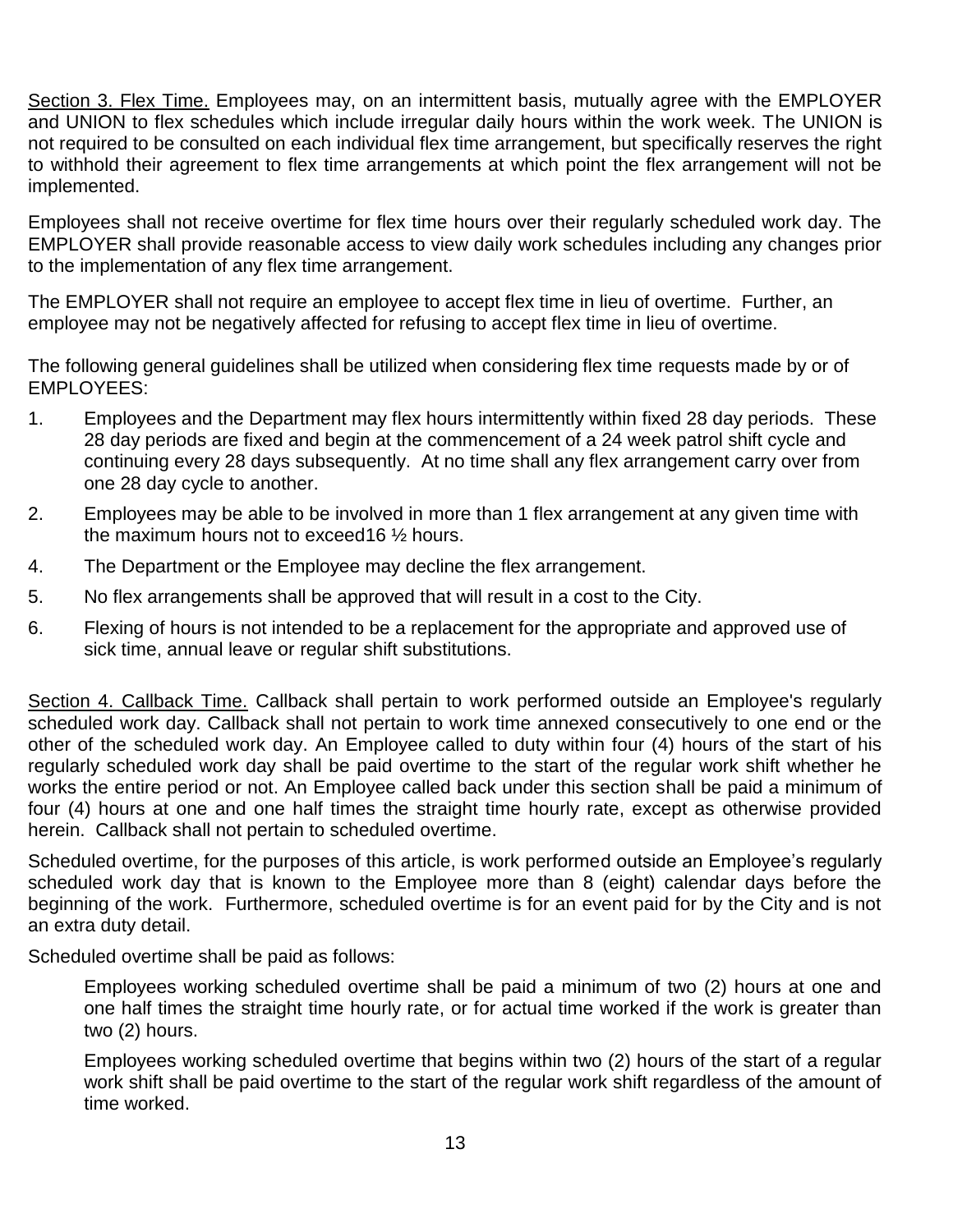Employees working scheduled overtime that begins at the conclusion of a regular work shift shall be paid for the actual time worked.

Section 5. Off Duty Communications. A duty related communication to a third party which is outside of an employee's regularly scheduled hours of work that had previously been approved or ordered by a supervisor, shall be compensated at the following rate: 0-30 minutes, 1 hour pay at the employee's regular rate; 31 minutes or more, 1 hour at the employee's overtime rate or time actually worked at the overtime rate, whichever is greater. The actual time shall be documented and recorded on the payment request slip, and shall include the authorizing official.

## **ARTICLE X**

## OUT-OF-CLASSIFICATION WORK

Section 1. Definition. For the purposes of this article, out-of-classification work shall mean the assignment to a classification in a higher labor grade. Such an assignment shall be referred to as "acting status".

Section 2. Payment. An Employee who is assigned to perform out-of-classification work for a period of five (5) consecutive regular work days or longer shall, for all hours worked in such capacity, receive a wage rate to be determined by:

**A. Job Classifications of Dispatch Supervisor, Parking Supervisor, Police Sergeant and Police Lieutenant**; Adding five percent (5%) to the Employee's current regular hourly rate and then placing the Employee at the step in grade of the higher classification which is closest to this hourly rate without being less. In effect, the Employee will remain an hourly Employee for the duration of this assignment. This Employee will be able to work overtime, which will be paid at One and a half times their new adjusted rate.

**B. Job Classifications of Deputy Chief of Police** when an Employee who is assigned to perform outof-classification work for a exempt position for a period of five (5) consecutive regular work days up to thirty (30) calendar days, for all hours worked in such capacity, shall receive a wage rate to be determined by:

Adding five percent (5%) to the Employee's current regular hourly rate and then placing the Employee at the step in grade of the higher classification which is closest to this hourly rate without being less. During this period the Employee will remain an hourly Employee and be able to work regular overtime assignments, which the Employee will be compensated at the rate of one and one-half (1 1/2) times the Employee's newly adjusted rate of pay.

When an Employee who is assigned to perform out-of-classification work for a position for a period of more than thirty (30) calendar days shall, for all hours worked in such capacity, receive a wage rate to be determined by:

Adding ten percent (10%) to the Employee's current regular hourly rate and then placing the Employee at the step in grade of the higher classification which is closest to this hourly rate without being less. In these situations the Employee will be considered an exempt Employee during this period and will not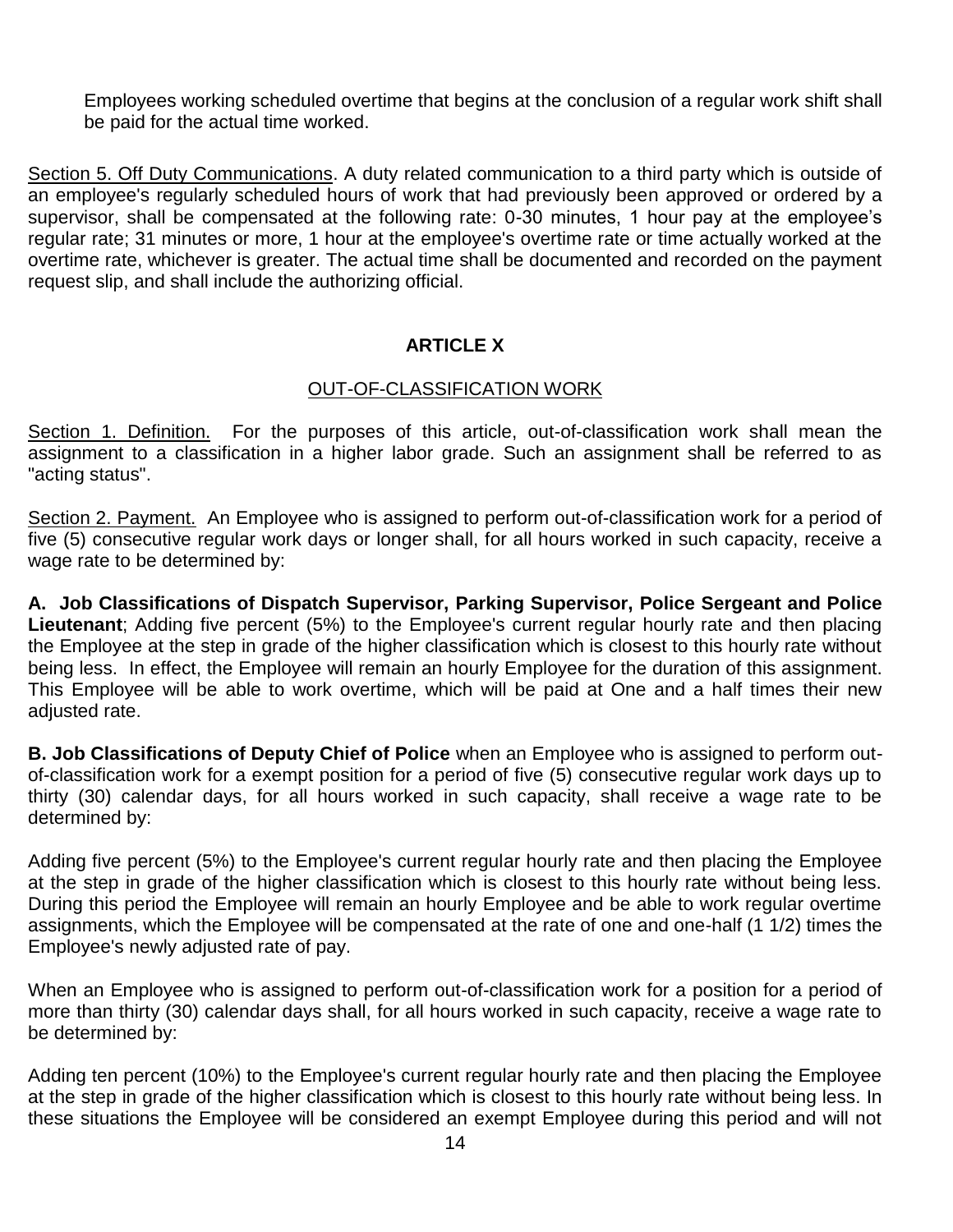be eligible for overtime duties. Employees affected by this placement shall be compensated in this manner immediately upon the assignment.

Section 3. Limitation on Applicability. The provisions of section 2 of this article shall not apply to out-ofclassification work for periods of less than five (5) full shifts.

## **ARTICLE XI**

## WITNESS FEES

Section 1. Procedure: Any off duty Lieutenant, Sergeant or Dispatch Supervisor who must physically appear (hereinafter "appearance") for matters arising out of his or her official duties, including conferences with prosecuting officials, hearings and complaints, signing of complaints, civil court, involuntary hospitalization hearings, depositions, parole or probation hearings, and motor vehicle hearings or any other approved meeting location directed or approved by a supervising officer, shall be compensated according to the following:

- A. Where applicable: Employees shall be compensated by a minimum of three consecutive hours of the Employee's overtime rate per day (minimum daily rate) in the event that the officer is not notified by 4:30 p.m. on the preceding calendar day that the appearance has been cancelled. For cases involving the City of Concord's prosecutor's office, Officers shall be responsible for checking the court list that is provided the Friday the week before court. For cases cancelled after the court list is posted for the following week, notification of the cancellation shall be provided by the Watch Commander's office by telephone.
- B. Any breaks in the hearing time period which exceed one half (1/2) hour when scheduled by the presiding authority of said hearing (i.e. judges, court clerks, hearing officers or prosecutors), shall not be calculated as time worked for the purposes of paying overtime for time spent in court or hearings beyond the minimum daily rate.

## **ARTICLE XII**

## HOLIDAYS

Section 1. Observed Holidays. The following shall be recognized as paid holidays in accordance with provisions set forth herein:

> New Year's Day Columbus Day President's Day **Veteran's Day** Labor Day Christmas

Memorial Day **Thanksgiving Day** Fourth of July **Day after Thanksgiving** 

Section 1a. Floating Holidays. In addition to the above holidays, Employees shall be granted two additional floating holidays in lieu of Martin Luther King Day and State of N.H. Election Day. The holiday time shall be credited to each Employee's Annual Leave Balance on the last day of the month in the month preceding the month in which the holiday would otherwise have been observed.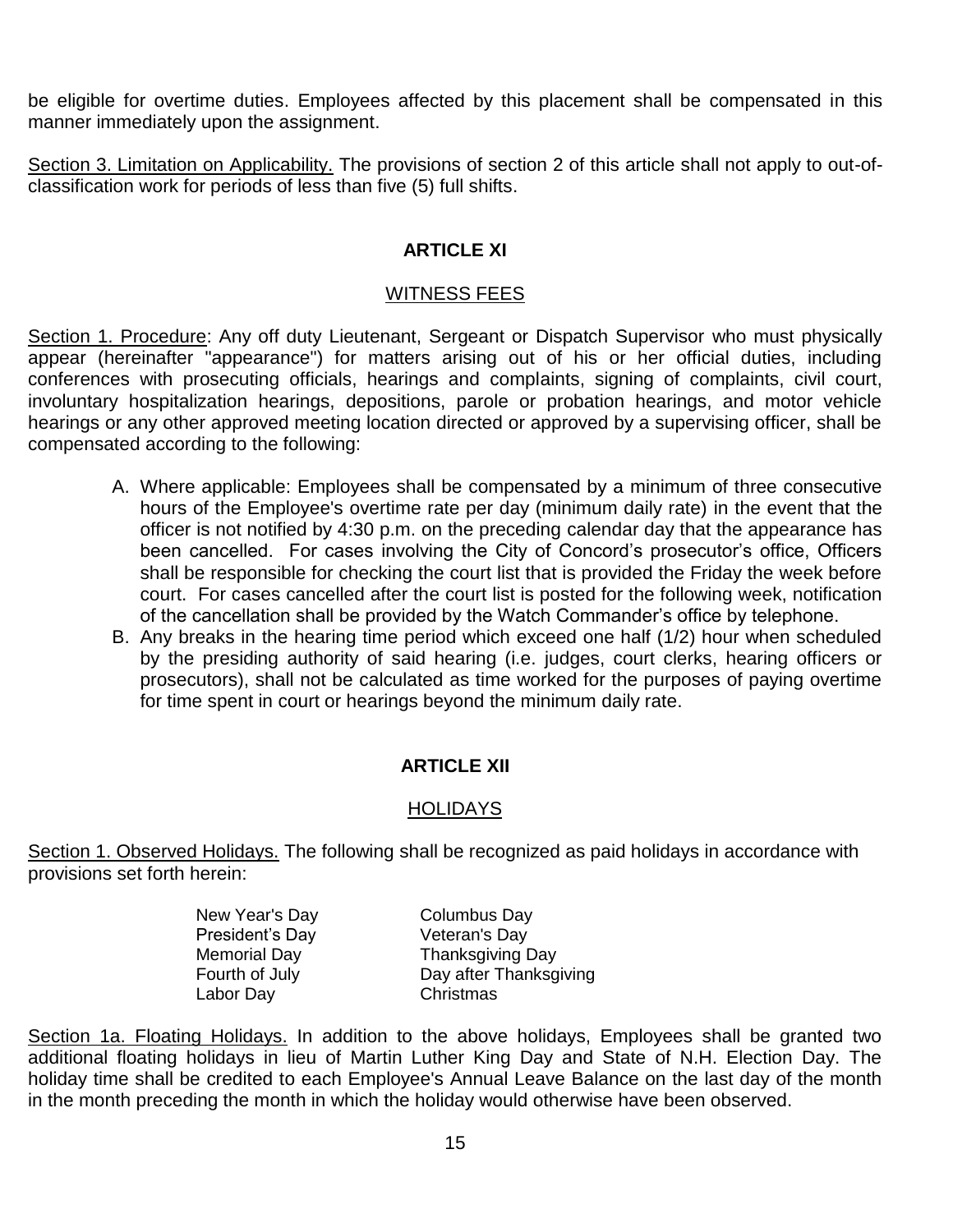Section 2. Eligibility.

- 2.1 Non-Patrol Assignments: Employees not assigned to the Patrol Division shall receive the holiday off with pay.
- 2.2 Patrol Assignments: Employees assigned to the Patrol Division shall work their regularly assigned shift as scheduled, without regard to the occurrence of the holiday, except that if the holiday falls on a Department training day the Employee shall receive the holiday off with pay.
- 2.3 Method of Payment, Patrol Assignments Employees shall receive for each holiday listed in section 1, in addition to the regular pay for hours worked, eight (8) hours of pay at the employee's regular hourly rate.

## **ARTICLE XIII**

## ANNUAL LEAVE

Section 1. Formula. An Employee's annual leave accrual shall be based upon a fraction of an hour accrual for each of the standard annual work hours schedule (e.g. 2080 hours for a 40 hour per week employee) as shown below in column 2:

| Column 1      | <b>Column 2</b> | <b>Column 3</b> | Column 4 |  |
|---------------|-----------------|-----------------|----------|--|
| Years of      | Hourly          | <b>Monthly</b>  | Annual   |  |
| Continuous    | Accrual         | Accrual         | Accrual  |  |
| Service       |                 |                 |          |  |
| $0$ thru 5    | .0500 hrs.      | 8.67 hrs.       | 104 hrs. |  |
| 6 thru 10     | .0615 hrs.      | 10.67 hrs.      | 128 hrs. |  |
| 11 thru 15    | .0731 hrs.      | 12.67 hrs.      | 152 hrs. |  |
| 16 thru 20    | .0923 hrs.      | 16 hrs.         | 192 hrs. |  |
| 21 thru 25    | .1000 hrs.      | 17.33 hrs.      | 208 hrs. |  |
| Over 25 years | .104 hrs.       | 18.03hrs.       | 216 hrs. |  |

MAXIMUM ACCRUAL ALLOWABLE: The maximum accrual rate shall be two and a half times the annual accrual rate in hours for employees with 0 thru 15 years of continuous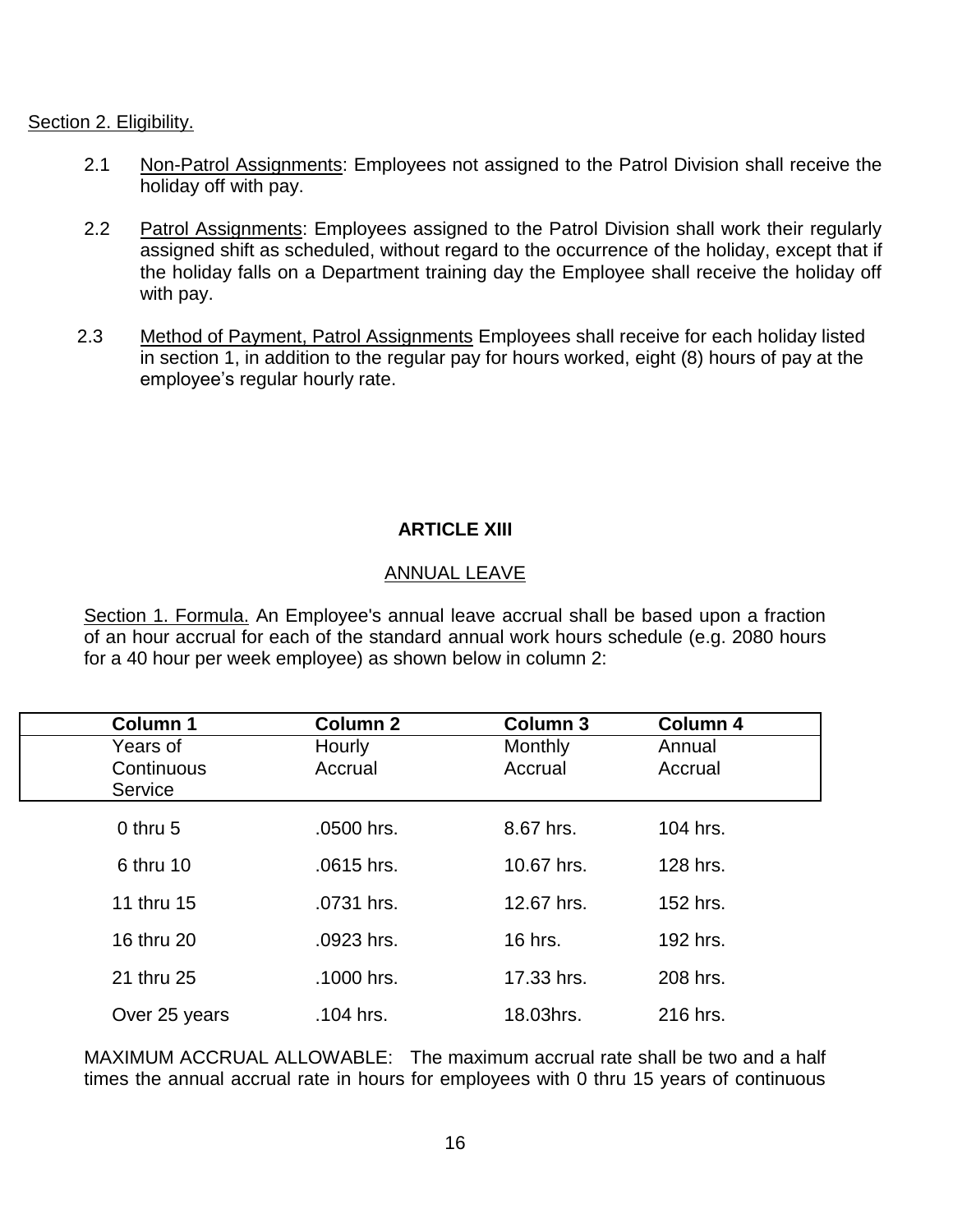service. The maximum accrual rate shall be two and three quarters times the annual accrual rate in hours, for employees with 16 thru 25+ years of continuous service.

## Section 2. Procedure.

- 1. All requests for annual leave must be submitted in writing to the Employee's Bureau Director.
- 2. Requests for annual leave must be made no more than ninety (90) nor less than three (3) days in advance of the date upon which the requested leave will commence. All requests for annual leave require approval by the Employee's Bureau Director or the Chief of Police, except in the case of Emergency Annual.
- 3. Exceptions to the maximum and minimum notice for routine annual leave may be granted by the Employee's Deputy Chief or the Chief of Police.
- 4. Emergency annual leave requests for up to one work shift may be granted by the Watch Commander at any time for bona fide emergencies where the established advance notice is not possible.
- 5. Employees requesting annual leave shall be notified in writing or verbally of the approval or disapproval of their request within two (2) business days of the request.
- 6. Annual leave shall be granted on a first come first served basis, unless conflicting requests for similar dates are received within three days of each other, in which case leave shall be granted by classification seniority.

No more than two (2) weeks vacation shall normally be granted at one time. Exceptions may be made by the Chief of Police, provided the extra time does not prohibit another employee from receiving their requested leave.

Limitations on the number of Employees from organizational components or patrol groups allowed to be on leave on any given time are at the sole discretion of the Police Chief or designee. While the parties acknowledge that it may not be possible to accommodate each Employee's request, a reasonable effort will be made to allow the Employee to use their annual time.

Section 3. Holiday Occurrence. When a holiday occurs on an Employee's annual leave day, the Employee shall not receive holiday pay, nor shall he be charged an annual leave day. He shall, however, receive his regular, straight time pay for that day.

## Section 4. End of Employment Applications.

4.1 Death: If an Employee, while in the City's service, dies and there is remaining to his credit days of annual leave, it shall be payable to the following classes in the following order of priority:

1. A named beneficiary whose name has been filed by said Employee with the City Personnel Department;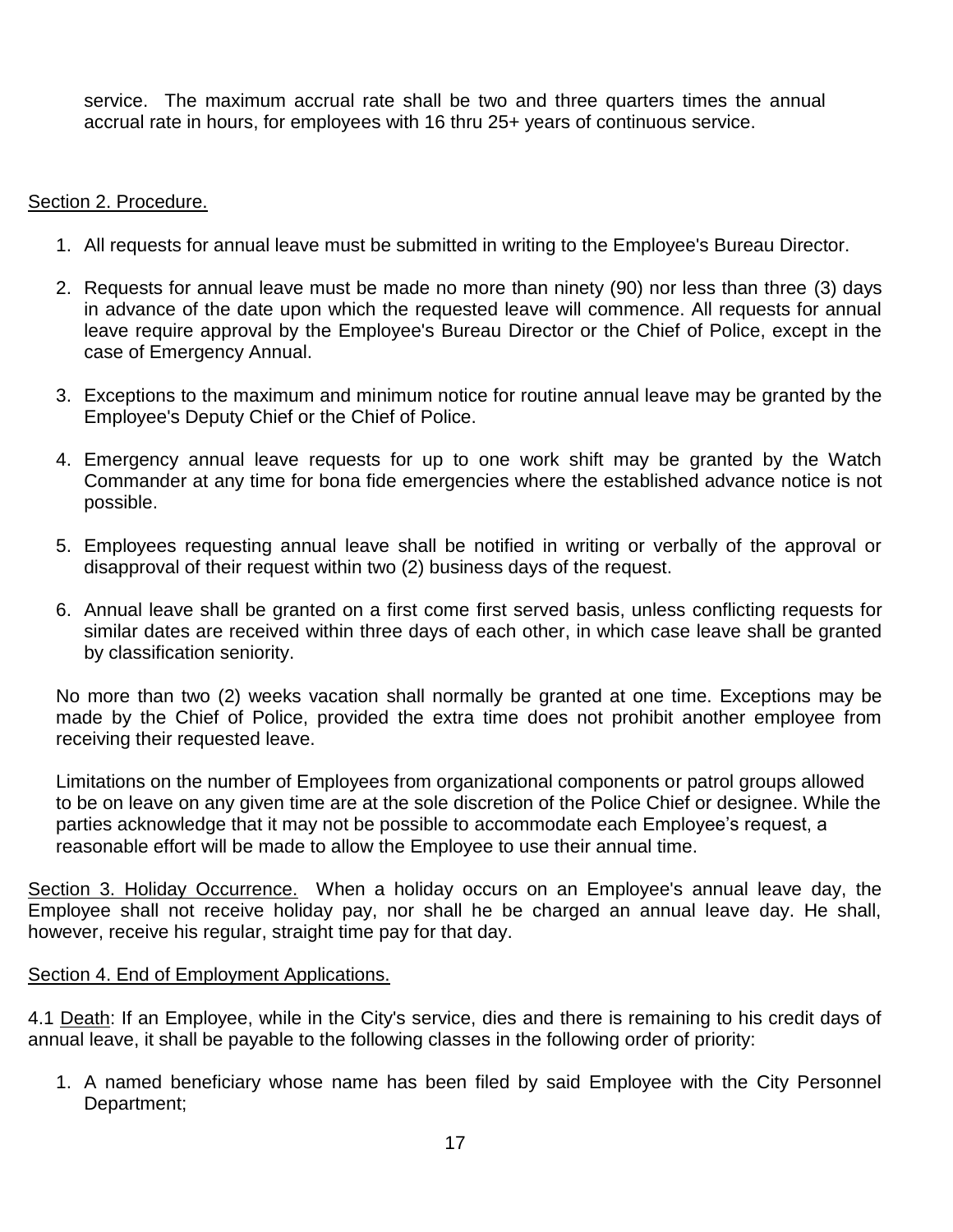- 2. When not having so filed a named beneficiary, to their spouse;
- 3. When not having named a beneficiary or not being survived by a spouse, to the estate of the deceased.

4.2 Other Separation: An Employee who retires or resigns from the service of the City or who is terminated or discharged through no fault or delinquency of their own shall be entitled to receive a lump sum payment of all accumulated annual leave.

## **ARTICLE XIV**

## SICK LEAVE

Section 1. Sick Leave Use. An Employee may only utilize accumulated sick leave for actual illness, injury and disability of the Employee, or to provide care for an ill dependent member of the Employee's immediate family or any other relative living in the same household, or to meet dental or doctor appointments. When sick leave is used due to illness in the immediate family, use of such leave shall not exceed three (3) days for any one occurrence of such family illness.

Sick Leave shall be accrued at the rate of .0308 hours for each hour worked based on a 40 hour work week up to a maximum of 200 hours.

1.1 Definition. "Immediate Family" shall include the Employee's spouse, mother, father, sister, brother, child, step-child, foster child, grandmother, grandfather.

Section 2. Procedure. In order to receive compensation for sick leave an Employee must have an adequate balance in the appropriate sick leave account and meet the following requirements:

In the case of injury or illness commencing prior to the work shift, the Employee must notify his department head or designee at least one (1) hour before the start of his regular work shift.

In the case of injury or illness commencing after the Employee has reported for duty, an Employee must notify his department head or designee and gain approval for leave prior to leaving his duty station.

The approval of all sick leave shall be documented by the completion of an APPLICATION FOR LEAVE form.

Section 3. Proof of Illness. Proof of illness may be required by the Department head or City Manager.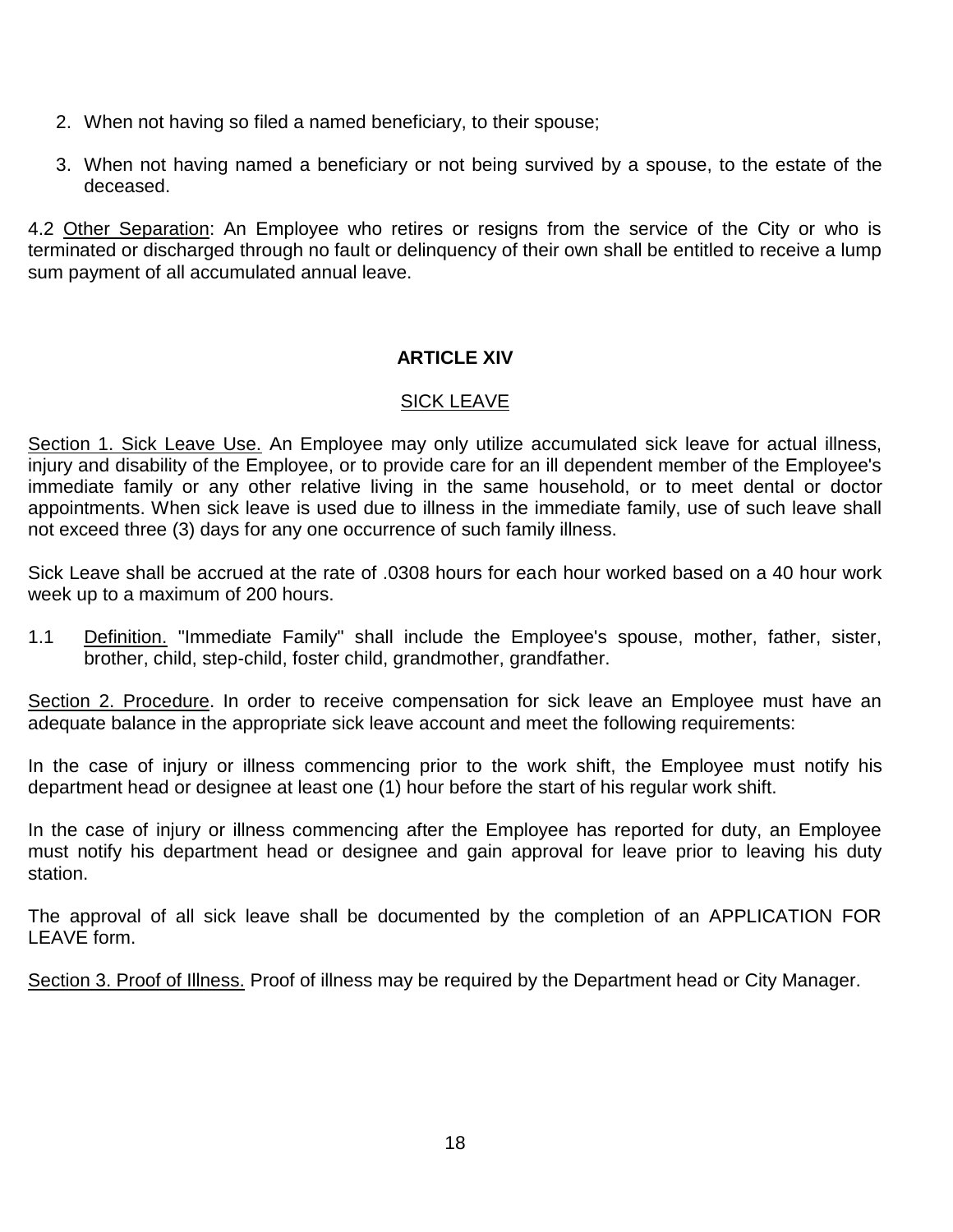## **ARTICLE XV**

#### BEREAVEMENT

Section 1. Leave. In the event of death in the immediate family of an Employee, the Employee shall be granted up to three (3) days of paid leave of absence to make immediate household arrangements or to attend funeral services.

One (1) day of paid leave of absence shall be granted to the EMPLOYEE to attend a funeral on a scheduled work day for a close family member as defined below other than the immediate family as defined in article 12, section 2 of this agreement,

Section 2. Definition. For purposes of this Article "Immediate Family" shall mean: the Employee's Spouse, Civil partner as defined by RSA 457 A:1, Mother, Father, Step-Mother, Step-Father, Foster-Mother, Foster-Father, Father-in-Law, Mother-in-Law, Grandmother, Grandfather, Grandchild, Sister, Brother, Child, Step-Child, Foster Child, or any other relative living in the same household.

For the purposes of this article, "Close Family Member" shall mean: the Employee's Grandmother-inlaw, Brother-in-law, Sister-in-law, Aunt, and Uncle.

## **ARTICLE XVI**

#### SUBSTITUTIONS

Section 1. General. Employees recognize the requirement that they adhere to established work schedules. Subject to the approval of the Police Chief or his designee, mutually qualified Employees may be permitted to substitute for one another. The following minimum conditions shall apply:

- A. Substitutions for purposes of outside employment or business activity, except for extra duty assignments, are prohibited.
- B. Substitutions for UNION business if necessary, shall be allowed.
- C. Such substitutions or a failure to complete the pay-back shall not result in additional costs to the EMPLOYER. The Employee who should have worked the shift under the substitution agreement will reimburse the EMPLOYER for all such additional costs.
- D. At no time shall the hours worked by the substitute Employee be used in the computation of overtime wages.
- E. Substitutions shall be repaid within 28 calendar days from when they occur. The pay-back date shall be included as part of the original substitution request and shall be subject to the same approval process. Any Employee who has not paid back a substitution during the normal payback period shall be ineligible for further substitutions until such pay-back has occurred.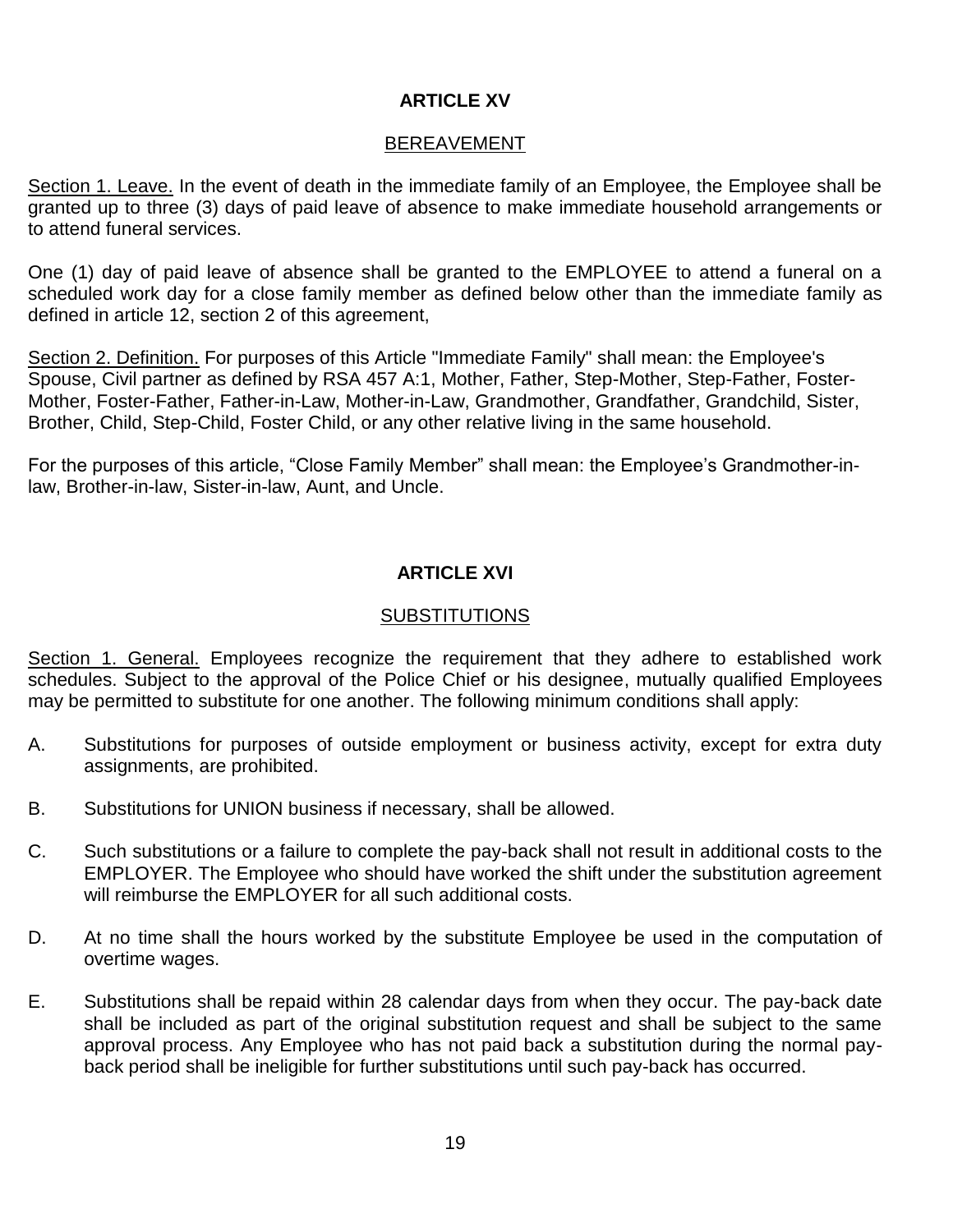- F. Substitutions may only be arranged between two (2) employees of the same rank within the same division. No third party swaps will be permitted. Out of classification substitutions may be approved by the Police Chief or his designee on a case by case basis.
- G. Employees shall complete the standard substitution form which will identify the employee who regularly works the substituted shift and the employee who will be the substitution. Both employees will sign off on the form or, in the case of telephone confirmation; it will be so indicated and initialed by the appropriate supervisor. The form will also require an appropriate supervisor or an on duty Watch Commander not involved in the substitution to sign the substitution form in all cases.
- H. Employees who work a substitution (swap) prior to or immediately after their regular shift shall extend their day by fifteen (15) minutes.

## **ARTICLE XVII**

## GRIEVANCE PROCEDURE

Section 1. Definition. A grievance is defined as a claim or dispute by an Employee arising out of the application or interpretation of this Agreement, under express, written provisions of this Agreement, and shall be processed in the following manner:

Section 2. Step 1. An Employee having a grievance must notify the Deputy Chief in the Employee's chain of Command of the grievance within five (5) work days from the date of the event giving rise to the grievance. Such grievance shall be discussed between the Employee and this Deputy Chief at a mutually agreeable time. The Deputy Chief shall give his/or decision within seven (7) working days from the date of the discussion with the Employee.

Section 3. Step 2. If the grievance remains unresolved following the decision of the Deputy Chief or after the date that the decision should have been rendered, then such grievance may be submitted to the Police Chief. It must be submitted in writing within five (5) working days from the date of the decision by the Deputy Chief at step 1.

The written grievance shall take the following form:

- A. A complete statement of the grievance and the facts upon which it is based;
- B. The Article(s), or section(s) of this Agreement claimed to have been violated;
- C. The remedy or correction requested;
- D. The signature of the grievant.

Any grievance which does not contain these minimal elements shall not be subject to the arbitration procedure set forth in this Article.

The Police Chief shall render his decision within ten (10) working days from the date the grievance was received.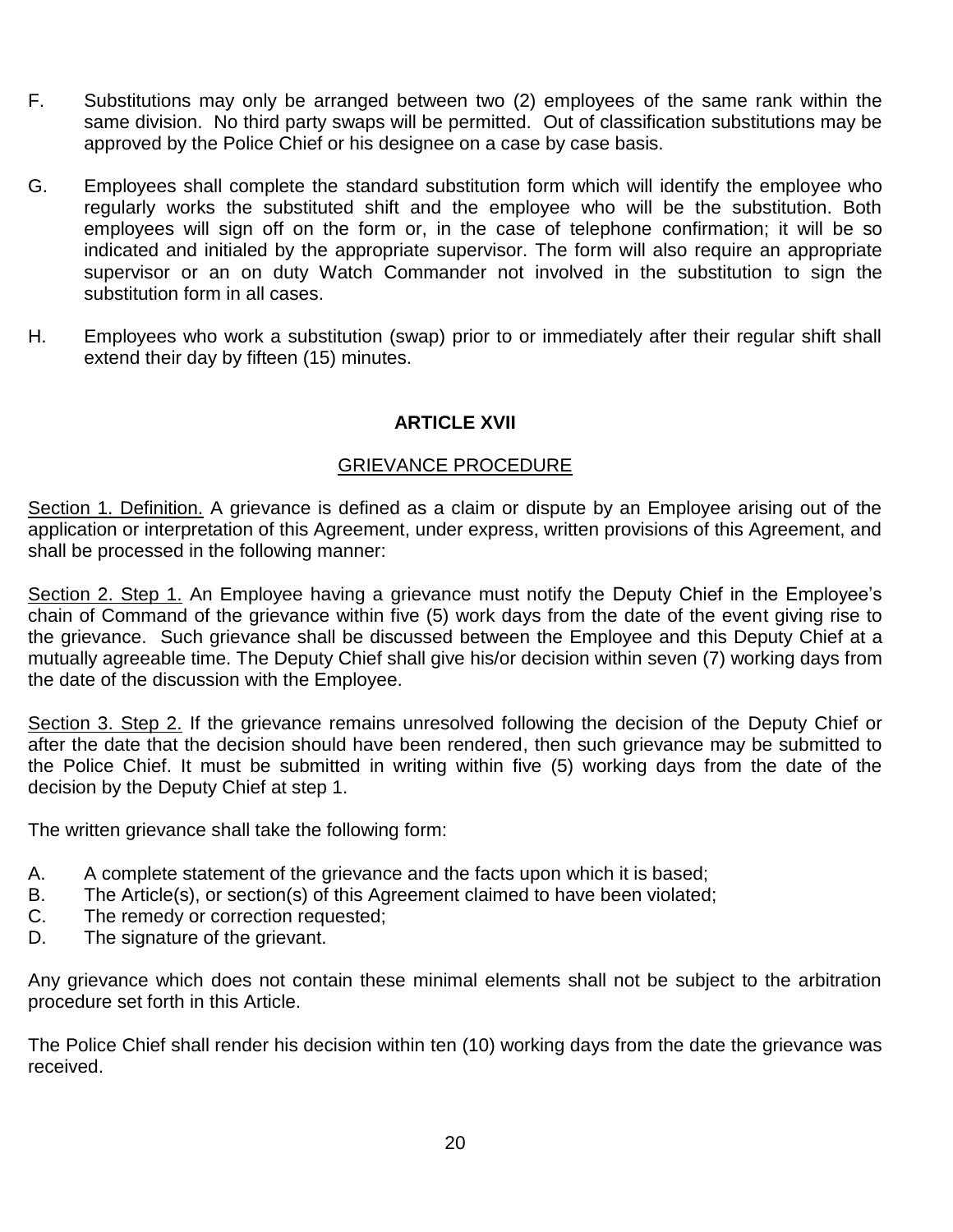Section 4. Step 3. If the grievance remains unresolved following the decision of the Police Chief, the UNION may submit said grievance to arbitration under the Voluntary Labor Arbitration Rules of the American Arbitration Association (AAA), NHPELRB or another mutually agreed third party, such action to be filed with AAA, NHPELRB or the other mutually agreed third party within fifteen (15) calendar days following the decision of the Police Chief. If the UNION fails to submit said grievance to arbitration, the grievance shall be deemed abandoned and no further action shall be taken with respect to such grievance.

Section 5. Step 4. Arbitration. The Arbitrator shall convene a hearing at the earliest possible date for the purpose of hearing the grievance.

5.1 The Arbitrator shall have no authority to amend, modify, nullify, ignore, add to, or subtract from the specific written provisions of this Agreement. The Arbitrator shall only consider and make a decision with respect to the specific issue submitted by the Parties, and shall have no authority to make a decision on any other issue not so submitted. The Arbitrator shall provide the parties with his decision within thirty (30) days following the close of the hearing. The Arbitrator's decision shall be final and binding on all Parties as to the matter in dispute.

5.2 Nothing in this section limits the right of the Parties to be represented by legal counsel during the arbitration process.

5.3 Each Party shall pay the expenses of their own representatives, and they shall equally share the cost of the Arbitrator.

5.4 If either Party desires a verbatim record of the proceedings, it may cause a record to be made providing it pays for the record and makes copies available without charge to the other Party and to the Arbitrator.

5.5 Any award recommended by the Arbitrator may be retroactive to the date the grievance was submitted at step 1 or up to an additional five (5) days if the event occurred within this time period. In no case shall a grievance be deemed to have occurred prior to the effective date of this Agreement except as specifically acknowledged and identified in writing by the parties on the date this Agreement is signed.

Section 6. Time Limits. The time limits for the processing of grievances may be extended by written consent of both Parties. Where the specified time limits have lapsed and no extension has been provided for as specified herein, the grievance shall be considered settled in accordance with the EMPLOYER'S last response.

Section 7. Right of EMPLOYER. Nothing contained herein shall be construed as limiting the right of the EMPLOYER to pursue resolution of a grievance under this Article.

Section 8. Exclusions. Questions involving the City Charter, City Ordinances, published policies and regulations, provisions of RSA 273-A and other provisions of law or policies and regulations of appropriate authorities outside the City shall not be subject to the grievance and arbitration procedure set forth herein regardless of whether such matters are quoted, cited, or otherwise incorporated in this Agreement. This grievance procedure shall not cover any matter for which statutory appeals procedures exist.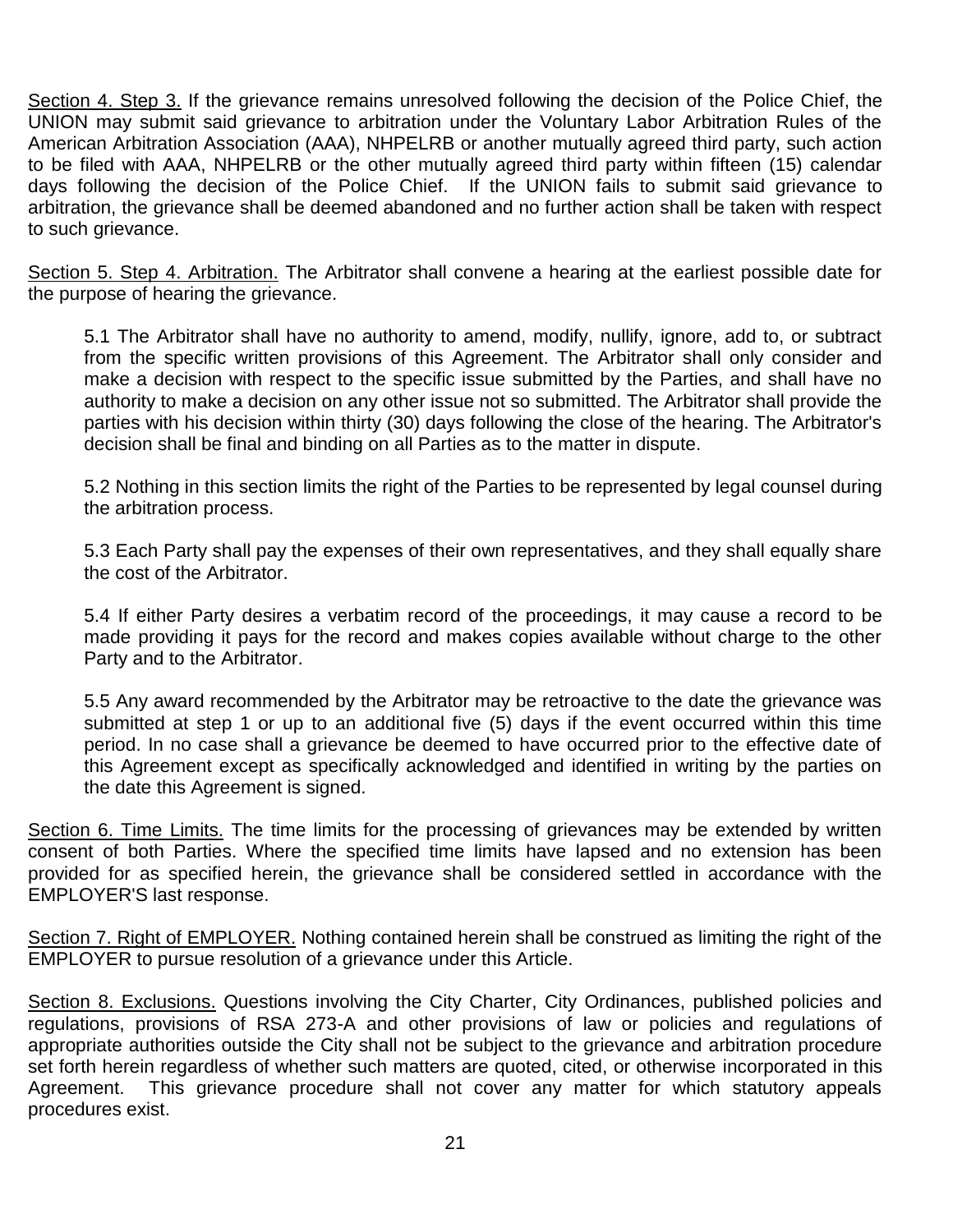## **ARTICLE XVIII**

## **SENIORITY**

Section 1. Type. Seniority shall refer to the time an Employee has been continuously employed by the Department in the classification of Lieutenant, Sergeant, Parking Supervisor or Dispatch Supervisor. An Employee shall receive seniority status after the completion of probation. When two or more Employees have the same date of hire or promotion, seniority shall be established in the order they are listed on the employment eligibility roster for that position. In the event this does not resolve the tie, then seniority shall be determined according to the most continuous tenure with the City of Concord.

Section 2. Reduction in Force In the event an employee returns to a lower job classification; the Employee will not lose seniority time within the lower classification. The Employee's seniority status will be effective from their original date of promotion into the lower job classification. If and when the employee is recalled to the original job classification, their seniority will be effective from their original promotion date in that the original classification. If any reduction in force causes an Employee to enter a different Collective Bargaining Unit, the Employee shall be subject to that unit's Collective Bargaining Agreement terms and conditions or the City of Concord Personnel Rules.

Seniority for demotions for all other reasons other than a Reduction in Force shall be determined by utilizing the Employee's original promotion date into the lower job classification. If that Employee should gain promotion into a higher job classification, seniority subsequent to this promotion shall be determined by the date of that subsequent promotion and not the previous promotion date.

The seniority defined in this section for a return to a higher classification due to recall shall not apply if no recall is made within 12 months of the layoff.

For the purposes of this section, the original classification shall mean that in which an Employee is in immediately prior to a Reduction in Force.

Section 3. Loss of Seniority. An Employee shall lose seniority and employment with the EMPLOYER shall be considered terminated for all purposes if:

- A. The Employee quits.
- B. The Employee is absent without leave for three consecutive days.
- C. The Employee fails to report to work at the termination of a leave of absence.
- D. The Employee who has been part of a reduction in force fails to respond within five (5) working days after being recalled.
- E. The Employee is separated from the payroll of the EMPLOYER by a reduction in force action lasting more than twelve (12) months.
- F. The Employee is discharged.
- G. The Employee retires.

Section 4. Application: This article shall have application only as specifically provided for within this Agreement.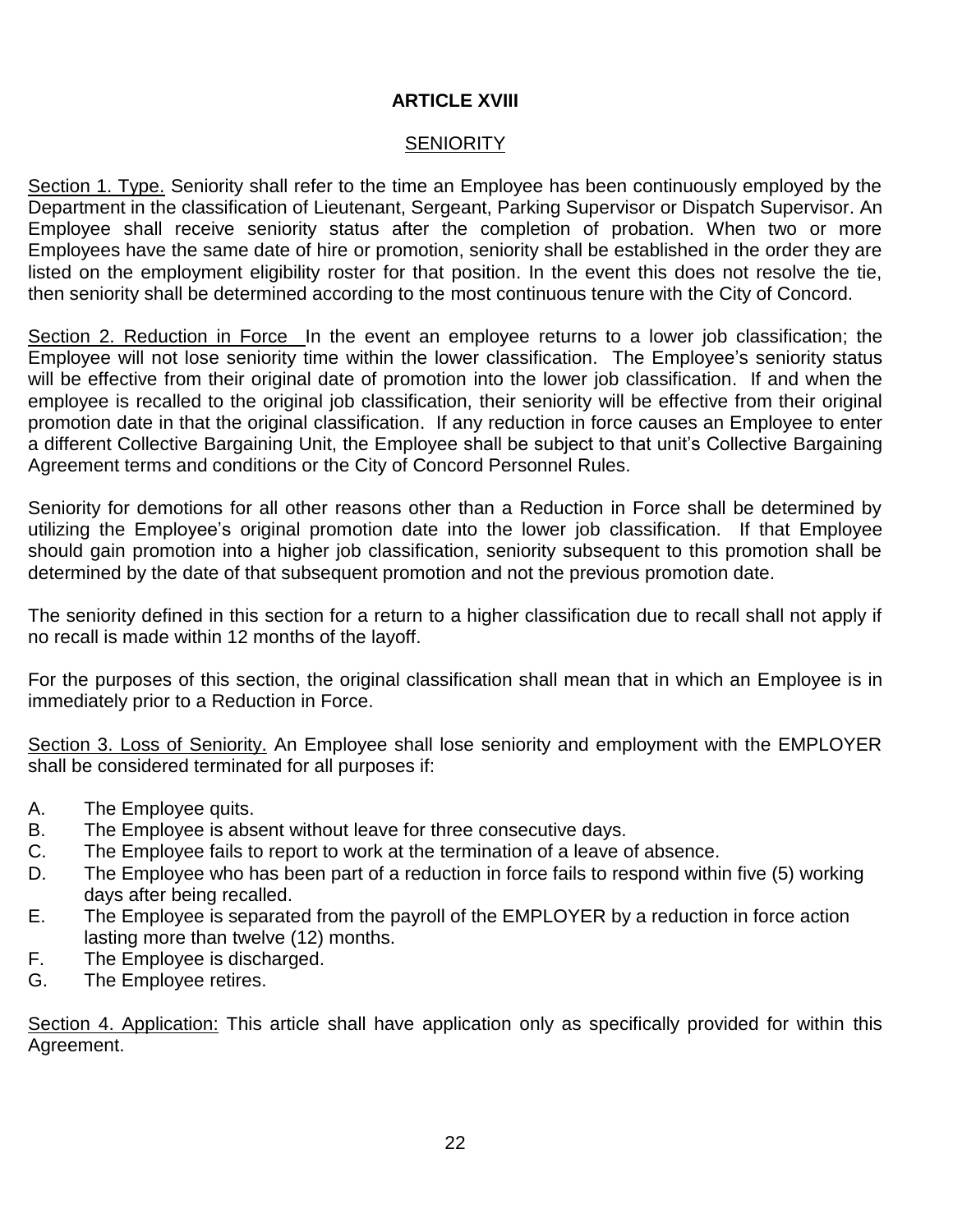## **ARTICLE XIX**

## REDUCTION IN FORCE

Section 1. Procedure. Employees with the least seniority will be laid off first in the event of a reduction in force, for any reason, within an employee's job classification.

Section 2. Employer Prerogatives. This Article shall not in any way restrict the prerogatives of the EMPLOYER to determine whether there shall be a reduction in force, the form such reduction shall take, or the duration of such reduction in force.

Section 3. Return to Lower Job Classification. A Sergeant who is laid off may return to the job classification of Police Officer in accordance with the terms and conditions of the contract for Police Officer in effect at that time.

A Lieutenant who is laid off may return to the job classification of Police Sergeant, replacing the Police Sergeant having the least in grade seniority provided, however, that the Lieutenant is otherwise qualified for the position of Police Sergeant. This section shall apply only to a Lieutenant who has held the rank of Police Sergeant in this Department. In the event that a Lieutenant becomes the Police Sergeant with the least in grade seniority and as a result is thereby subject to layoff, the next senior Police Sergeant shall be laid off.

A Deputy Chief who is laid off may return to the job classification of Police Lieutenant, replacing the Police Lieutenant having the least in grade seniority provided, however, that the Deputy Chief is otherwise qualified for the position of Police Lieutenant. This section shall apply only to a Deputy Chief who has held the rank of Police Lieutenant in this Department. In the event that a Deputy Chief becomes the Police Lieutenant with the least in grade seniority and as a result is thereby subject to layoff, the next senior Police Lieutenant shall be laid off.

A Dispatch Supervisor who is laid off may return to the job classification of Dispatcher, replacing the Dispatcher in accordance with the layoff procedure in effect for the job classification of Dispatcher at that time.

A Parking Supervisor who is laid off may return to the job classification of Parking Enforcement Officer or Meter Technician in accordance with the layoff procedure in effect for the job classification of Parking Enforcement Officer or Meter Technician in effect at that time.

Section 4. Order of Recall. Employees shall be called back in the inverse order of lay-off by classification recalled.

Section 5. Stipulations. A laid off Employee shall be eligible for recall if the recall notice is issued within twelve (12) months from date of layoff. This Article shall not be construed to eliminate the requirement of recalled Employees to continue to meet job qualifications. Failure by an Employee to report to work in accordance with the provisions of a recall notice shall result in loss of all rights of recall. A laid off Employee wishing to exercise the rights to return to another job classification under this Article shall notify the Chief of Police in writing within 2 workdays of the layoff notice being received by that employee.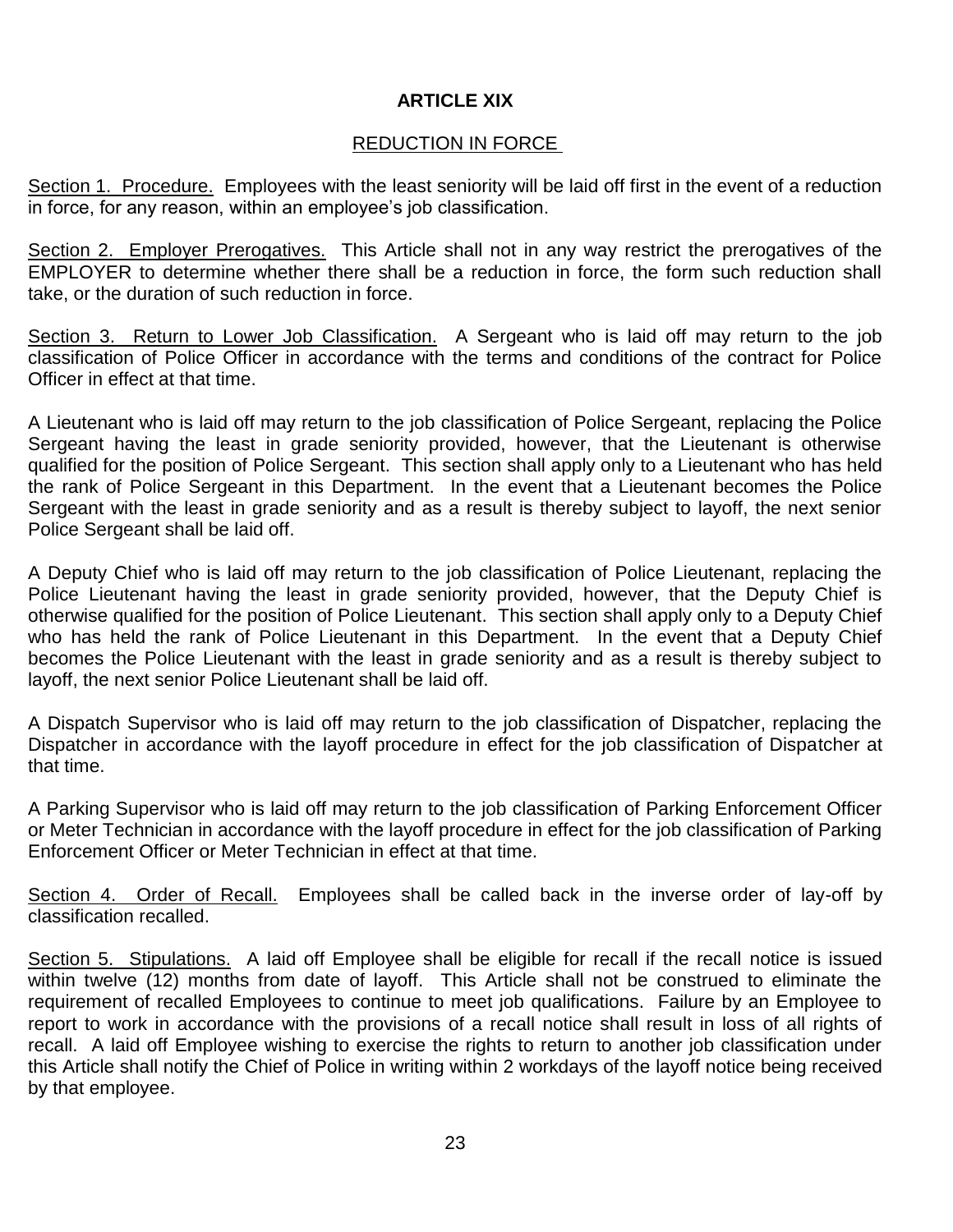Section 6. Notification of Recall. Employees who are eligible for recall shall be sent a recall notice by certified mail. The Employee must notify the Police Chief in writing within five (5) working days after receiving the notice of recall of his/her intention to return to work. Failure by the Employee to so notify the Chief of Police shall represent a decision not to accept the recall. The EMPLOYER shall be deemed to have fulfilled its obligations under this Section by mailing the recall notice by certified mail to the last address provided by the Employee. It shall be the obligation and responsibility of the Employee to immediately notify the Police Chief of any changes in mailing address during the twelve (12) month period from layoff provided by this section.

## **ARTICLE XX**

#### BULLETIN BOARD

Section 1. Bulletin Board. The EMPLOYER will provide the UNION reasonable space on a bulletin board in a non-public area. The UNION shall use this board for posting of notices pertaining to recreational and social activities, UNION elections, reports of the UNION, or its committees, UNION meeting notices, legislative enactment's, decisions of the Public Employee Labor Relations Board (PELRB), and judicial decisions affecting public employee labor relations. The UNION shall not post any materials which are obscene, defamatory, or which impair the operation of the Department, or which constitute partisan political campaign material.

Where the EMPLOYER finds material posted on the bulletin board to be objectionable as violative of this Agreement, it will consult with the UNION or any representative. If such consultation does not resolve the EMPLOYER'S objections, the material in question shall be promptly removed from the bulletin board by the UNION. In the event that the UNION fails to remove the objectionable material, the EMPLOYER may do so. The UNION may pursue the matter through the grievance procedure for resolution.

## **ARTICLE XXI**

## UNIFORMS - EQUIPMENT

Section 1. Items to be Provided. The EMPLOYER shall provide all articles of uniforms and equipment which are required by the EMPLOYER provided said articles are unique to police service and not suitable for off-duty wear. All such articles which are determined by the EMPLOYER to have been damaged in the line of duty shall be repaired or replaced by the EMPLOYER.

Section 2. Items to Be Returned. Employees, at the time of termination of employment, are required to return all articles of uniforms and equipment which were provided by the EMPLOYER.

Section 3. Cleaning of Uniforms. The EMPLOYER shall provide cleaning for two pairs of uniform trousers per week per Employee.

Section 4. Clothing Allowance. Employees whose assignments require them to routinely wear civilian clothing in lieu of a uniform shall be provided with a clothing allowance of \$600.00 per year effective January 1, 2019, \$625 per year effective January 1, 2020 and \$650 per year effective January 1, 2021, paid in two semi-annual installments. This allowance shall be pro-rated for Employees who are not eligible to be paid the full year's allowance.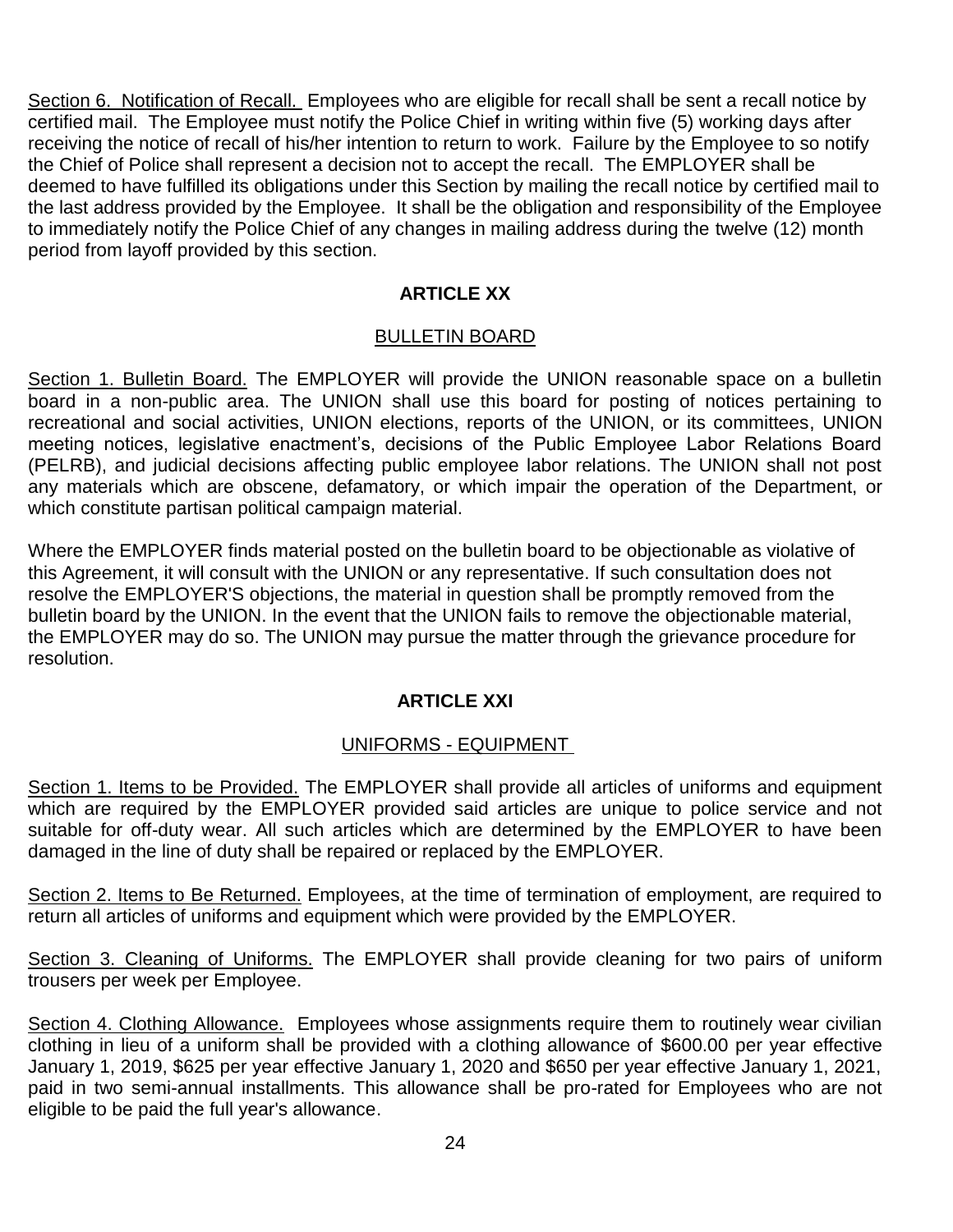Section 5. Polygraph Operator. The EMPLOYER shall provide up to \$250.00 per fiscal year to an active and trained polygraph operator as reimbursement for purchases of clothing used while conducting polygraph examinations. This section only applies for employees who do not otherwise qualify for a clothing allowance under this article.

## **ARTICLE XXII**

## ACCESS TO PREMISES

Section 1. Provisions. Access to Department premises or contact with on-duty Employees by accredited non-Employee representatives of the Concord Police Supervisor's Association shall be subject to the sole discretion and approval of the EMPLOYER'S designated representative.

## **ARTICLE XXIII**

## INTERNAL UNION BUSINESS

Section 1. Duty Hours. The internal business of the UNION shall be conducted during non-duty hours.

Section 2. City Facilities, Vehicles and Equipment. Use of EMPLOYER'S facilities to conduct internal UNION business shall be allowable by permission of the Chief of Police and at his sole discretion, but shall not be unreasonably denied. Requests to use the EMPLOYER'S facilities shall be made at least one week in advance of the meeting date.

City vehicles, equipment, supplies, devices or on-duty Employees shall not be used in the support of internal UNION business activities or UNION meetings. The initiation, typing, and filing of a grievance shall be exempt from this paragraph.

Section 3. Union Leave. With approval of the Police Chief, the Officers of the Union or their designated representatives shall be entitled to a combined total of forty (40) hours leave with pay per calendar year for official UNION business and conventions. The following conditions shall apply to such leave:

- A. Requests for leave shall be made to the Police Chief by the officers at least one (1) week in advance whenever possible.
- B. No more than two (2) Union Officers shall be granted such leave at any one time without the approval of the Police Chief.
- C. Such leave may not be granted if the Police Chief determines that it may disrupt or interfere with department operations.
- D. Additional non-pay status leave may be granted upon request by the UNION to the Police Chief. Employees granted such non-pay status leave will not be required to use their accrued annual leave, but may do so if both parties mutually agree.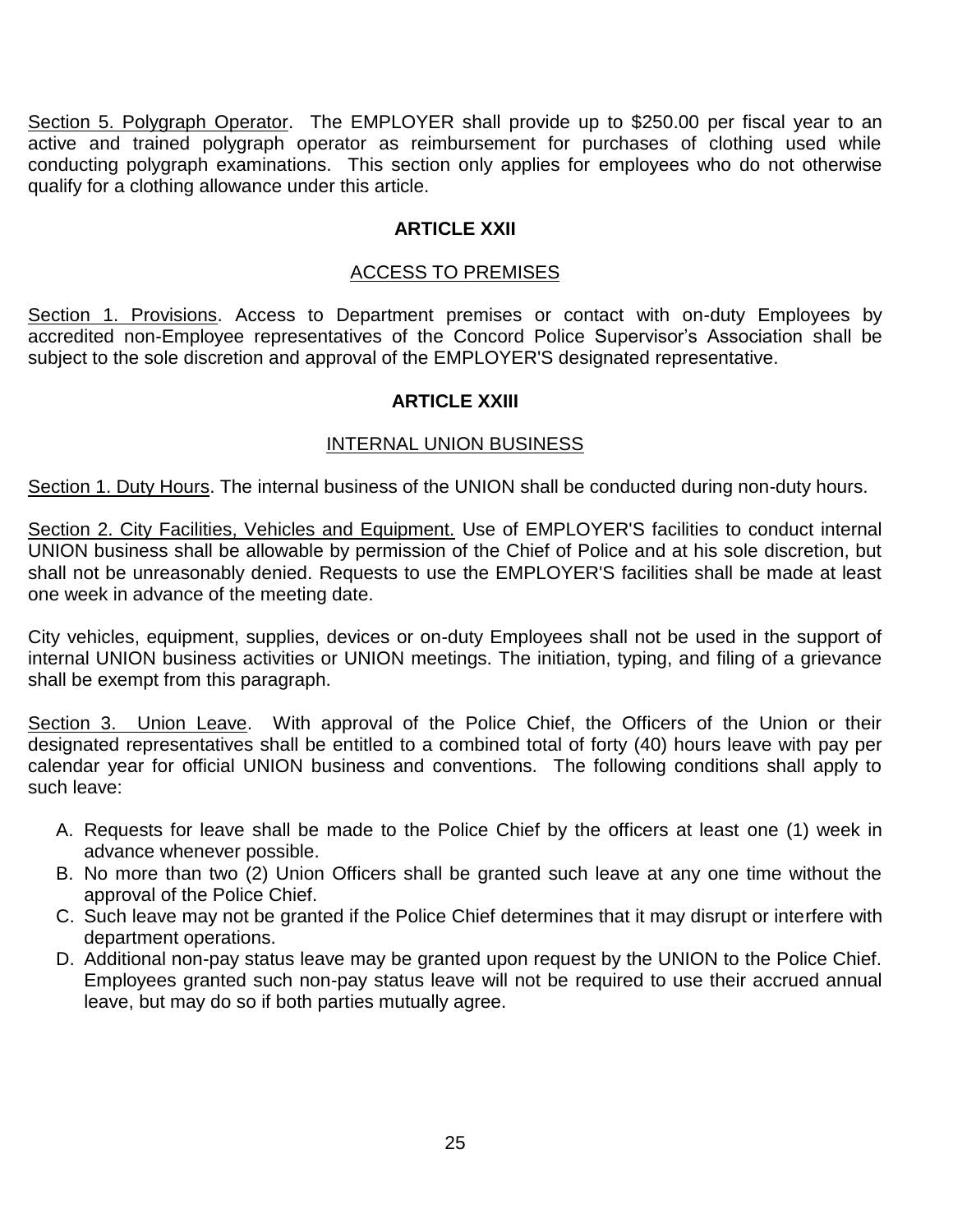## **ARTICLE XXIV**

## **NO STRIKES**

Section 1. No Strikes. Neither the UNION nor any officers, agents or Employees will instigate, cause, encourage, participate in or support any strike. In the event of any strike or threat of a strike on the part of any Employee during the term of this Agreement, the UNION shall, upon the occurrence of such strike or learning of the threat thereof, notify the Employees involved that such action by them is unauthorized and in violation of the provisions of this Agreement.

## **ARTICLE XXV**

## WAIVER OF AGREEMENT

Section 1. Waiver. The failure of the EMPLOYER or the UNION to insist, in any one or more situations, upon performance of any of the terms or provisions of this agreement shall not be considered a waiver or relinquishment of the right of the EMPLOYER or the UNION to future performance of any such term or provision of this agreement. The obligations of the EMPLOYER and the UNION to such future performance of the terms or provisions of this agreement shall continue in full force and effect.

## **ARTICLE XXVI**

## FINAL RESOLUTION

Section 1. General. The Agreement expressed herein, in writing, constitutes the entire Agreement between the Parties and no oral statement shall add to or supersede any of its provisions. Any change in this Agreement must be mutually agreed upon by the parties and must be in writing.

## **ARTICLE XXVII**

## MID TERM BARGAINING

Section 1. Procedure. In the event the EMPLOYER contemplates a change in a condition of employment which is a mandatory subject of bargaining during the course of the contract period the EMPLOYER will give notice to the UNION. The UNION may initiate a request to bargain such a change. Such a request must be initiated in writing within 7 days after notification to the UNION.

The following procedure shall govern:

1. The parties will meet to negotiate the change to resolution or impasse. In the event of an impasse, the EMPLOYER may implement its last official proposal.

Section 2. Dispute Resolution. In the event there is a claim that there has been a violation of this article, the matter will be subject for review only by the applicable procedures of the New Hampshire Public Employees' Labor Relations Board (PELRB) and shall not be subject to the grievance procedure embodied in this agreement.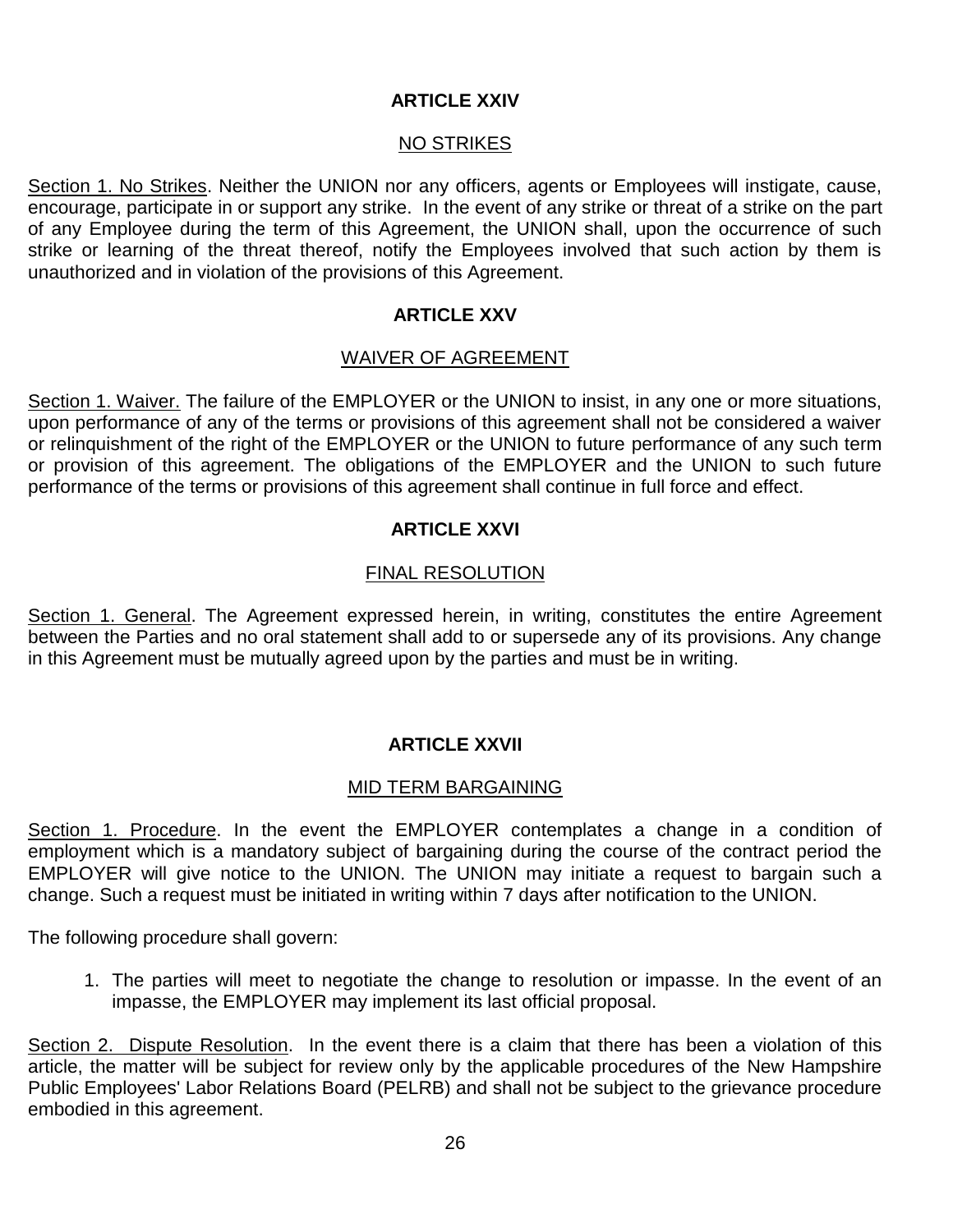## **ARTICLE XXVIII**

#### LABOR MANAGEMENT COMMITTEE

The Parties agree that it is in their best interests to maintain an open dialogue with respect to the administration of this agreement and the exchange of information relative to the performance of the Department's mission and the work performance of Unit members.

The Parties agree that a Labor/Management Committee shall be established as of the effective date of this Agreement. The Labor/Management Committee shall consist of the members of the Parties' respective negotiating committees.

The Labor/Management Committee shall meet at least every other month as needed at a mutually agreeable time. Agenda items shall be exchanged between the Parties seven (7) days prior to such meetings, providing that additional items may be added to any agenda without notice. More frequent meetings of the Labor/Management Committee may be scheduled by the mutual agreement of the Parties at any time.

## **ARTICLE XXIX**

#### RETIREMENT SEVERANCE PAY

Section A. General. An Employee who retires from the City having completed at least ten (10) years of creditable City service with the New Hampshire Retirement System and who has applied to receive retirement payments from that system shall be eligible for a severance payment according to the following formula.

#### Severance Pay Formula

Deduct the number of sick leave days used during an Employee's last two (2) years of employment from the Number 30 and apply the balance to the payment formula below. In calculating this deduction, an Employee shall not be penalized for the usage of up to three (3) sick leave days (or up to three (3) single events) during each year of the last two (2) years of employment.

The Base for calculations during 2019 shall be 284.30 dollars, and shall go into effect upon ratification of the contract. This base shall be indexed to the annual across-the-board wage increases granted to non-contractual Employees.

| <b>Years of City Service</b> | <b>Payment Formula</b>              |
|------------------------------|-------------------------------------|
| 10 years thru 14 years       | .50 * Current Base * number of days |
| 15 years thru 19 years       | .75 * Current Base * number of days |
| 20 years and over            | Current Base * number of days       |

In no case shall the amount paid per day exceed the Employee's standard daily rate. Consecutive sick leave days used involving more than three days shall be computed as single events for purposes of calculating this benefit.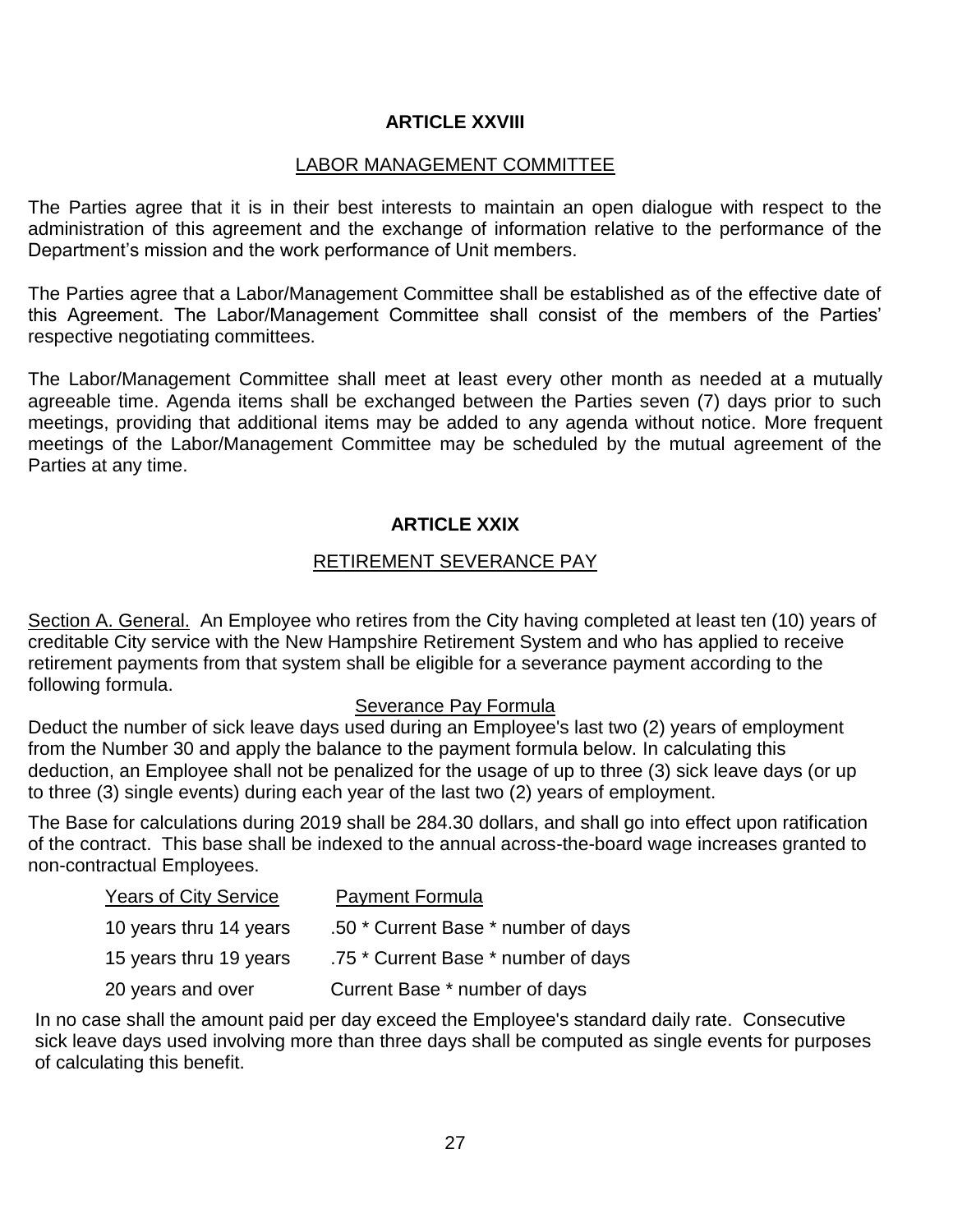## **ARTICLE XXX**

## RETIREMENT BADGE

Members of the Union shall be eligible to obtain a "Retirement Badge" of a model and style consistent with that in use at the time of this agreement upon their Retirement from the Concord Police Department. Only those members who have left the Concord Police Department with a "Service Retirement" or a "Disability Retirement" (as defined by the New Hampshire Retirement System on the effective date of retirement) and are in good standing are eligible under this article. There shall be no cost in any way to the city under this article.

For the purposes of this article, good standing shall be defined as having not engaged in any conduct that brings disrepute upon the Department and/or the City.

## **ARTICLE XXXI**

## HEALTH INSURANCE

## Section 1. General.

Effective 7/1/19, the EMPLOYER will pay 90% of the Single, Two Person, or Family premium for the HMO 500 plan eligible for and chosen by the EMPLOYEE. In the event the EMPLOYEE is eligible for and chooses a more expensive plan, the EMPLOYEE will be responsible for any costs above this ceiling. In the event that a plan becomes available that is less expensive than the HMO 500 plan, and the EMPLOYEE is eligible for and chooses that less expensive plan, the EMPLOYER will pay 90% of the Single, Two Person, or Family premium for that less expensive plan, although the EMPLOYER retains the right to modify the portion of the premium paid by the EMPLOYER for the less expensive plan so long as it at least 90%.

Effective 7/1/20, the EMPLOYER will pay 95% of the Single, Two Person, or Family premium for the HDHP \$2/4K plan eligible for and chosen by the employee. Effective 7/1/22, the EMPLOYER will pay 90% of the Single, Two Person, or Family premium for the HDHP \$2/4K plan eligible for and chosen by the employee. The HDHP \$2/4K plan includes an out of pocket maximum of \$2000 for a Single plan or \$4000 for Two Person/Family plan per plan year. Once the deductible amount is reached, there will be no additional member cost sharing for covered services and covered prescription medications with no additional cost sharing for the remainder of the plan year. In the event the EMPLOYEEE elects to choose the HDHP \$2/4K plan, the EMPLOYER will place 50% (\$1000/\$2000) of the deductible in a Health Savings Account ("HSA") for the use and ownership of the EMPLOYEE at the beginning of the plan year. The 50% funding of the HSA for those EMPLOYEES that are eligible for and have chosen the HDHP \$2/4K shall remain in effect until a successor collective bargaining agreement is executed by the parties. In addition, the City will contribute a one-time payment in the amount of \$250 for a Single plan and \$750 for a Two Person/Family plan in an HSA on 7/1/22 for those employees who have chosen the HDHP \$2/4K plan for the fiscal year beginning 7/1/22.

Beginning 7/1/20, in the event the EMPLOYEE is eligible for and chooses a more expensive plan, the EMPLOYEE will be responsible for any costs above the 90% of the Single, Two person or Family Premium for the HDHP \$2/4K. In the event that a plan becomes available that is less expensive than the HDHP \$2/4K plan, and the EMPLOYEE is eligible for and chooses that less expensive plan, the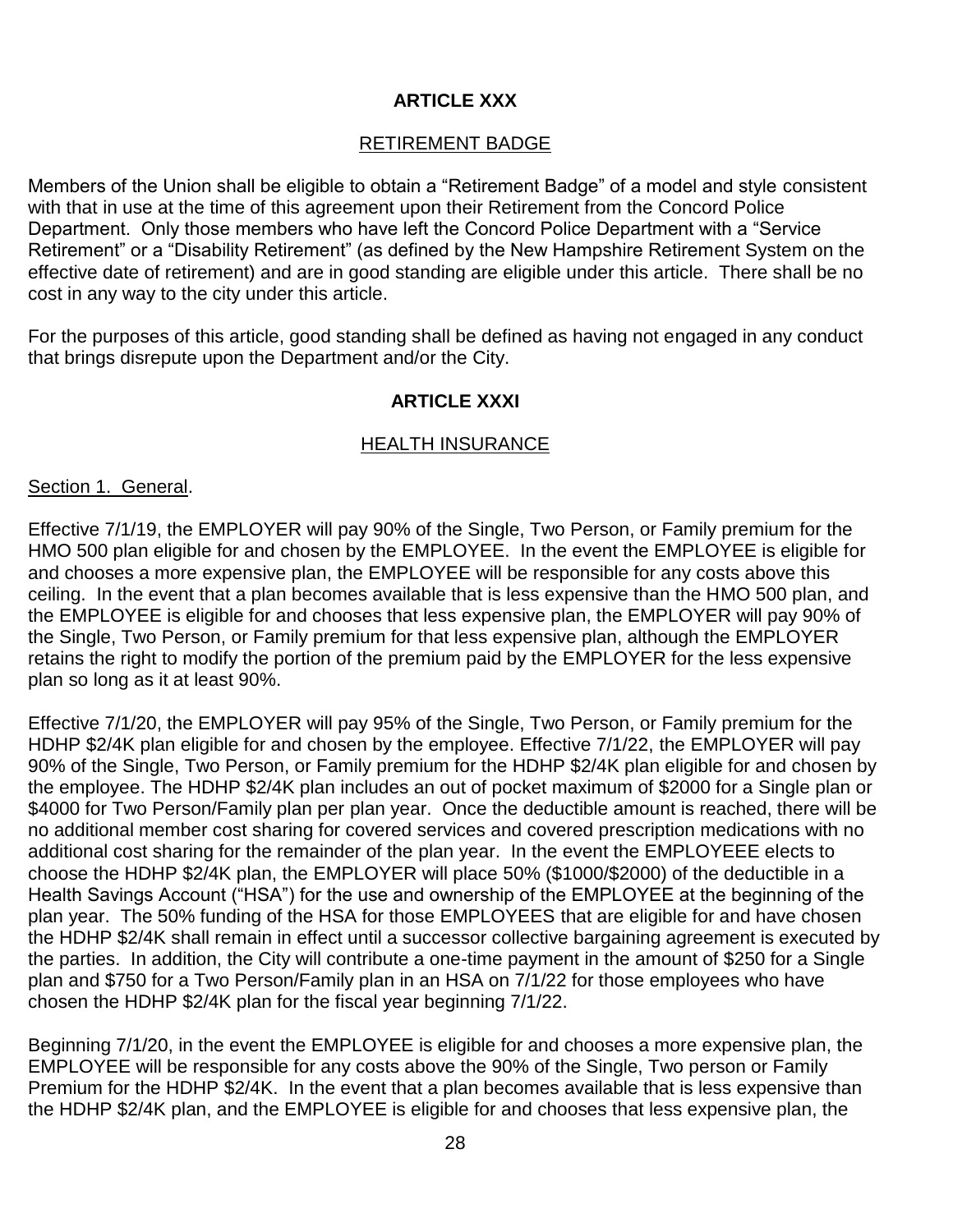EMPLOYER will pay 90% of the Single, Two Person, or Family premium for that less expensive plan, although the EMPLOYER retains the right to modify the portion of the premium paid by the EMPLOYER for the less expensive plan so long as it is at least 90%. In the event the government eliminates the favorable treatment of the ACA, the parties agree to meet and discuss health care options.

The EMPLOYER will pay 90% of the Single, Two Person, or Family premium for the dental plan eligible for and chosen by the EMPLOYEE.

In the event an employee chooses to not receive health insurance from the EMPLOYER, the EMPLOYEE shall be awarded opt out dollars as determined by the EMPLOYER. In the event an employee chooses to not receive health insurance but chooses to receive dental insurance from the EMPLOYER, the cost of the dental insurance premium paid for by the EMPLOYER shall be deducted from the opt out dollars awarded.

The EMPLOYER reserves the right to change or provide alternate insurance carriers as the EMPLOYER deems appropriate so long as the new coverage and benefits are similar to the plan it is replacing.

The Parking Supervisor shall be covered by the City's Beneflex Plan. The Parking Supervisor shall be subject to any cost sharing in accordance with that imposed on non-contractual employees.

## Section 1a. Affordable Care Act ("ACA")

The parties acknowledge that the Affordable Care Act ("ACA") has a so-called Cadillac Tax that was previously scheduled to take effect on January 1, 2018, and has been most recently rescheduled to go into effect on January 1, 2022. To the extent necessary, the City or the Union may immediately reopen this Agreement solely for the limited purpose of negotiating any changes in the health insurance plan that may be necessary to avoid the application of the Cadillac Tax to the City or any plan administrator, insurer or plan participant. An initial bargaining session shall be held within ten (10) days of a request to reopen, unless another schedule is agreed to by the parties.

## Section 2. Beneflex Program

The EMPLOYER'S Beneflex Program is a matter of City policy and is not a part of this Agreement, nor shall any benefits provided under the Beneflex Program be otherwise provided for within this Agreement. Any matter, any issue, or any question concerning the content or the administration of the City's Beneflex Plan remains within the sole discretion of the City and any review or resolution of those matters will be accomplished through the applicable City procedures and forums.

## **ARTICLE XXXII**

## **RESIDENCY**

All sworn members of the Concord Police Supervisor's Association shall reside within fifty (50) road miles of the Concord city line.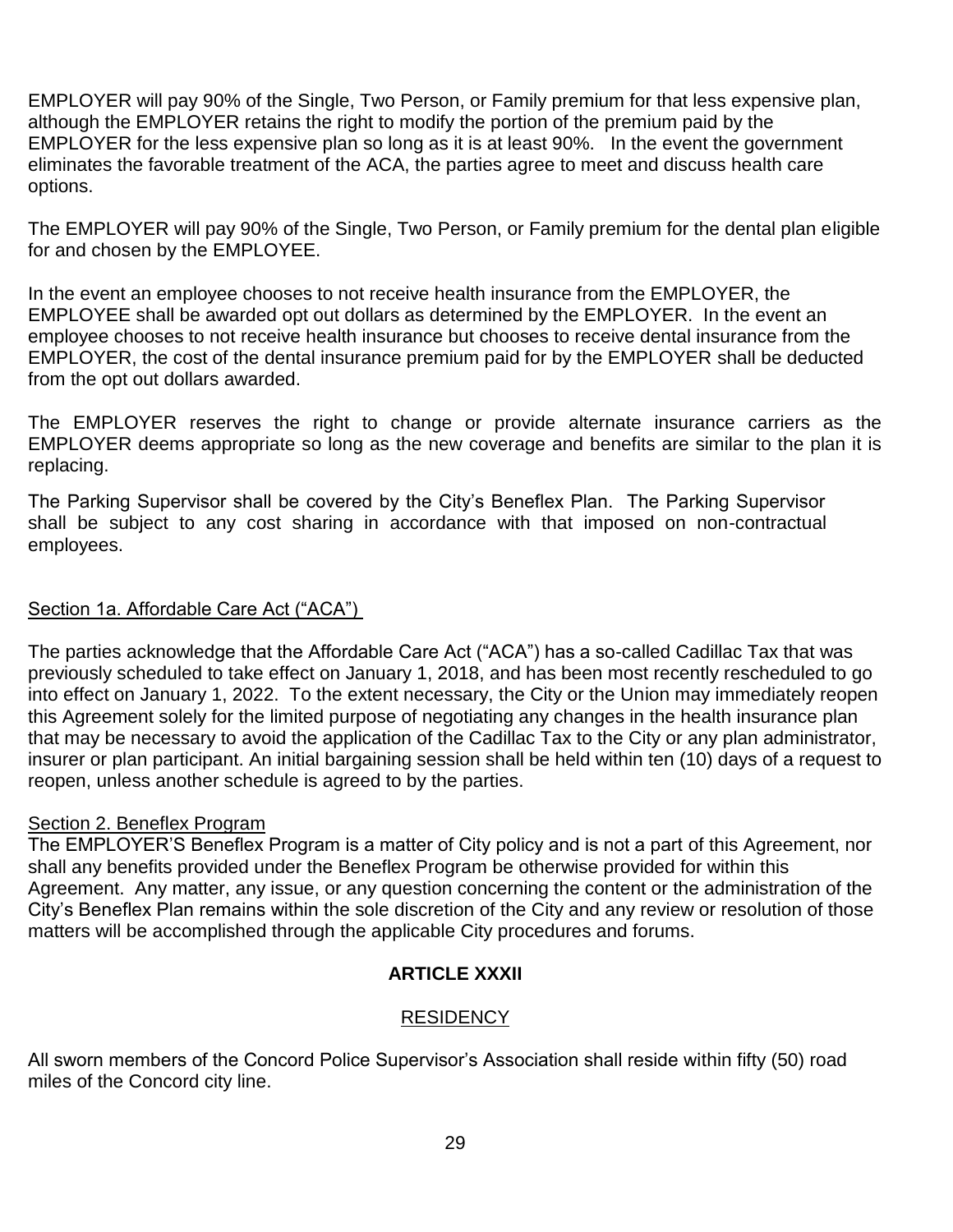Sworn officers shall submit a written notice (Change of Address Form) to the Chief of Police when moving from one permanent address to another.

## **ARTICLE XXXIII**

## EDUCATIONAL ASSISTANCE

Section 1. Tuition Reimbursement. Employees who would like to receive consideration for payment of department related educational courses shall submit written requests to the department head documenting estimates for the course at least fve (5) months prior to the beginning of the fiscal year during the initial preparation of the departmental operating budget. Provided departmental funds are budgeted and available, the EMPLOYER shall reimburse one half (1/2) the cost of tuition for department related educational courses taken by employees when approved in accordance with this Agreement. Determinations relative to available funds and whether the course is department related shall be made at the sole discretion of the department head. All courses to be eligible for payment under this section shall:

- 1. Be reviewed and approved by the department head prior to enrollment in the course.
- 2. Be initiated and completed while in the employ of the EMPLOYER.
- 3. Be completed with sufficient evidence to the department head of a grade of "B" or better or a Pass in a Pass/Fail rated class.
- 4. Be attended on the employee's own time.

Section 2. Educational Support. It is the desire of the EMPLOYER and the UNION to encourage all employees to avail themselves of additional educational advancement. To that end, the parties agree that efforts will be made to accommodate employees' work schedules who are enrolled in educational courses. While the parties acknowledge that it may not be possible to accommodate each employee's request, an effort will be made to make accommodations through the schedule bidding process, which may include modification of assignments, other flexible work schedules including substitutions (swaps) and annual leave time to complete their course requirements.

Section 3. Educational Degree Payment. Employees, who after July 1, 2009, receive any of the following degrees or meet any of the following conditions shall receive an educational degree payment for the cost of tuition for department related educational courses taken by employees when approved in accordance with this Agreement. This payment shall be paid on a one-time basis following the employee's receipt of such degree from an accredited college or university after satisfactorily providing appropriate evidence of the granting of such degree as follows:

- A. Employees who would like to receive payment of the Educational Degree Reimbursement shall submit written requests to the department head documenting degree completion or expectation of degree completion at least five (5) months prior to the beginning of the fiscal year during the initial preparation of the department operating budget.
- B. This reimbursement shall be paid in addition to that detailed in Section 1 of this Article.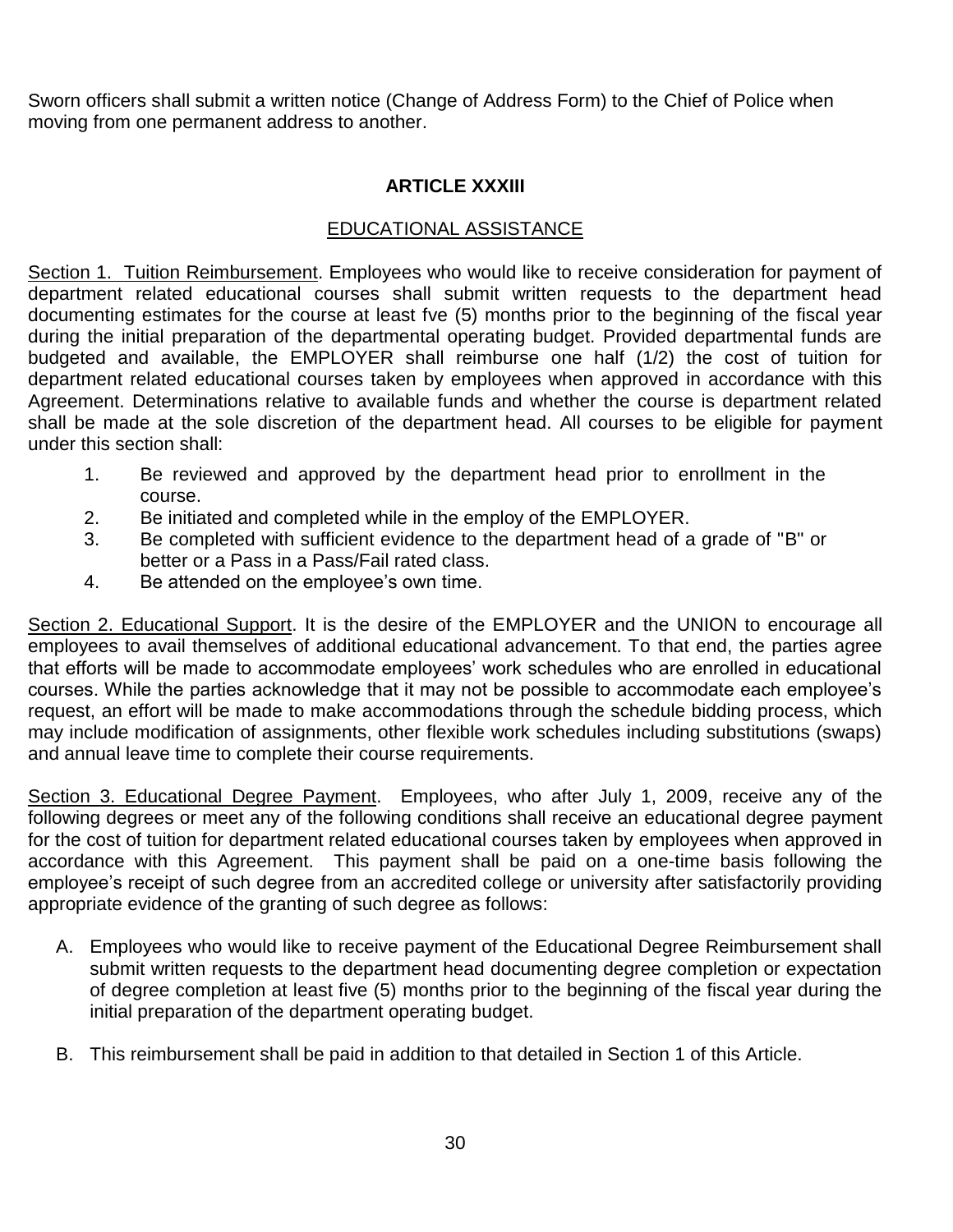| Associate of Arts or Associates of Science Degree or one-half<br>of credit hours necessary to complete a Bachelors program for<br>which the employee has been admitted, provided the<br>employee has completed a minimum of three (3) courses: | \$1,000 |
|------------------------------------------------------------------------------------------------------------------------------------------------------------------------------------------------------------------------------------------------|---------|
| Bachelor of Arts or Bachelor of Science:                                                                                                                                                                                                       | \$1,500 |
| Master of Arts or Master of Science:                                                                                                                                                                                                           | \$2,000 |
| $Ph.D. - JD.$                                                                                                                                                                                                                                  | \$2.500 |

## **ARTICLE XXXIV**

#### TERM OF AGREEMENT

**EXPLANATION:** This Agreement covers the period from 1/1/19 - 12/31/2022. It shall not take full force and effect until it is ratified and signed by both parties. This means that upon the signing of this Agreement by both parties the terms of this Agreement will then be in full force and effect from that date forward only.

Section 1. Duration. This Agreement shall take effect as of date of signing to continue in full force and effect through 12/31/2022. Thereafter, it shall be automatically renewed from year to year beginning 1/1/2023 unless either Party acts to terminate it.

Section 2. Termination. If either party desires to terminate the automatic renewal of this Agreement, or any part thereof, written notice of such intention shall be delivered to the other Party, no later than June 10th, 2022 immediately preceding the desired termination date of 12/31/2022. A Party upon receipt of notice of termination shall, no later than July 10, 2022, notify the other Party if it desires to terminate all or part of this Agreement. In the event that either party notifies the other of its intent to terminate this Agreement then this Agreement shall terminate on 12/31/2022.

Section 3. Renegotiations. In the event either Party issues a notice of termination as provided above, both parties hereby agree to commence, in good faith, collective bargaining with respect to terms of a new Agreement no later than September 10<sup>th</sup>, 2022 If either the date of the notice or date of the commencement of negotiations falls upon a Saturday, Sunday or Holiday such date shall be considered to be the next following regular working day of the EMPLOYER. Negotiations hereunder shall be conducted by authorized representatives of the UNION and the EMPLOYER.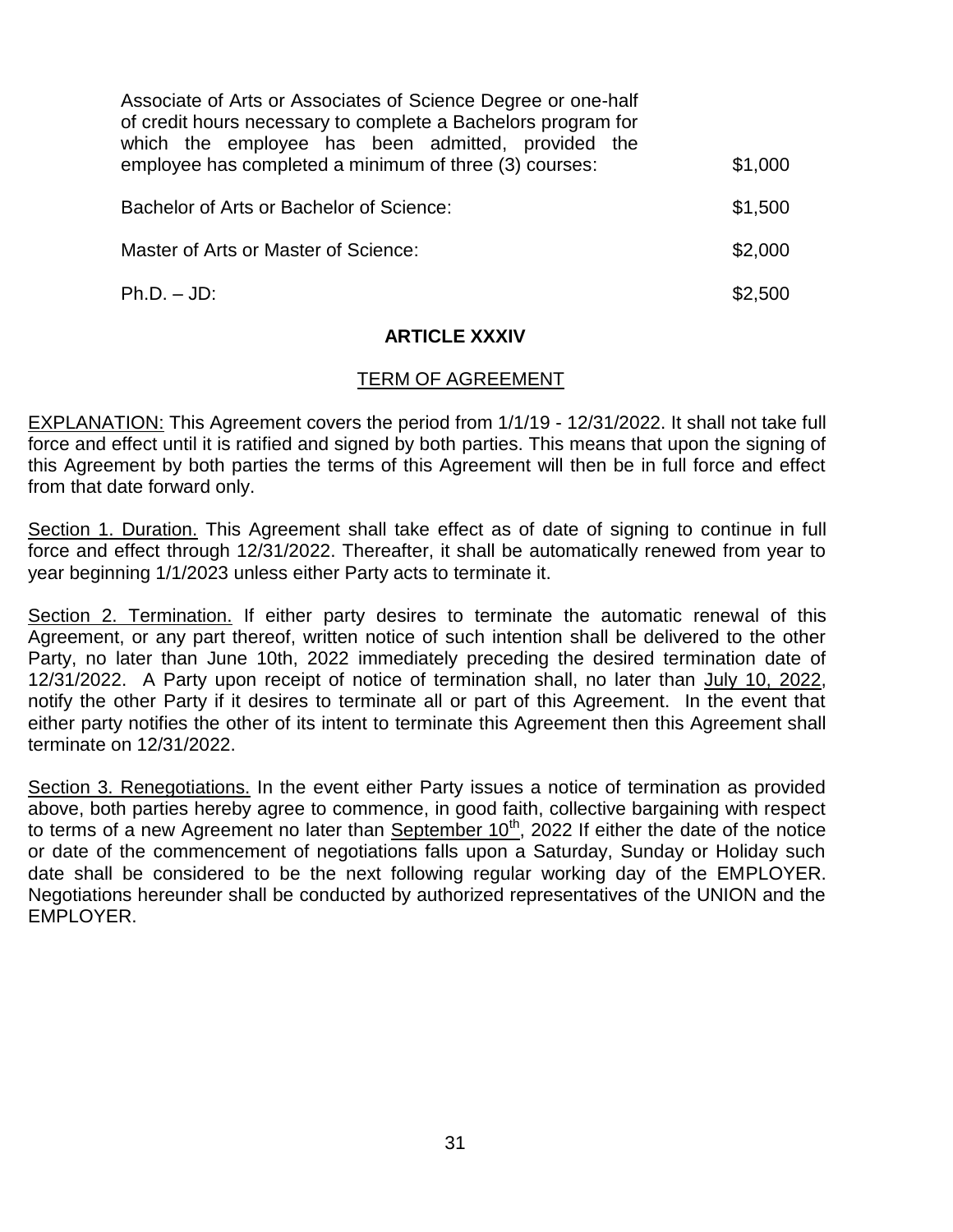In witness whereof, the parties hereunto cause their names to be hereunto affixed and to duplicate hereof by their duly authorized officer, as of the  $6<sup>th</sup>$  day of December, 2019. Both such signed copies shall be considered originals.

Witness:

The City of Concord

By:

**City Manager** 

Witness:

Approved as to form and execution

 $\mathbf{B}$ 

Danielle Pacik, Deputy City Solicitor

The Concord Police Supervisor's Association By: <sup>a</sup>resident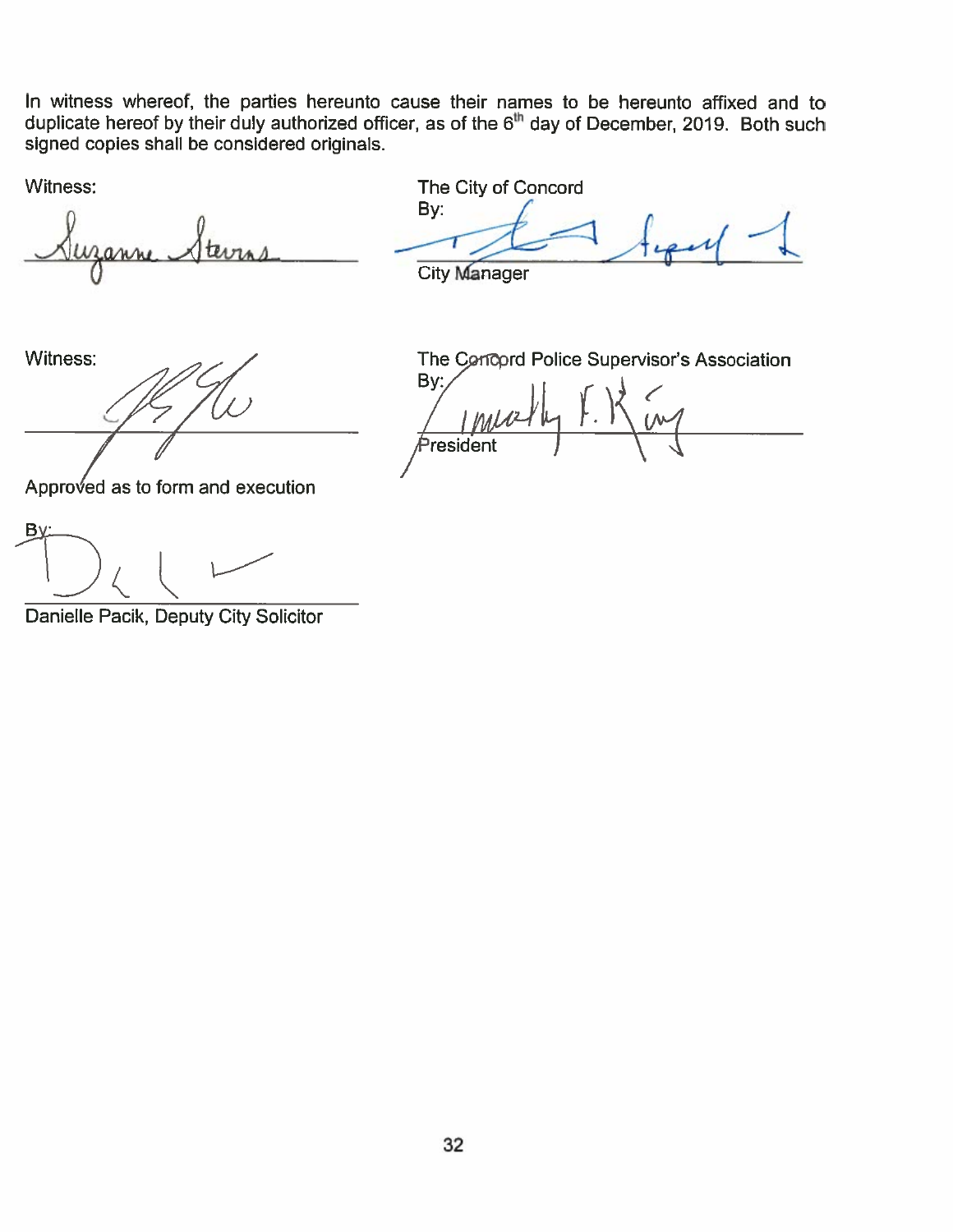## **LETTER OF UNDERSTANDING**

## **BETWEEN**

## **THE CITY OF CONCORD AND CONCORD POLICE SUPERVISOR'S ASSOCIATION**

#### **REGARDING REIMBURSEMENT RESULTING FROM DELAYED WORKER'S COMPENSATION CLAIM APPROVALS AND PAYMENTS**

The City and CPSA hereby enter into this letter of understanding, which may be amended by written agreement the City and CPSA. CPSA further understands that the City may require its members to sign the "Statement of Reimbursement Resulting from Delayed Worker's Compensation Claim Approvals and Payments" with the version attached as Exhibit A in order to identify and confirm the specific terms of repayment. CSPA understands and agrees that the form attached as Exhibit A may be amended by the City from time to time. CPSA reserves the right to contest any substantive changes in the event that it believes it constitutes an unfair labor practice.

- 1. In consideration of the City of Concord continuing to pay all or part of a member's Base Weekly pay pending approval of his or her workers' compensation claim, members agree to reimburse the City for any payments received from the workers' compensation insurer which results in an overpayment of Base Weekly pay received from the City for the same timeframe.
- 2. The City currently supplements an employee injured in the scope of their City employment, and receiving indemnity payments from the City's workers' compensation insurer, up to the employee's Base Weekly Pay rate, pro-rated based on actual days missed, up to a maximum of fifteen (15) weeks per claim. If this supplemental payment combined with the indemnity payments paid by the City's workers' compensation insurer exceeds the employee's Base Weekly Pay, members agree to reimburse the City for the amount of any supplemental payments received from the City when combined with the indemnity payments exceed their Base Weekly Pay. Members agree that the City shall be further permitted to adjust any future supplemental payments to prevent and/or reimburse for overpayments of my Base Weekly pay that were paid by the City. Members understand that the amount of indemnity benefits paid by the City's workers' compensation insurer is based on requirements set forth in RSA chapter 281- A. Members further understand that the City reserves the right to amend or terminate the payment of the supplement and/or to provide wage continuation at any time provided it does not violate ordinance or the terms of a collective bargaining agreement. Members understand that in the event that the City amends and/or terminates the payment of the supplement and/or the obligation to provide wage continuation, the reimbursement obligations will similarly be amended and/or terminated.
- 4. Members may endorse to the City the indemnity check(s) received from the workers' compensation insurer and submit the check(s) to the City Finance Department within five working days of the notice from the City Finance Department of payment owed. In the event that the indemnity check(s) that members endorse to the City exceeds the amount of reimbursement owed to the City, the City will issue a check for the difference owed within thirty (30) days.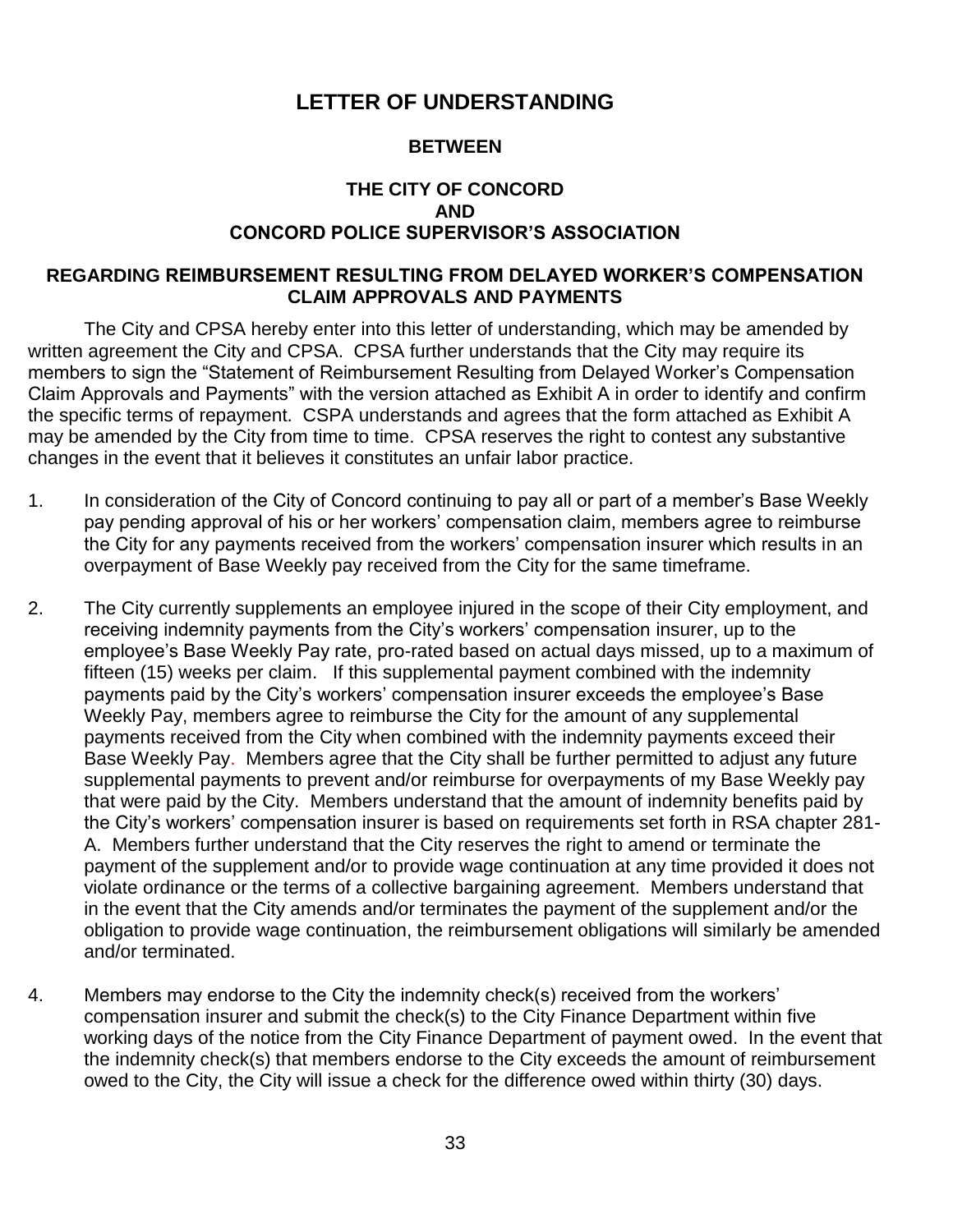| FOR THE UNION: | uniother 1.            |  |
|----------------|------------------------|--|
|                | DATE: December 6, 2019 |  |

 $44441$ FOR THE CITY: ㄱ

DATE: December 6, 2019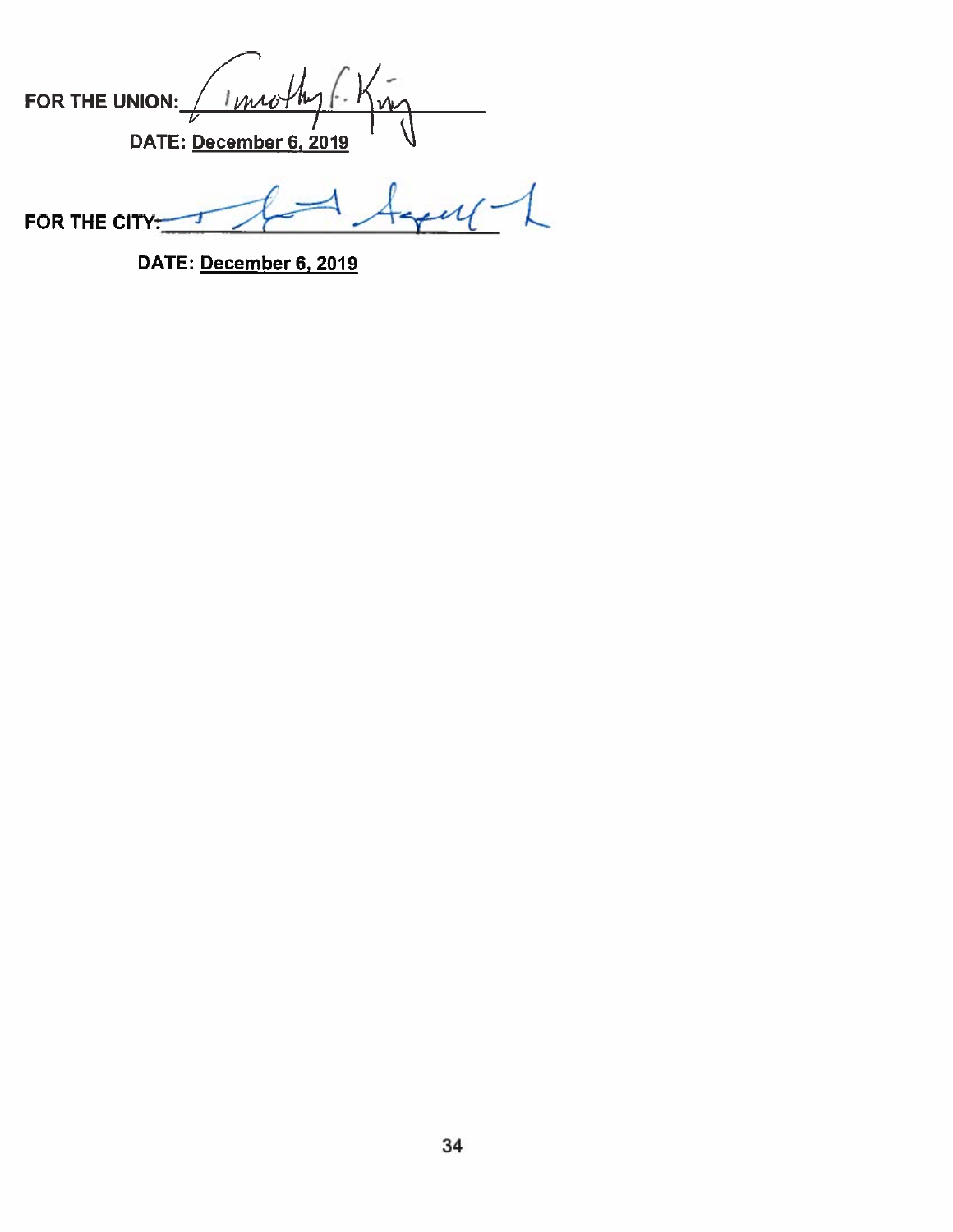## **EXHIBIT A**

#### **STATEMENT OF REIMBURSEMENT RESULTING FROM DELAYED WORKER'S COMPENSATION CLAIM APPROVALS AND PAYMENTS**

1. I understand City employees are covered by workers' compensation insurance. I understand that the workers' compensation claims consultant has 21 days from the receipt of the claim to determine whether the injury arose out of and in the course of employment as defined under RSA chapter 281-A. As a result, there may be a delay in indemnity payment from the workers' compensation insurer pending that determination.

In consideration of the City of Concord continuing to pay all or part of my Base Weekly pay pending approval my workers' compensation claim, I agree to reimburse the City for any payments I receive from the workers' compensation insurer which results in an overpayment of my Base Weekly pay I receive from the City for the ame timeframe.

I understand that the City supplements an employee injured in the scope of their City employment, and receiving indemnity payments from the City's workers' compensation insurer, up to the employee's Base Weekly Pay rate, pro-rated based on actual days missed, up to a maximum of fifteen (15) weeks per claim. If this supplemental payment combined with the indemnity payments paid by the City's workers' compensation insurer exceeds the employee's Base Weekly Pay, I agree to reimburse the City for any supplemental payments that I received in excess of my Base Weekly Pay within the timeframes and requirements set forth herein. I agree that the City shall be further permitted to adjust any future supplemental payments to prevent and/or reimburse the City for overpayments of my Base Weekly pay. I understand that the amount of indemnity benefits paid by the City's workers' compensation insurer is based on requirements set forth in RSA chapter 281-A.

I further agree to reimburse the City within 5 working days of notice from the City Finance Department of payment owed to the City of Concord for any overpayments, unless repayment terms are extended in writing by the Deputy City Manager of Finance or his or her designee. I understand that I may endorse to the City the indemnity check(s) received from the workers' compensation insurer and submit the check(s) to the City Finance Department within five working days of the notice from the City Finance Department of payment owed. In the event that the indemnity check(s) that I endorse to the City exceeds the amount of reimbursement owed to the City, the City will issue me a check for the difference owed. I agree that failure to provide restitution within the prescribed time frame may result in the City commencing a collection action.

5. I further agree that to the extent that the Department of Labor or a court of competent jurisdiction fully and finally determines that my injury is not a work-related injury as defined under RSA chapter 281-A, I shall reimburse the City for all payments the City paid to me in excess of any of my available leave (sick, annual and/or disability) or through establishing a payment plan as approved by the City within 5 working days of such determination.

Employee Signature:  $\Box$  Date: December 6, 2019

## **TERMS OF REPAYMENT**

Overpayments must be repaid within 5 working days of notice from the City Finance Department of payment owed to the City of Concord, unless repayment terms are extended in writing by the Deputy City Manager of Finance or his or her designee.

Employee Signature: <u>Date: December 6, 2019</u>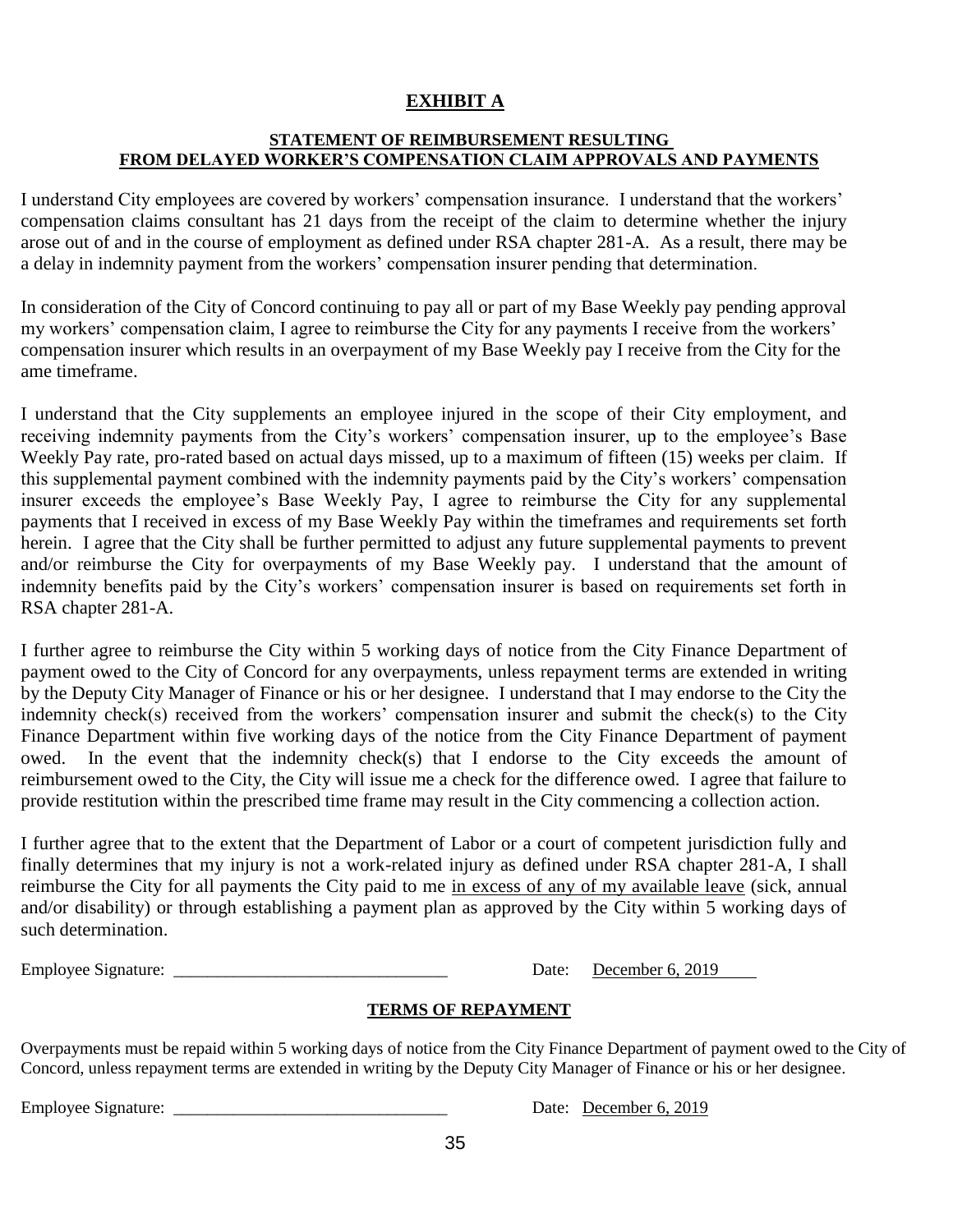## **LETTER OF UNDERSTANDING**

## **BETWEEN**

## THE CITY OF CONCORD

#### **AND**

#### **CONCORD POLICE SUPERVISOR'S ASSOCIATION**

## CONCERNING THE COST OF OUTSIDE DUTY DETAIL WORK

WHEREAS, it is recognized and understood by the Parties that the Parties have a mutual interest providing police services to the community in an overtime capacity outside of the regular provision of police service in a capacity defined as Outside Duty Detail Work; and

WHEREAS, it is recognized and understood by the Parties that the overtime costs of providing this service have increased to levels that cause concern to the requesting parties and the City of Concord, and

WHEREAS, the Parties have mutually agreed to discuss in the Labor Management Committee the overtime cost of this service and any efforts that can be made to provide this service to the community in a cost effective manner;

THEREFORE, the Parties agree to convene the Labor Management Committee provided for within this agreement for the purpose of discussing the rates paid to the members of the Concord Police Supervisor's Association within 60 (Sixty) days of the execution of this agreement.

For the UNION:

Date: December 6, 2019

For the CITY:

 $f_{\text{spill}}$ 

Date:

December 6, 2019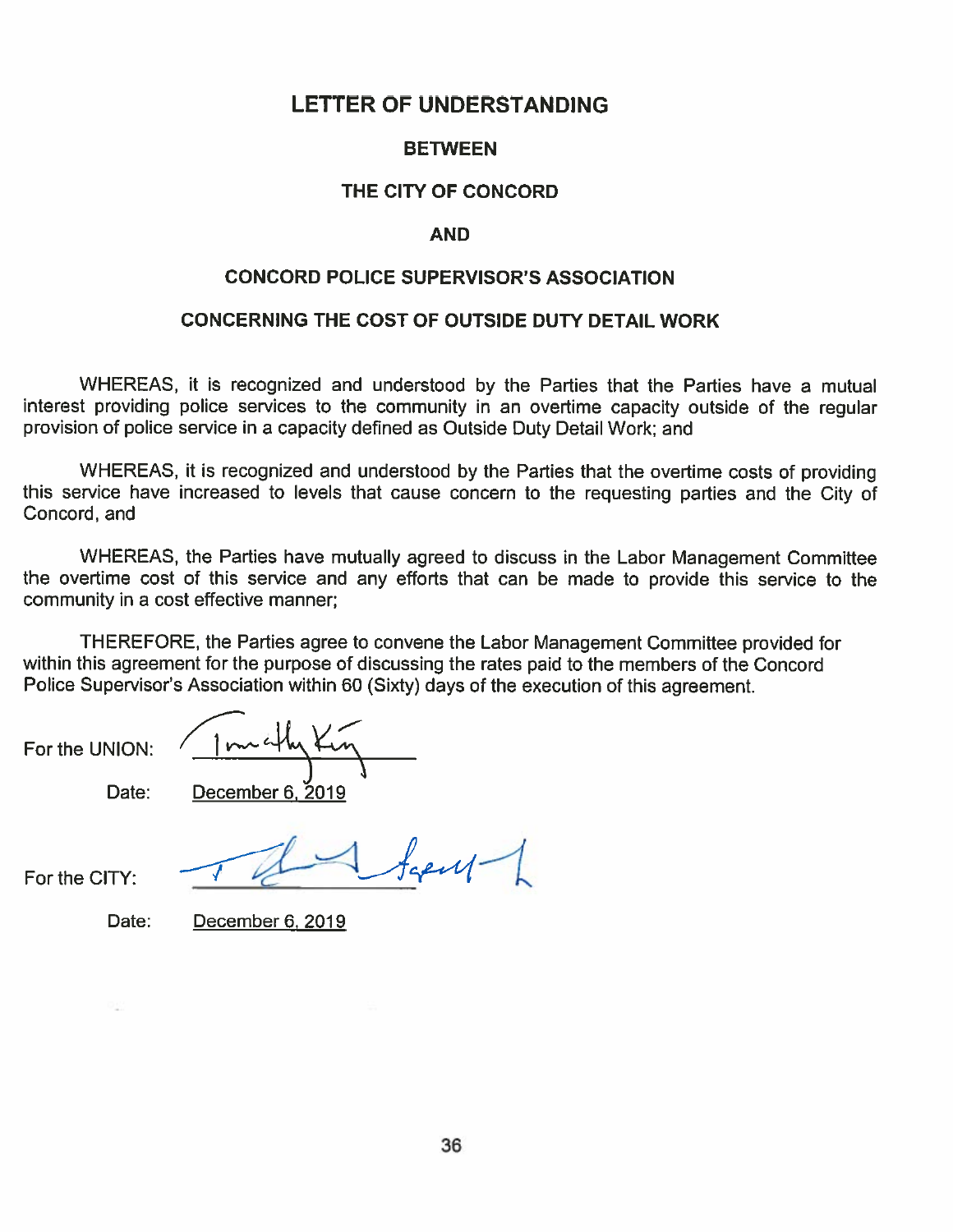|                            | Effective 1/6/2019 - 2.75% COLA, Blended (Adjusted) rate for sworn positions. |                           |             |             |             |             |             |             |             |             |             |
|----------------------------|-------------------------------------------------------------------------------|---------------------------|-------------|-------------|-------------|-------------|-------------|-------------|-------------|-------------|-------------|
| <b>Dispatch Supervisor</b> |                                                                               |                           |             |             |             |             |             |             |             |             |             |
|                            | Step 1                                                                        | Step 2                    | Step 3      | Step 4      | Step 5      | Step 6      | Step 7      | Step 8      | Step 9      | Step 10     | Step 10*    |
| Hourly                     | \$23.93                                                                       | \$24.65                   | \$25.38     | \$26.14     | \$26.92     | \$27.73     | \$28.57     | \$29.44     | \$30.30     | \$31.21     | \$31.21     |
| Weekly                     | \$957.20                                                                      | \$986.00                  | \$1,015.20  | \$1,045.60  | \$1,076.80  | \$1,109.20  | \$1,142.80  | \$1,177.60  | \$1,212.00  | \$1,248.40  | \$1,248.40  |
| Yearly                     |                                                                               | $$49,774.40$ $$51,272.00$ | \$52,790.40 | \$54,371.20 | \$55,993.60 | \$57,678.40 | \$59,425.60 | \$61,235.20 | \$63,024.00 | \$64,916.80 | \$64,916.80 |
| Merit                      |                                                                               |                           |             |             |             |             |             |             |             |             | \$1,947.50  |
| Yearly *                   |                                                                               |                           |             |             |             |             |             |             |             |             | \$66,864.30 |
|                            |                                                                               |                           |             |             |             |             |             |             |             |             |             |
|                            | Sergeant A: Members with less than 20 years of sworn service.                 |                           |             |             |             |             |             |             |             |             |             |
|                            | Step 1                                                                        | Step 2                    | Step 3      | Step 4      | Step 5      | Step 6      | Step 7      | Step 8      | Step 9      | Step 10     | Step 10*    |
| Hourly                     | \$30.57                                                                       | \$31.48                   | \$32.41     | \$33.41     | \$34.41     | \$35.42     | \$36.45     | \$37.58     | \$38.72     | \$39.88     | \$39.88     |
| Weekly                     | \$1,222.80                                                                    | \$1,259.20                | \$1,296.40  | \$1,336.40  | \$1,376.40  | \$1,416.80  | \$1,458.00  | \$1,503.20  | \$1,548.80  | \$1,595.20  | \$1,595.20  |
| Yearly                     | \$63,585.60                                                                   | \$65,478.40               | \$67,412.80 | \$69,492.80 | \$71,572.80 | \$73,673.60 | \$75,816.00 | \$78,166.40 | \$80,537.60 | \$82,950.40 | \$82,950.40 |
| Merit                      |                                                                               |                           |             |             |             |             |             |             |             |             | \$2,488.51  |
| Yearly *                   |                                                                               |                           |             |             |             |             |             |             |             |             | \$85,438.91 |
|                            | CID, CSD, PDU, FTO - 1.5%                                                     |                           |             |             |             |             |             |             |             |             |             |
|                            | Sergeant A: Members with less than 20 years of sworn service.                 |                           |             |             |             |             |             |             |             |             |             |
|                            | Step 1                                                                        | Step 2                    | Step 3      | Step 4      | Step 5      | Step 6      | Step 7      | Step 8      | Step 9      | Step 10     | Step 10*    |
| Hourly                     | \$31.03                                                                       | \$31.95                   | \$32.90     | \$33.91     | \$34.93     | \$35.95     | \$37.00     | \$38.14     | \$39.30     | \$40.48     | \$40.48     |
| Weekly                     | \$1,241.20                                                                    | \$1,278.00                | \$1,316.00  | \$1,356.40  | \$1,397.20  | \$1,438.00  | \$1,480.00  | \$1,525.60  | \$1,572.00  | \$1,619.20  | \$1,619.20  |
| Yearly                     | \$64,542.40                                                                   | \$66,456.00               | \$68,432.00 | \$70,532.80 | \$72,654.40 | \$74,776.00 | \$76,960.00 | \$79,331.20 | \$81,744.00 | \$84,198.40 | \$84,198.40 |
| Merit                      |                                                                               |                           |             |             |             |             |             |             |             |             | \$2,525.95  |
| Yearly *                   |                                                                               |                           |             |             |             |             |             |             |             |             | \$86,724.35 |
|                            |                                                                               |                           |             |             |             |             |             |             |             |             |             |
|                            | Sergeant B: Members with 20 years (+) of sworn service.                       |                           |             |             |             |             |             |             |             |             |             |
|                            | Step 1                                                                        | Step 2                    | Step 3      | Step 4      | Step 5      | Step 6      | Step 7      | Step 8      | Step 9      | Step 10     | Step 10*    |
| Hourly                     | \$31.70                                                                       | \$32.62                   | \$33.57     | \$34.54     | \$35.53     | \$36.58     | \$37.60     | \$38.71     | \$39.87     | \$41.02     | \$41.02     |
| Weekly                     | \$1,268.00                                                                    | \$1,304.80                | \$1,342.80  | \$1,381.60  | \$1,421.20  | \$1,463.20  | \$1,504.00  | \$1,548.40  | \$1,594.80  | \$1,640.80  | \$1,640.80  |
| Yearly                     | \$65,936.00                                                                   | \$67,849.60               | \$69,825.60 | \$71,843.20 | \$73,902.40 | \$76,086.40 | \$78,208.00 | \$80,516.80 | \$82,929.60 | \$85,321.60 | \$85,321.60 |
| Merit                      |                                                                               |                           |             |             |             |             |             |             |             |             | \$2,559.65  |
| Yearly *                   |                                                                               |                           |             |             |             |             |             |             |             |             | \$87,881.25 |
|                            |                                                                               |                           |             |             |             |             |             |             |             |             |             |
|                            | CID, CSD, PDU, FTO - 1.5%                                                     |                           |             |             |             |             |             |             |             |             |             |
|                            | Sergeant B: Members with 20 years (+) of sworn service.                       |                           |             |             |             |             |             |             |             |             |             |
|                            | Step 1                                                                        | Step 2                    | Step 3      | Step 4      | Step 5      | Step 6      | Step 7      | Step 8      | Step 9      | Step 10     | Step 10*    |
| Hourly                     | \$32.18                                                                       | \$33.11                   | \$34.07     | \$35.06     | \$36.06     | \$37.13     | \$38.16     | \$39.29     | \$40.47     | \$41.64     | \$41.64     |
| Weekly                     | \$1,287.20                                                                    | \$1,324.40                | \$1,362.80  | \$1,402.40  | \$1,442.40  | \$1,485.20  | \$1,526.40  | \$1,571.60  | \$1,618.80  | \$1,665.60  | \$1,665.60  |
| Yearly                     | \$66.934.40                                                                   | \$68,868.80               | \$70,865.60 | \$72,924.80 | \$75,004.80 | \$77,230.40 | \$79,372.80 | \$81,723.20 | \$84,177.60 | \$86,611.20 | \$86,611.20 |
| Merit                      |                                                                               |                           |             |             |             |             |             |             |             |             | \$2,598.34  |
| Yearly *                   |                                                                               |                           |             |             |             |             |             |             |             |             | \$89,209.54 |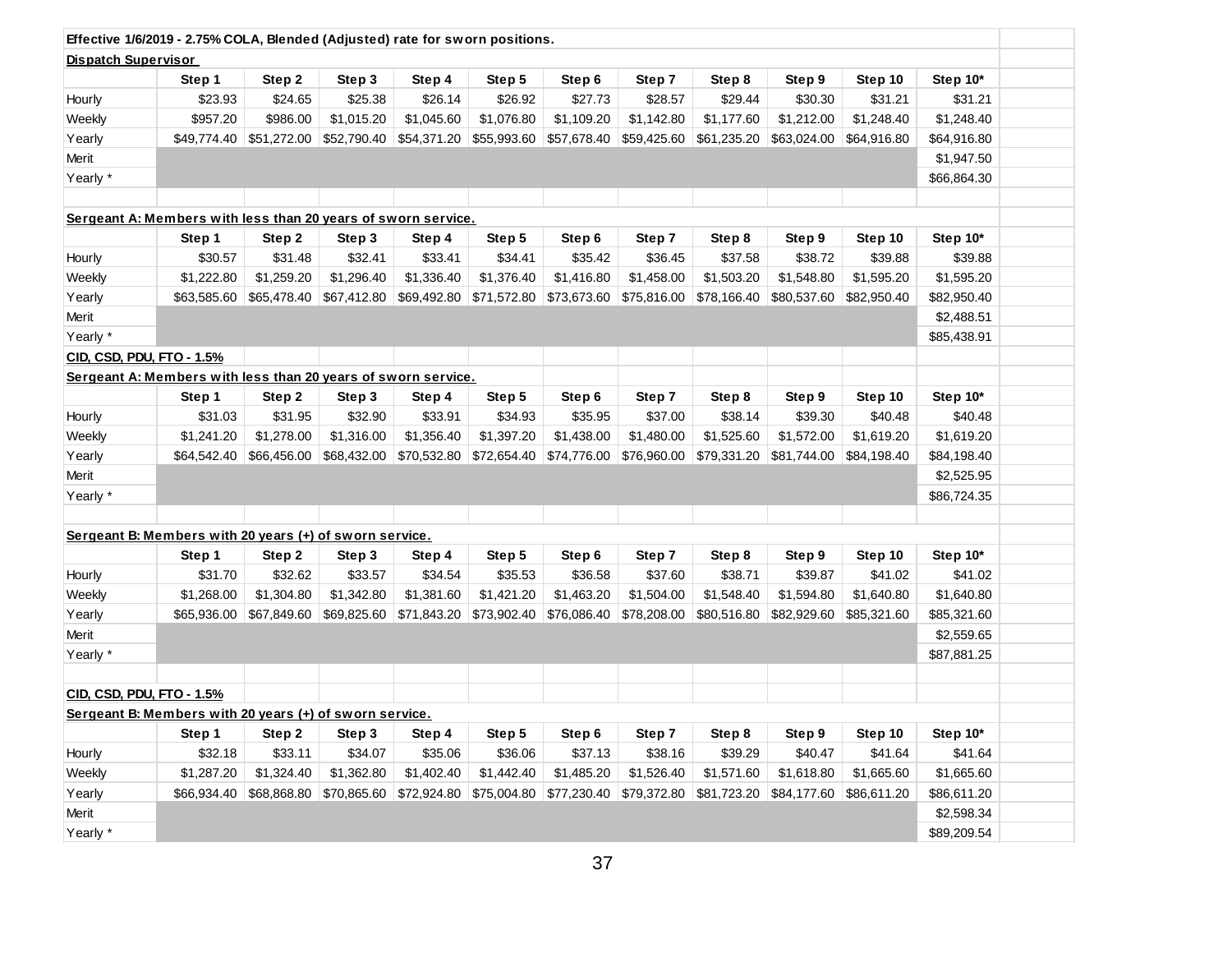| Step 9<br>Step 10<br>Step 10*<br>Step 1<br>Step 2<br>Step 3<br>Step 4<br>Step 5<br>Step 6<br>Step 7<br>Step 8<br>\$32.10<br>\$33.05<br>\$35.07<br>\$36.14<br>\$37.19<br>\$38.27<br>\$39.46<br>\$40.67<br>\$41.86<br>\$41.86<br>Hourly<br>\$34.03<br>\$1,578.40<br>\$1,674.40<br>\$1,284.00<br>\$1,322.00<br>\$1,361.20<br>\$1,402.80<br>\$1,445.60<br>\$1,487.60<br>\$1,530.80<br>\$1,626.80<br>\$1,674.40<br>Weekly<br>Yearly<br>\$66,768.00<br>\$68,744.00<br>\$70,782.40<br>\$72,945.60<br>\$75,171.20<br>\$77,355.20<br>\$79,601.60<br>\$82,076.80<br>\$84,593.60<br>\$87,068.80<br>\$87,068.80<br>Merit<br>\$2,612.06<br>Yearly *<br>\$89,680.86<br>Sergeant DEU B: Members with 20 (+) years of sworn service (5% Stipend is reflected).<br>Step 7<br>Step 9<br>Step 10<br>Step 10*<br>Step 2<br>Step 3<br>Step 4<br>Step 5<br>Step 6<br>Step 8<br>Step 1<br>\$43.02<br>Hourly<br>\$33.23<br>\$34.20<br>\$35.20<br>\$36.24<br>\$37.26<br>\$38.35<br>\$39.44<br>\$40.59<br>\$41.80<br>\$43.02<br>\$1,329.20<br>\$1,368.00<br>\$1,408.00<br>\$1,449.60<br>\$1,490.40<br>\$1,534.00<br>\$1,623.60<br>\$1,672.00<br>\$1,720.80<br>\$1,720.80<br>Weekly<br>\$1,577.60<br>Yearly<br>\$69,118.40<br>\$71,136.00<br>\$73,216.00<br>\$75,379.20<br>\$77,500.80<br>\$79,768.00<br>\$82,035.20<br>\$84,427.20<br>\$86,944.00<br>\$89,481.60<br>\$89,481.60<br>Merit<br>\$2,684.45<br>Yearly *<br>\$92,166.05<br>Lieutenant A: Members with less than 20 years of sworn service.<br>Step 10<br>Step 10*<br>Step 1<br>Step 2<br>Step 3<br>Step 5<br>Step 6<br>Step 7<br>Step 8<br>Step 9<br>Step 4<br>\$35.35<br>\$36.36<br>\$37.50<br>\$38.61<br>\$39.73<br>\$40.96<br>\$42.20<br>\$43.48<br>\$44.77<br>\$46.09<br>\$46.09<br>Hourly<br>\$1,544.40<br>\$1,414.00<br>\$1,454.40<br>\$1,500.00<br>\$1,589.20<br>\$1,638.40<br>\$1,688.00<br>\$1,739.20<br>\$1,790.80<br>\$1,843.60<br>\$1,843.60<br>Weekly<br>Yearly<br>\$73,528.00<br>\$75,628.80<br>\$78,000.00<br>\$80,308.80<br>\$82,638.40<br>\$85,196.80<br>\$87,776.00<br>\$90,438.40<br>\$93,121.60<br>\$95,867.20<br>\$95,867.20<br>Merit<br>\$2,876.02<br>Yearly *<br>\$98,743.22<br>CID, CSD, PDU, FTO - 1.5%<br>Lieutenant A: Members with less than 20 years of sworn service.<br>Step 5<br>Step 10*<br>Step 6<br>Step 7<br>Step 8<br>Step 9<br>Step 10<br>Step 1<br>Step 2<br>Step 3<br>Step 4<br>\$35.88<br>\$42.83<br>\$44.13<br>\$45.44<br>\$46.78<br>Hourly<br>\$36.91<br>\$38.06<br>\$39.19<br>\$40.33<br>\$41.57<br>\$46.78<br>\$1,435.20<br>\$1,476.40<br>\$1,522.40<br>\$1,567.60<br>\$1,613.20<br>\$1,662.80<br>\$1,713.20<br>\$1,765.20<br>\$1,817.60<br>\$1,871.20<br>\$1,871.20<br>Weekly<br>Yearly<br>\$79,164.80<br>\$81,515.20<br>\$83,886.40<br>\$86,465.60<br>\$89,086.40<br>\$91,790.40<br>\$94,515.20<br>\$97,302.40<br>\$97,302.40<br>\$74,630.40<br>\$76,772.80<br>Merit<br>\$2,919.07<br>Yearly *<br>\$100,221.47<br>Lieutenant: Members with 20 years (+) of sworn service.<br>Step 5<br>Step 7<br>Step 10<br>Step 10*<br>Step 1<br>Step 2<br>Step 3<br>Step 4<br>Step 6<br>Step 8<br>Step 9 | Sergeant DEU A: Members with less than 20 years of sworn service (5% Stipend is reflected). |  |  |  |  |  |  |  |  |  |  |  |
|---------------------------------------------------------------------------------------------------------------------------------------------------------------------------------------------------------------------------------------------------------------------------------------------------------------------------------------------------------------------------------------------------------------------------------------------------------------------------------------------------------------------------------------------------------------------------------------------------------------------------------------------------------------------------------------------------------------------------------------------------------------------------------------------------------------------------------------------------------------------------------------------------------------------------------------------------------------------------------------------------------------------------------------------------------------------------------------------------------------------------------------------------------------------------------------------------------------------------------------------------------------------------------------------------------------------------------------------------------------------------------------------------------------------------------------------------------------------------------------------------------------------------------------------------------------------------------------------------------------------------------------------------------------------------------------------------------------------------------------------------------------------------------------------------------------------------------------------------------------------------------------------------------------------------------------------------------------------------------------------------------------------------------------------------------------------------------------------------------------------------------------------------------------------------------------------------------------------------------------------------------------------------------------------------------------------------------------------------------------------------------------------------------------------------------------------------------------------------------------------------------------------------------------------------------------------------------------------------------------------------------------------------------------------------------------------------------------------------------------------------------------------------------------------------------------------------------------------------------------------------------------------------------------------------------------------------------------------------------------------------------------------------------------------------------------------------|---------------------------------------------------------------------------------------------|--|--|--|--|--|--|--|--|--|--|--|
|                                                                                                                                                                                                                                                                                                                                                                                                                                                                                                                                                                                                                                                                                                                                                                                                                                                                                                                                                                                                                                                                                                                                                                                                                                                                                                                                                                                                                                                                                                                                                                                                                                                                                                                                                                                                                                                                                                                                                                                                                                                                                                                                                                                                                                                                                                                                                                                                                                                                                                                                                                                                                                                                                                                                                                                                                                                                                                                                                                                                                                                                           |                                                                                             |  |  |  |  |  |  |  |  |  |  |  |
|                                                                                                                                                                                                                                                                                                                                                                                                                                                                                                                                                                                                                                                                                                                                                                                                                                                                                                                                                                                                                                                                                                                                                                                                                                                                                                                                                                                                                                                                                                                                                                                                                                                                                                                                                                                                                                                                                                                                                                                                                                                                                                                                                                                                                                                                                                                                                                                                                                                                                                                                                                                                                                                                                                                                                                                                                                                                                                                                                                                                                                                                           |                                                                                             |  |  |  |  |  |  |  |  |  |  |  |
|                                                                                                                                                                                                                                                                                                                                                                                                                                                                                                                                                                                                                                                                                                                                                                                                                                                                                                                                                                                                                                                                                                                                                                                                                                                                                                                                                                                                                                                                                                                                                                                                                                                                                                                                                                                                                                                                                                                                                                                                                                                                                                                                                                                                                                                                                                                                                                                                                                                                                                                                                                                                                                                                                                                                                                                                                                                                                                                                                                                                                                                                           |                                                                                             |  |  |  |  |  |  |  |  |  |  |  |
|                                                                                                                                                                                                                                                                                                                                                                                                                                                                                                                                                                                                                                                                                                                                                                                                                                                                                                                                                                                                                                                                                                                                                                                                                                                                                                                                                                                                                                                                                                                                                                                                                                                                                                                                                                                                                                                                                                                                                                                                                                                                                                                                                                                                                                                                                                                                                                                                                                                                                                                                                                                                                                                                                                                                                                                                                                                                                                                                                                                                                                                                           |                                                                                             |  |  |  |  |  |  |  |  |  |  |  |
|                                                                                                                                                                                                                                                                                                                                                                                                                                                                                                                                                                                                                                                                                                                                                                                                                                                                                                                                                                                                                                                                                                                                                                                                                                                                                                                                                                                                                                                                                                                                                                                                                                                                                                                                                                                                                                                                                                                                                                                                                                                                                                                                                                                                                                                                                                                                                                                                                                                                                                                                                                                                                                                                                                                                                                                                                                                                                                                                                                                                                                                                           |                                                                                             |  |  |  |  |  |  |  |  |  |  |  |
|                                                                                                                                                                                                                                                                                                                                                                                                                                                                                                                                                                                                                                                                                                                                                                                                                                                                                                                                                                                                                                                                                                                                                                                                                                                                                                                                                                                                                                                                                                                                                                                                                                                                                                                                                                                                                                                                                                                                                                                                                                                                                                                                                                                                                                                                                                                                                                                                                                                                                                                                                                                                                                                                                                                                                                                                                                                                                                                                                                                                                                                                           |                                                                                             |  |  |  |  |  |  |  |  |  |  |  |
|                                                                                                                                                                                                                                                                                                                                                                                                                                                                                                                                                                                                                                                                                                                                                                                                                                                                                                                                                                                                                                                                                                                                                                                                                                                                                                                                                                                                                                                                                                                                                                                                                                                                                                                                                                                                                                                                                                                                                                                                                                                                                                                                                                                                                                                                                                                                                                                                                                                                                                                                                                                                                                                                                                                                                                                                                                                                                                                                                                                                                                                                           |                                                                                             |  |  |  |  |  |  |  |  |  |  |  |
|                                                                                                                                                                                                                                                                                                                                                                                                                                                                                                                                                                                                                                                                                                                                                                                                                                                                                                                                                                                                                                                                                                                                                                                                                                                                                                                                                                                                                                                                                                                                                                                                                                                                                                                                                                                                                                                                                                                                                                                                                                                                                                                                                                                                                                                                                                                                                                                                                                                                                                                                                                                                                                                                                                                                                                                                                                                                                                                                                                                                                                                                           |                                                                                             |  |  |  |  |  |  |  |  |  |  |  |
|                                                                                                                                                                                                                                                                                                                                                                                                                                                                                                                                                                                                                                                                                                                                                                                                                                                                                                                                                                                                                                                                                                                                                                                                                                                                                                                                                                                                                                                                                                                                                                                                                                                                                                                                                                                                                                                                                                                                                                                                                                                                                                                                                                                                                                                                                                                                                                                                                                                                                                                                                                                                                                                                                                                                                                                                                                                                                                                                                                                                                                                                           |                                                                                             |  |  |  |  |  |  |  |  |  |  |  |
|                                                                                                                                                                                                                                                                                                                                                                                                                                                                                                                                                                                                                                                                                                                                                                                                                                                                                                                                                                                                                                                                                                                                                                                                                                                                                                                                                                                                                                                                                                                                                                                                                                                                                                                                                                                                                                                                                                                                                                                                                                                                                                                                                                                                                                                                                                                                                                                                                                                                                                                                                                                                                                                                                                                                                                                                                                                                                                                                                                                                                                                                           |                                                                                             |  |  |  |  |  |  |  |  |  |  |  |
|                                                                                                                                                                                                                                                                                                                                                                                                                                                                                                                                                                                                                                                                                                                                                                                                                                                                                                                                                                                                                                                                                                                                                                                                                                                                                                                                                                                                                                                                                                                                                                                                                                                                                                                                                                                                                                                                                                                                                                                                                                                                                                                                                                                                                                                                                                                                                                                                                                                                                                                                                                                                                                                                                                                                                                                                                                                                                                                                                                                                                                                                           |                                                                                             |  |  |  |  |  |  |  |  |  |  |  |
|                                                                                                                                                                                                                                                                                                                                                                                                                                                                                                                                                                                                                                                                                                                                                                                                                                                                                                                                                                                                                                                                                                                                                                                                                                                                                                                                                                                                                                                                                                                                                                                                                                                                                                                                                                                                                                                                                                                                                                                                                                                                                                                                                                                                                                                                                                                                                                                                                                                                                                                                                                                                                                                                                                                                                                                                                                                                                                                                                                                                                                                                           |                                                                                             |  |  |  |  |  |  |  |  |  |  |  |
|                                                                                                                                                                                                                                                                                                                                                                                                                                                                                                                                                                                                                                                                                                                                                                                                                                                                                                                                                                                                                                                                                                                                                                                                                                                                                                                                                                                                                                                                                                                                                                                                                                                                                                                                                                                                                                                                                                                                                                                                                                                                                                                                                                                                                                                                                                                                                                                                                                                                                                                                                                                                                                                                                                                                                                                                                                                                                                                                                                                                                                                                           |                                                                                             |  |  |  |  |  |  |  |  |  |  |  |
|                                                                                                                                                                                                                                                                                                                                                                                                                                                                                                                                                                                                                                                                                                                                                                                                                                                                                                                                                                                                                                                                                                                                                                                                                                                                                                                                                                                                                                                                                                                                                                                                                                                                                                                                                                                                                                                                                                                                                                                                                                                                                                                                                                                                                                                                                                                                                                                                                                                                                                                                                                                                                                                                                                                                                                                                                                                                                                                                                                                                                                                                           |                                                                                             |  |  |  |  |  |  |  |  |  |  |  |
|                                                                                                                                                                                                                                                                                                                                                                                                                                                                                                                                                                                                                                                                                                                                                                                                                                                                                                                                                                                                                                                                                                                                                                                                                                                                                                                                                                                                                                                                                                                                                                                                                                                                                                                                                                                                                                                                                                                                                                                                                                                                                                                                                                                                                                                                                                                                                                                                                                                                                                                                                                                                                                                                                                                                                                                                                                                                                                                                                                                                                                                                           |                                                                                             |  |  |  |  |  |  |  |  |  |  |  |
|                                                                                                                                                                                                                                                                                                                                                                                                                                                                                                                                                                                                                                                                                                                                                                                                                                                                                                                                                                                                                                                                                                                                                                                                                                                                                                                                                                                                                                                                                                                                                                                                                                                                                                                                                                                                                                                                                                                                                                                                                                                                                                                                                                                                                                                                                                                                                                                                                                                                                                                                                                                                                                                                                                                                                                                                                                                                                                                                                                                                                                                                           |                                                                                             |  |  |  |  |  |  |  |  |  |  |  |
|                                                                                                                                                                                                                                                                                                                                                                                                                                                                                                                                                                                                                                                                                                                                                                                                                                                                                                                                                                                                                                                                                                                                                                                                                                                                                                                                                                                                                                                                                                                                                                                                                                                                                                                                                                                                                                                                                                                                                                                                                                                                                                                                                                                                                                                                                                                                                                                                                                                                                                                                                                                                                                                                                                                                                                                                                                                                                                                                                                                                                                                                           |                                                                                             |  |  |  |  |  |  |  |  |  |  |  |
|                                                                                                                                                                                                                                                                                                                                                                                                                                                                                                                                                                                                                                                                                                                                                                                                                                                                                                                                                                                                                                                                                                                                                                                                                                                                                                                                                                                                                                                                                                                                                                                                                                                                                                                                                                                                                                                                                                                                                                                                                                                                                                                                                                                                                                                                                                                                                                                                                                                                                                                                                                                                                                                                                                                                                                                                                                                                                                                                                                                                                                                                           |                                                                                             |  |  |  |  |  |  |  |  |  |  |  |
|                                                                                                                                                                                                                                                                                                                                                                                                                                                                                                                                                                                                                                                                                                                                                                                                                                                                                                                                                                                                                                                                                                                                                                                                                                                                                                                                                                                                                                                                                                                                                                                                                                                                                                                                                                                                                                                                                                                                                                                                                                                                                                                                                                                                                                                                                                                                                                                                                                                                                                                                                                                                                                                                                                                                                                                                                                                                                                                                                                                                                                                                           |                                                                                             |  |  |  |  |  |  |  |  |  |  |  |
|                                                                                                                                                                                                                                                                                                                                                                                                                                                                                                                                                                                                                                                                                                                                                                                                                                                                                                                                                                                                                                                                                                                                                                                                                                                                                                                                                                                                                                                                                                                                                                                                                                                                                                                                                                                                                                                                                                                                                                                                                                                                                                                                                                                                                                                                                                                                                                                                                                                                                                                                                                                                                                                                                                                                                                                                                                                                                                                                                                                                                                                                           |                                                                                             |  |  |  |  |  |  |  |  |  |  |  |
|                                                                                                                                                                                                                                                                                                                                                                                                                                                                                                                                                                                                                                                                                                                                                                                                                                                                                                                                                                                                                                                                                                                                                                                                                                                                                                                                                                                                                                                                                                                                                                                                                                                                                                                                                                                                                                                                                                                                                                                                                                                                                                                                                                                                                                                                                                                                                                                                                                                                                                                                                                                                                                                                                                                                                                                                                                                                                                                                                                                                                                                                           |                                                                                             |  |  |  |  |  |  |  |  |  |  |  |
|                                                                                                                                                                                                                                                                                                                                                                                                                                                                                                                                                                                                                                                                                                                                                                                                                                                                                                                                                                                                                                                                                                                                                                                                                                                                                                                                                                                                                                                                                                                                                                                                                                                                                                                                                                                                                                                                                                                                                                                                                                                                                                                                                                                                                                                                                                                                                                                                                                                                                                                                                                                                                                                                                                                                                                                                                                                                                                                                                                                                                                                                           |                                                                                             |  |  |  |  |  |  |  |  |  |  |  |
|                                                                                                                                                                                                                                                                                                                                                                                                                                                                                                                                                                                                                                                                                                                                                                                                                                                                                                                                                                                                                                                                                                                                                                                                                                                                                                                                                                                                                                                                                                                                                                                                                                                                                                                                                                                                                                                                                                                                                                                                                                                                                                                                                                                                                                                                                                                                                                                                                                                                                                                                                                                                                                                                                                                                                                                                                                                                                                                                                                                                                                                                           |                                                                                             |  |  |  |  |  |  |  |  |  |  |  |
|                                                                                                                                                                                                                                                                                                                                                                                                                                                                                                                                                                                                                                                                                                                                                                                                                                                                                                                                                                                                                                                                                                                                                                                                                                                                                                                                                                                                                                                                                                                                                                                                                                                                                                                                                                                                                                                                                                                                                                                                                                                                                                                                                                                                                                                                                                                                                                                                                                                                                                                                                                                                                                                                                                                                                                                                                                                                                                                                                                                                                                                                           |                                                                                             |  |  |  |  |  |  |  |  |  |  |  |
|                                                                                                                                                                                                                                                                                                                                                                                                                                                                                                                                                                                                                                                                                                                                                                                                                                                                                                                                                                                                                                                                                                                                                                                                                                                                                                                                                                                                                                                                                                                                                                                                                                                                                                                                                                                                                                                                                                                                                                                                                                                                                                                                                                                                                                                                                                                                                                                                                                                                                                                                                                                                                                                                                                                                                                                                                                                                                                                                                                                                                                                                           |                                                                                             |  |  |  |  |  |  |  |  |  |  |  |
|                                                                                                                                                                                                                                                                                                                                                                                                                                                                                                                                                                                                                                                                                                                                                                                                                                                                                                                                                                                                                                                                                                                                                                                                                                                                                                                                                                                                                                                                                                                                                                                                                                                                                                                                                                                                                                                                                                                                                                                                                                                                                                                                                                                                                                                                                                                                                                                                                                                                                                                                                                                                                                                                                                                                                                                                                                                                                                                                                                                                                                                                           |                                                                                             |  |  |  |  |  |  |  |  |  |  |  |
|                                                                                                                                                                                                                                                                                                                                                                                                                                                                                                                                                                                                                                                                                                                                                                                                                                                                                                                                                                                                                                                                                                                                                                                                                                                                                                                                                                                                                                                                                                                                                                                                                                                                                                                                                                                                                                                                                                                                                                                                                                                                                                                                                                                                                                                                                                                                                                                                                                                                                                                                                                                                                                                                                                                                                                                                                                                                                                                                                                                                                                                                           |                                                                                             |  |  |  |  |  |  |  |  |  |  |  |
|                                                                                                                                                                                                                                                                                                                                                                                                                                                                                                                                                                                                                                                                                                                                                                                                                                                                                                                                                                                                                                                                                                                                                                                                                                                                                                                                                                                                                                                                                                                                                                                                                                                                                                                                                                                                                                                                                                                                                                                                                                                                                                                                                                                                                                                                                                                                                                                                                                                                                                                                                                                                                                                                                                                                                                                                                                                                                                                                                                                                                                                                           |                                                                                             |  |  |  |  |  |  |  |  |  |  |  |
|                                                                                                                                                                                                                                                                                                                                                                                                                                                                                                                                                                                                                                                                                                                                                                                                                                                                                                                                                                                                                                                                                                                                                                                                                                                                                                                                                                                                                                                                                                                                                                                                                                                                                                                                                                                                                                                                                                                                                                                                                                                                                                                                                                                                                                                                                                                                                                                                                                                                                                                                                                                                                                                                                                                                                                                                                                                                                                                                                                                                                                                                           |                                                                                             |  |  |  |  |  |  |  |  |  |  |  |
|                                                                                                                                                                                                                                                                                                                                                                                                                                                                                                                                                                                                                                                                                                                                                                                                                                                                                                                                                                                                                                                                                                                                                                                                                                                                                                                                                                                                                                                                                                                                                                                                                                                                                                                                                                                                                                                                                                                                                                                                                                                                                                                                                                                                                                                                                                                                                                                                                                                                                                                                                                                                                                                                                                                                                                                                                                                                                                                                                                                                                                                                           |                                                                                             |  |  |  |  |  |  |  |  |  |  |  |
|                                                                                                                                                                                                                                                                                                                                                                                                                                                                                                                                                                                                                                                                                                                                                                                                                                                                                                                                                                                                                                                                                                                                                                                                                                                                                                                                                                                                                                                                                                                                                                                                                                                                                                                                                                                                                                                                                                                                                                                                                                                                                                                                                                                                                                                                                                                                                                                                                                                                                                                                                                                                                                                                                                                                                                                                                                                                                                                                                                                                                                                                           |                                                                                             |  |  |  |  |  |  |  |  |  |  |  |
|                                                                                                                                                                                                                                                                                                                                                                                                                                                                                                                                                                                                                                                                                                                                                                                                                                                                                                                                                                                                                                                                                                                                                                                                                                                                                                                                                                                                                                                                                                                                                                                                                                                                                                                                                                                                                                                                                                                                                                                                                                                                                                                                                                                                                                                                                                                                                                                                                                                                                                                                                                                                                                                                                                                                                                                                                                                                                                                                                                                                                                                                           |                                                                                             |  |  |  |  |  |  |  |  |  |  |  |
|                                                                                                                                                                                                                                                                                                                                                                                                                                                                                                                                                                                                                                                                                                                                                                                                                                                                                                                                                                                                                                                                                                                                                                                                                                                                                                                                                                                                                                                                                                                                                                                                                                                                                                                                                                                                                                                                                                                                                                                                                                                                                                                                                                                                                                                                                                                                                                                                                                                                                                                                                                                                                                                                                                                                                                                                                                                                                                                                                                                                                                                                           |                                                                                             |  |  |  |  |  |  |  |  |  |  |  |
|                                                                                                                                                                                                                                                                                                                                                                                                                                                                                                                                                                                                                                                                                                                                                                                                                                                                                                                                                                                                                                                                                                                                                                                                                                                                                                                                                                                                                                                                                                                                                                                                                                                                                                                                                                                                                                                                                                                                                                                                                                                                                                                                                                                                                                                                                                                                                                                                                                                                                                                                                                                                                                                                                                                                                                                                                                                                                                                                                                                                                                                                           |                                                                                             |  |  |  |  |  |  |  |  |  |  |  |
| \$38.62<br>\$40.87<br>\$47.23<br>Hourly<br>\$36.48<br>\$37.52<br>\$39.77<br>\$42.11<br>\$43.34<br>\$44.61<br>\$45.91<br>\$47.23                                                                                                                                                                                                                                                                                                                                                                                                                                                                                                                                                                                                                                                                                                                                                                                                                                                                                                                                                                                                                                                                                                                                                                                                                                                                                                                                                                                                                                                                                                                                                                                                                                                                                                                                                                                                                                                                                                                                                                                                                                                                                                                                                                                                                                                                                                                                                                                                                                                                                                                                                                                                                                                                                                                                                                                                                                                                                                                                           |                                                                                             |  |  |  |  |  |  |  |  |  |  |  |
| \$1,459.20<br>\$1,500.80<br>\$1,590.80<br>\$1,634.80<br>\$1,784.40<br>\$1,836.40<br>\$1,889.20<br>Weekly<br>\$1,544.80<br>\$1,684.40<br>\$1,733.60<br>\$1,889.20                                                                                                                                                                                                                                                                                                                                                                                                                                                                                                                                                                                                                                                                                                                                                                                                                                                                                                                                                                                                                                                                                                                                                                                                                                                                                                                                                                                                                                                                                                                                                                                                                                                                                                                                                                                                                                                                                                                                                                                                                                                                                                                                                                                                                                                                                                                                                                                                                                                                                                                                                                                                                                                                                                                                                                                                                                                                                                          |                                                                                             |  |  |  |  |  |  |  |  |  |  |  |
| \$80,329.60<br>\$98,238.40<br>Yearly<br>\$75,878.40<br>\$78,041.60<br>\$82,721.60<br>\$85,009.60<br>\$87,588.80<br>\$90,147.20<br>\$92,788.80<br>\$95,492.80<br>\$98,238.40                                                                                                                                                                                                                                                                                                                                                                                                                                                                                                                                                                                                                                                                                                                                                                                                                                                                                                                                                                                                                                                                                                                                                                                                                                                                                                                                                                                                                                                                                                                                                                                                                                                                                                                                                                                                                                                                                                                                                                                                                                                                                                                                                                                                                                                                                                                                                                                                                                                                                                                                                                                                                                                                                                                                                                                                                                                                                               |                                                                                             |  |  |  |  |  |  |  |  |  |  |  |
| \$2,947.15<br>Merit                                                                                                                                                                                                                                                                                                                                                                                                                                                                                                                                                                                                                                                                                                                                                                                                                                                                                                                                                                                                                                                                                                                                                                                                                                                                                                                                                                                                                                                                                                                                                                                                                                                                                                                                                                                                                                                                                                                                                                                                                                                                                                                                                                                                                                                                                                                                                                                                                                                                                                                                                                                                                                                                                                                                                                                                                                                                                                                                                                                                                                                       |                                                                                             |  |  |  |  |  |  |  |  |  |  |  |
| Yearly *<br>\$101,185.55                                                                                                                                                                                                                                                                                                                                                                                                                                                                                                                                                                                                                                                                                                                                                                                                                                                                                                                                                                                                                                                                                                                                                                                                                                                                                                                                                                                                                                                                                                                                                                                                                                                                                                                                                                                                                                                                                                                                                                                                                                                                                                                                                                                                                                                                                                                                                                                                                                                                                                                                                                                                                                                                                                                                                                                                                                                                                                                                                                                                                                                  |                                                                                             |  |  |  |  |  |  |  |  |  |  |  |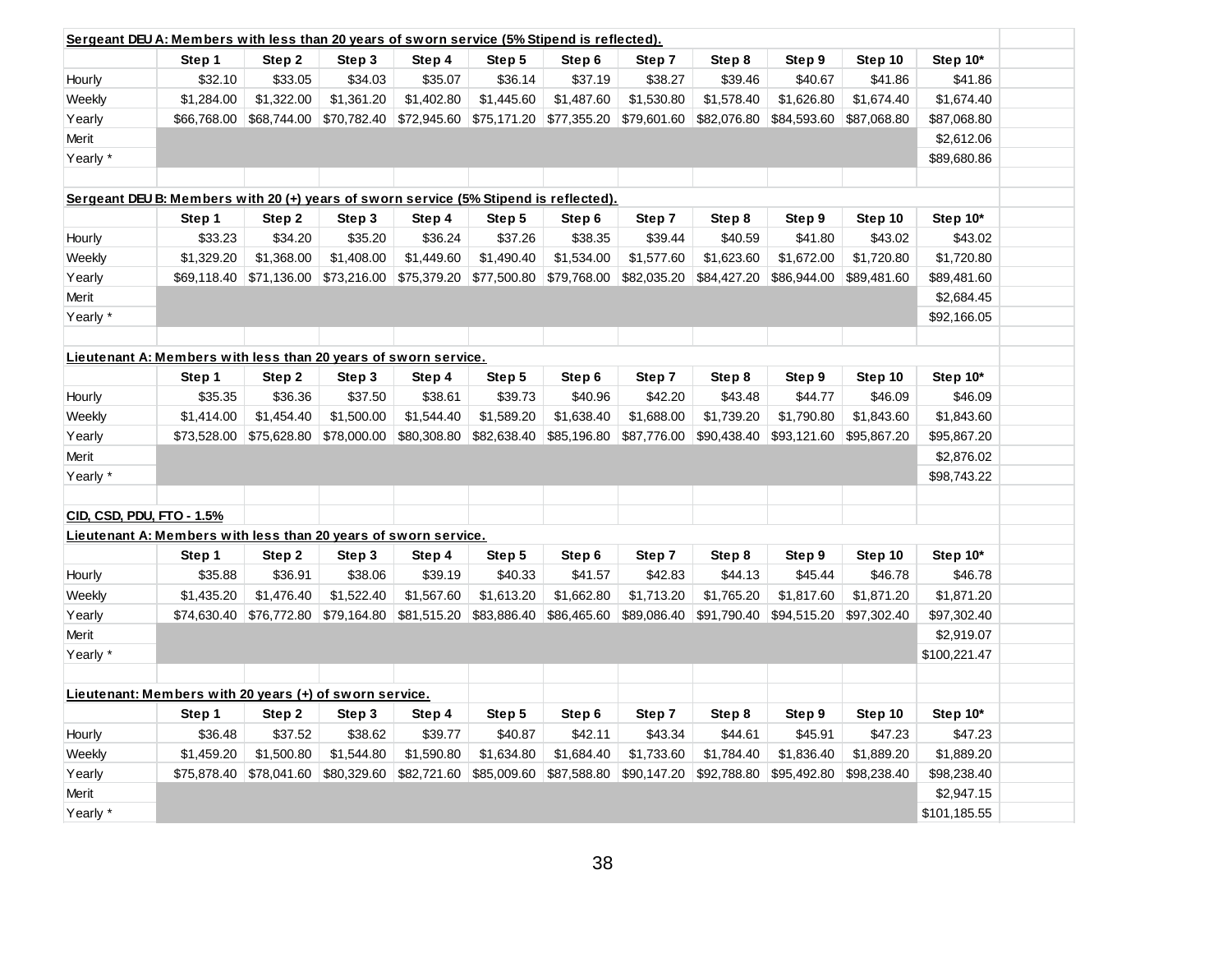| CID, CSD, PDU, FTO - 1.5%                               |             |             |             |             |             |             |             |             |             |             |              |
|---------------------------------------------------------|-------------|-------------|-------------|-------------|-------------|-------------|-------------|-------------|-------------|-------------|--------------|
| Lieutenant: Members with 20 years (+) of sworn service. |             |             |             |             |             |             |             |             |             |             |              |
|                                                         | Step 1      | Step 2      | Step 3      | Step 4      | Step 5      | Step 6      | Step 7      | Step 8      | Step 9      | Step 10     | Step 10*     |
| Hourly                                                  | \$37.03     | \$38.08     | \$39.20     | \$40.37     | \$41.48     | \$42.74     | \$43.99     | \$45.28     | \$46.60     | \$47.94     | \$47.94      |
| Weekly                                                  | \$1,481.20  | \$1,523.20  | \$1,568.00  | \$1,614.80  | \$1,659.20  | \$1,709.60  | \$1,759.60  | \$1,811.20  | \$1,864.00  | \$1,917.60  | \$1,917.60   |
| Yearly                                                  | \$77,022.40 | \$79,206.40 | \$81,536.00 | \$83,969.60 | \$86,278.40 | \$88,899.20 | \$91,499.20 | \$94,182.40 | \$96,928.00 | \$99,715.20 | \$99,715.20  |
| Merit                                                   |             |             |             |             |             |             |             |             |             |             | \$2,991.46   |
| Yearly *                                                |             |             |             |             |             |             |             |             |             |             | \$102,706.66 |
|                                                         |             |             |             |             |             |             |             |             |             |             |              |
| Parking Supervisor (Rates in effect as of 2/1/2019)     |             |             |             |             |             |             |             |             |             |             |              |
| Grade 18                                                | A           | в           | C           | D           | Е           | F           | G           | н           |             | J           | Κ            |
| Hourly                                                  | \$24.54     | \$25.16     | \$25.79     | \$26.42     | \$27.11     | \$27.79     | \$28.46     | \$29.17     | \$29.90     | \$30.65     | \$31.43      |
| Weekly                                                  | \$981.60    | \$1,006.40  | \$1,031.60  | \$1,056.80  | \$1,084.40  | \$1,111.60  | \$1,138.40  | \$1,166.80  | \$1,196.00  | \$1,226.00  | \$1,257.20   |
| Yearly                                                  | \$51,043.20 | \$52,332.80 | \$53,643.20 | \$54,953.60 | \$56,388.80 | \$57,803.20 | \$59,196.80 | \$60,673.60 | \$62,192.00 | \$63,752.00 | \$65,374.40  |
|                                                         |             | М           | N           | O           | P           |             |             |             |             |             |              |
| Hourly                                                  | \$32.21     | \$33.03     | \$33.86     | \$34.70     | \$35.58     |             |             |             |             |             |              |
| Weekly                                                  | \$1,288.40  | \$1,321.20  | \$1,354.40  | \$1,388.00  | \$1,423.20  |             |             |             |             |             |              |
| Yearly                                                  | \$66,996.80 | \$68,702.40 | \$70,428.80 | \$72,176.00 | \$74,006.40 |             |             |             |             |             |              |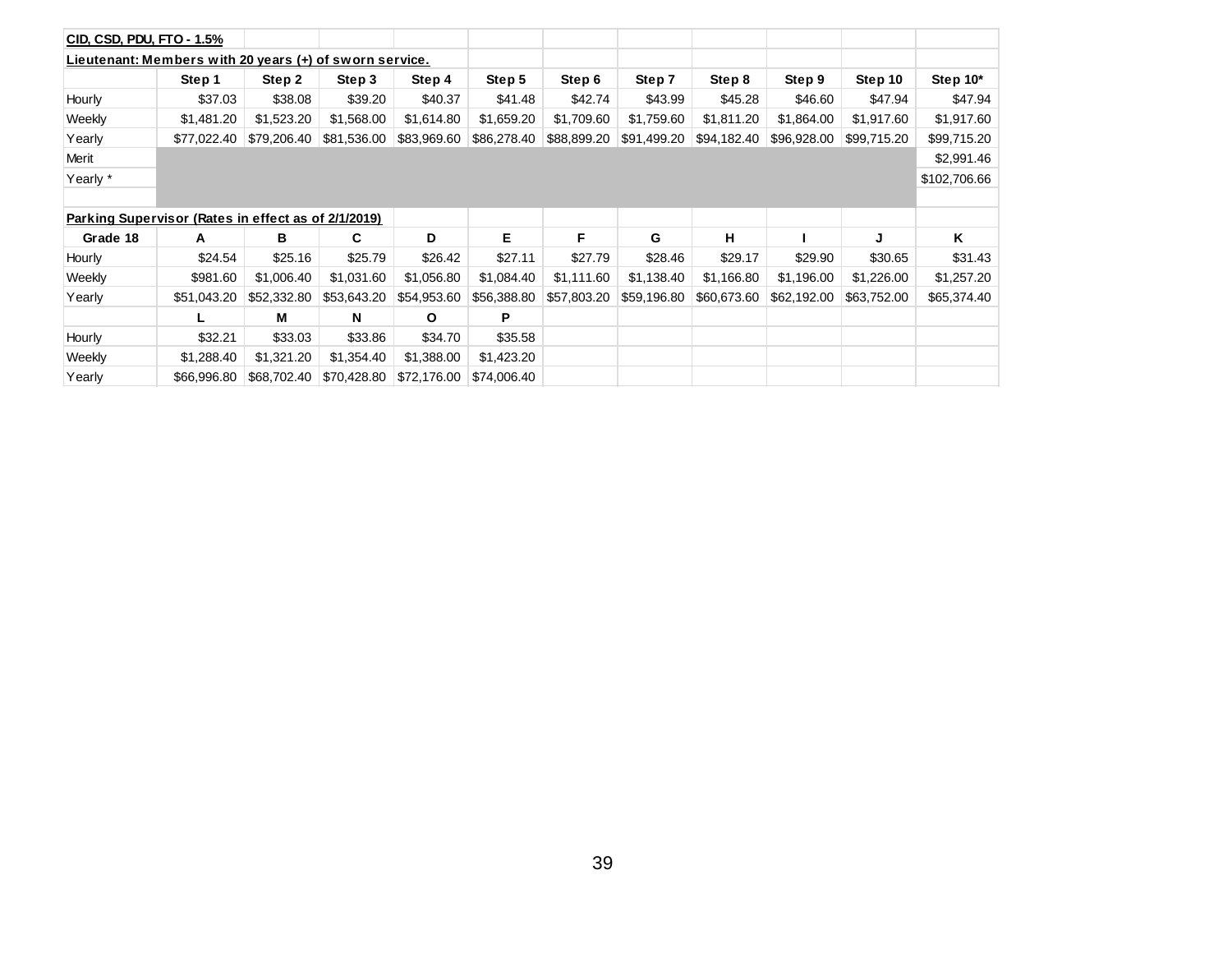|                            | Effective 1/5/2020 - 2.75% COLA, Blended (Adjusted) rate for sworn positions. |             |             |             |             |             |             |             |             |             |             |
|----------------------------|-------------------------------------------------------------------------------|-------------|-------------|-------------|-------------|-------------|-------------|-------------|-------------|-------------|-------------|
| <b>Dispatch Supervisor</b> |                                                                               |             |             |             |             |             |             |             |             |             |             |
|                            | Step 1                                                                        | Step 2      | Step 3      | Step 4      | Step 5      | Step 6      | Step 7      | Step 8      | Step 9      | Step 10     | Step 10*    |
| Hourly                     | \$24.59                                                                       | \$25.33     | \$26.08     | \$26.86     | \$27.66     | \$28.49     | \$29.36     | \$30.25     | \$31.13     | \$32.07     | \$32.07     |
| Weekly                     | \$983.60                                                                      | \$1,013.20  | \$1,043.20  | \$1,074.40  | \$1,106.40  | \$1,139.60  | \$1,174.40  | \$1,210.00  | \$1,245.20  | \$1,282.80  | \$1,282.80  |
| Yearly                     | \$51,147.20                                                                   | \$52,686.40 | \$54,246.40 | \$55,868.80 | \$57,532.80 | \$59,259.20 | \$61,068.80 | \$62,920.00 | \$64,750.40 | \$66,705.60 | \$66,705.60 |
| Merit                      |                                                                               |             |             |             |             |             |             |             |             |             | \$2,001.17  |
| Yearly *                   |                                                                               |             |             |             |             |             |             |             |             |             | \$68,706.77 |
|                            |                                                                               |             |             |             |             |             |             |             |             |             |             |
|                            | Sergeant A: Members with less than 20 years of sworn service.                 |             |             |             |             |             |             |             |             |             |             |
|                            | Step 1                                                                        | Step 2      | Step 3      | Step 4      | Step 5      | Step 6      | Step 7      | Step 8      | Step 9      | Step 10     | Step 10*    |
| Hourly                     | \$31.41                                                                       | \$32.35     | \$33.30     | \$34.33     | \$35.36     | \$36.39     | \$37.45     | \$38.61     | \$39.78     | \$40.98     | \$40.98     |
| Weekly                     | \$1,256.40                                                                    | \$1,294.00  | \$1,332.00  | \$1,373.20  | \$1,414.40  | \$1,455.60  | \$1,498.00  | \$1,544.40  | \$1,591.20  | \$1,639.20  | \$1,639.20  |
| Yearly                     | \$65,332.80                                                                   | \$67,288.00 | \$69,264.00 | \$71,406.40 | \$73,548.80 | \$75,691.20 | \$77,896.00 | \$80,308.80 | \$82,742.40 | \$85,238.40 | \$85,238.40 |
| Merit                      |                                                                               |             |             |             |             |             |             |             |             |             | \$2,557.15  |
| Yearly *                   |                                                                               |             |             |             |             |             |             |             |             |             | \$87,795.55 |
|                            | CID, CSD, PDU, FTO - 1.5%                                                     |             |             |             |             |             |             |             |             |             |             |
|                            | Sergeant A: Members with less than 20 years of sworn service.                 |             |             |             |             |             |             |             |             |             |             |
|                            | Step 1                                                                        | Step 2      | Step 3      | Step 4      | Step 5      | Step 6      | Step 7      | Step 8      | Step 9      | Step 10     | Step 10*    |
| Hourly                     | \$31.88                                                                       | \$32.84     | \$33.80     | \$34.84     | \$35.89     | \$36.94     | \$38.01     | \$39.19     | \$40.38     | \$41.59     | \$41.59     |
| Weekly                     | \$1,275.20                                                                    | \$1,313.60  | \$1,352.00  | \$1,393.60  | \$1,435.60  | \$1,477.60  | \$1,520.40  | \$1,567.60  | \$1,615.20  | \$1,663.60  | \$1,663.60  |
| Yearly                     | \$66,310.40                                                                   | \$68,307.20 | \$70,304.00 | \$72,467.20 | \$74,651.20 | \$76,835.20 | \$79,060.80 | \$81,515.20 | \$83,990.40 | \$86,507.20 | \$86,507.20 |
| Merit                      |                                                                               |             |             |             |             |             |             |             |             |             | \$2,595.22  |
| Yearly *                   |                                                                               |             |             |             |             |             |             |             |             |             | \$89,102.42 |
|                            |                                                                               |             |             |             |             |             |             |             |             |             |             |
|                            | Sergeant B: Members with 20 years (+) of sworn service.                       |             |             |             |             |             |             |             |             |             |             |
|                            | Step 1                                                                        | Step 2      | Step 3      | Step 4      | Step 5      | Step 6      | Step 7      | Step 8      | Step 9      | Step 10     | Step 10*    |
| Hourly                     | \$32.57                                                                       | \$33.52     | \$34.49     | \$35.49     | \$36.51     | \$37.59     | \$38.63     | \$39.77     | \$40.97     | \$42.15     | \$42.15     |
| Weekly                     | \$1,302.80                                                                    | \$1,340.80  | \$1,379.60  | \$1,419.60  | \$1,460.40  | \$1,503.60  | \$1,545.20  | \$1,590.80  | \$1,638.80  | \$1,686.00  | \$1,686.00  |
| Yearly                     | \$67,745.60                                                                   | \$69,721.60 | \$71,739.20 | \$73,819.20 | \$75,940.80 | \$78,187.20 | \$80,350.40 | \$82,721.60 | \$85,217.60 | \$87,672.00 | \$87,672.00 |
| Merit                      |                                                                               |             |             |             |             |             |             |             |             |             | \$2,630.16  |
| Yearly *                   |                                                                               |             |             |             |             |             |             |             |             |             | \$90,302.16 |
|                            |                                                                               |             |             |             |             |             |             |             |             |             |             |
|                            | CID. CSD. PDU. FTO - 1.5%                                                     |             |             |             |             |             |             |             |             |             |             |
|                            | Sergeant B: Members with 20 years (+) of sworn service.                       |             |             |             |             |             |             |             |             |             |             |
|                            | Step 1                                                                        | Step 2      | Step 3      | Step 4      | Step 5      | Step 6      | Step 7      | Step 8      | Step 9      | Step 10     | Step 10*    |
| Hourly                     | \$33.06                                                                       | \$34.02     | \$35.01     | \$36.02     | \$37.06     | \$38.15     | \$39.21     | \$40.37     | \$41.58     | \$42.78     | \$42.78     |
| Weekly                     | \$1,322.40                                                                    | \$1,360.80  | \$1,400.40  | \$1,440.80  | \$1,482.40  | \$1,526.00  | \$1,568.40  | \$1,614.80  | \$1,663.20  | \$1,711.20  | \$1,711.20  |
| Yearly                     | \$68,764.80                                                                   | \$70,761.60 | \$72,820.80 | \$74,921.60 | \$77,084.80 | \$79,352.00 | \$81,556.80 | \$83,969.60 | \$86,486.40 | \$88,982.40 | \$88,982.40 |
| Merit                      |                                                                               |             |             |             |             |             |             |             |             |             | \$2,669.47  |
| Yearly *                   |                                                                               |             |             |             |             |             |             |             |             |             | \$91,651.87 |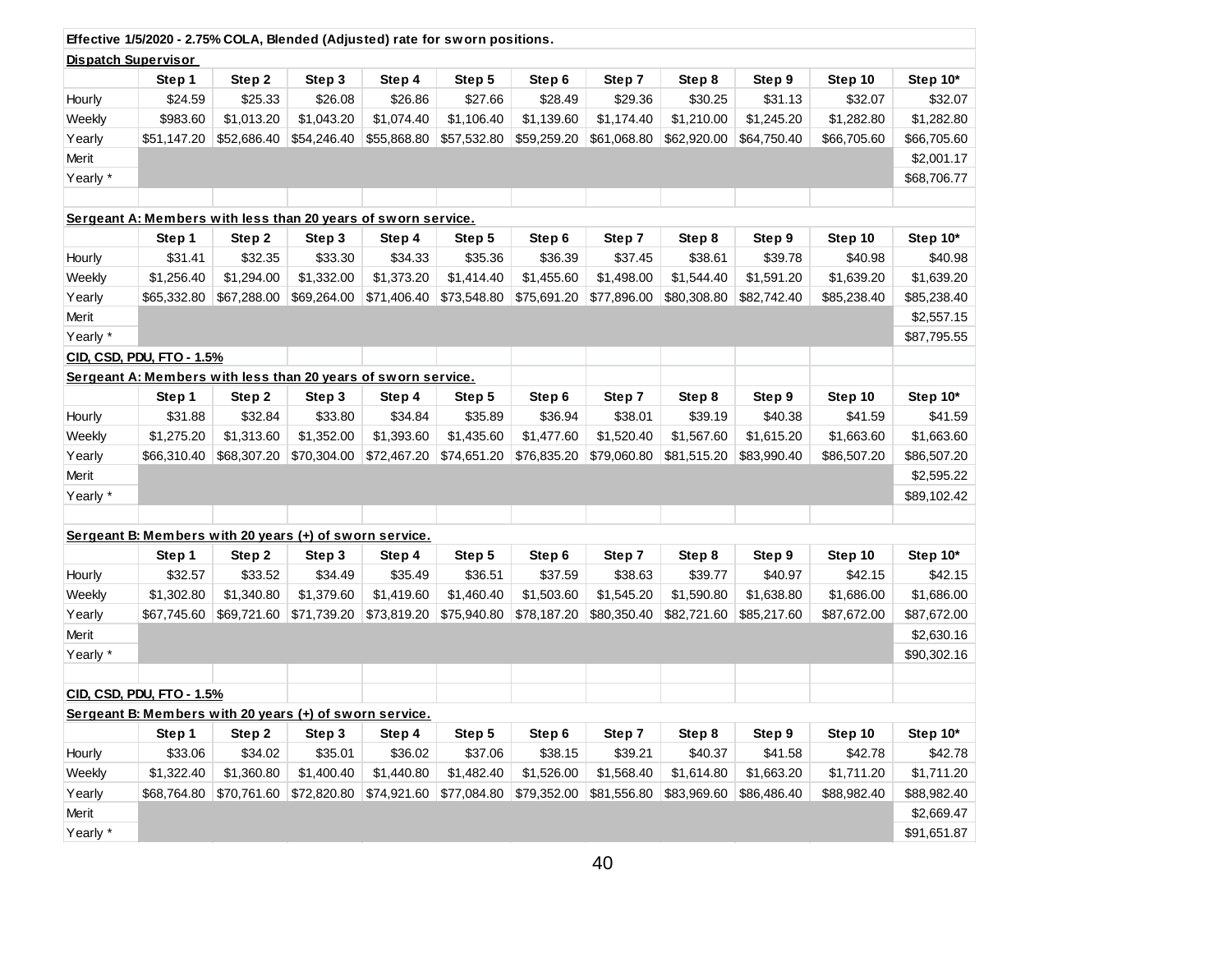| Step 10*<br>Step 1<br>Step 2<br>Step 5<br>Step 6<br>Step 7<br>Step 8<br>Step 9<br>Step 10<br>Step 3<br>Step 4<br>\$32.98<br>\$33.96<br>\$34.97<br>\$36.03<br>\$37.13<br>\$39.32<br>\$40.55<br>\$41.79<br>\$43.01<br>\$43.01<br>Hourly<br>\$38.21<br>\$1,720.40<br>\$1,720.40<br>Weekly<br>\$1,319.20<br>\$1,358.40<br>\$1,398.80<br>\$1,441.20<br>\$1,485.20<br>\$1,528.40<br>\$1,572.80<br>\$1,622.00<br>\$1,671.60<br>Yearly<br>\$68,598.40<br>\$70,636.80<br>\$72,737.60<br>\$74,942.40<br>\$77,230.40<br>\$79,476.80<br>\$81,785.60<br>\$84,344.00<br>\$86,923.20<br>\$89,460.80<br>\$89,460.80<br>\$2,683.82<br>Merit<br>Yearly *<br>\$92,144.62<br>Sergeant DEU B: Members with 20 (+) years of sworn service (5% Stipend is reflected).<br>Step 7<br>Step 10*<br>Step 1<br>Step 2<br>Step 3<br>Step 4<br>Step 5<br>Step 8<br>Step 9<br>Step 10<br>Step 6<br>\$34.14<br>\$35.14<br>\$36.17<br>\$37.24<br>\$38.28<br>\$39.40<br>\$40.52<br>\$41.71<br>\$42.95<br>\$44.20<br>\$44.20<br>Hourly<br>Weekly<br>\$1,365.60<br>\$1,405.60<br>\$1,446.80<br>\$1,489.60<br>\$1,531.20<br>\$1,576.00<br>\$1,620.80<br>\$1,668.40<br>\$1,718.00<br>\$1,768.00<br>\$1,768.00<br>\$91,936.00<br>Yearly<br>\$71,011.20<br>\$73,091.20<br>\$75,233.60<br>\$77,459.20<br>\$79,622.40<br>\$81,952.00<br>\$84,281.60<br>\$86,756.80<br>\$89,336.00<br>\$91,936.00<br>\$2,758.08<br>Merit<br>Yearly *<br>\$94,694.08<br>Lieutenant A: Members with less than 20 years of sworn service.<br>Step 10*<br>Step 1<br>Step 2<br>Step 5<br>Step 6<br>Step 7<br>Step 8<br>Step 9<br>Step 10<br>Step 3<br>Step 4<br>Hourly<br>\$36.32<br>\$37.36<br>\$38.53<br>\$39.67<br>\$40.82<br>\$42.09<br>\$43.36<br>\$44.68<br>\$46.00<br>\$47.36<br>\$47.36 |
|--------------------------------------------------------------------------------------------------------------------------------------------------------------------------------------------------------------------------------------------------------------------------------------------------------------------------------------------------------------------------------------------------------------------------------------------------------------------------------------------------------------------------------------------------------------------------------------------------------------------------------------------------------------------------------------------------------------------------------------------------------------------------------------------------------------------------------------------------------------------------------------------------------------------------------------------------------------------------------------------------------------------------------------------------------------------------------------------------------------------------------------------------------------------------------------------------------------------------------------------------------------------------------------------------------------------------------------------------------------------------------------------------------------------------------------------------------------------------------------------------------------------------------------------------------------------------------------------------------------------------------------------------------------------------------------------------------------------------------|
|                                                                                                                                                                                                                                                                                                                                                                                                                                                                                                                                                                                                                                                                                                                                                                                                                                                                                                                                                                                                                                                                                                                                                                                                                                                                                                                                                                                                                                                                                                                                                                                                                                                                                                                                |
|                                                                                                                                                                                                                                                                                                                                                                                                                                                                                                                                                                                                                                                                                                                                                                                                                                                                                                                                                                                                                                                                                                                                                                                                                                                                                                                                                                                                                                                                                                                                                                                                                                                                                                                                |
|                                                                                                                                                                                                                                                                                                                                                                                                                                                                                                                                                                                                                                                                                                                                                                                                                                                                                                                                                                                                                                                                                                                                                                                                                                                                                                                                                                                                                                                                                                                                                                                                                                                                                                                                |
|                                                                                                                                                                                                                                                                                                                                                                                                                                                                                                                                                                                                                                                                                                                                                                                                                                                                                                                                                                                                                                                                                                                                                                                                                                                                                                                                                                                                                                                                                                                                                                                                                                                                                                                                |
|                                                                                                                                                                                                                                                                                                                                                                                                                                                                                                                                                                                                                                                                                                                                                                                                                                                                                                                                                                                                                                                                                                                                                                                                                                                                                                                                                                                                                                                                                                                                                                                                                                                                                                                                |
|                                                                                                                                                                                                                                                                                                                                                                                                                                                                                                                                                                                                                                                                                                                                                                                                                                                                                                                                                                                                                                                                                                                                                                                                                                                                                                                                                                                                                                                                                                                                                                                                                                                                                                                                |
|                                                                                                                                                                                                                                                                                                                                                                                                                                                                                                                                                                                                                                                                                                                                                                                                                                                                                                                                                                                                                                                                                                                                                                                                                                                                                                                                                                                                                                                                                                                                                                                                                                                                                                                                |
|                                                                                                                                                                                                                                                                                                                                                                                                                                                                                                                                                                                                                                                                                                                                                                                                                                                                                                                                                                                                                                                                                                                                                                                                                                                                                                                                                                                                                                                                                                                                                                                                                                                                                                                                |
|                                                                                                                                                                                                                                                                                                                                                                                                                                                                                                                                                                                                                                                                                                                                                                                                                                                                                                                                                                                                                                                                                                                                                                                                                                                                                                                                                                                                                                                                                                                                                                                                                                                                                                                                |
|                                                                                                                                                                                                                                                                                                                                                                                                                                                                                                                                                                                                                                                                                                                                                                                                                                                                                                                                                                                                                                                                                                                                                                                                                                                                                                                                                                                                                                                                                                                                                                                                                                                                                                                                |
|                                                                                                                                                                                                                                                                                                                                                                                                                                                                                                                                                                                                                                                                                                                                                                                                                                                                                                                                                                                                                                                                                                                                                                                                                                                                                                                                                                                                                                                                                                                                                                                                                                                                                                                                |
|                                                                                                                                                                                                                                                                                                                                                                                                                                                                                                                                                                                                                                                                                                                                                                                                                                                                                                                                                                                                                                                                                                                                                                                                                                                                                                                                                                                                                                                                                                                                                                                                                                                                                                                                |
|                                                                                                                                                                                                                                                                                                                                                                                                                                                                                                                                                                                                                                                                                                                                                                                                                                                                                                                                                                                                                                                                                                                                                                                                                                                                                                                                                                                                                                                                                                                                                                                                                                                                                                                                |
|                                                                                                                                                                                                                                                                                                                                                                                                                                                                                                                                                                                                                                                                                                                                                                                                                                                                                                                                                                                                                                                                                                                                                                                                                                                                                                                                                                                                                                                                                                                                                                                                                                                                                                                                |
|                                                                                                                                                                                                                                                                                                                                                                                                                                                                                                                                                                                                                                                                                                                                                                                                                                                                                                                                                                                                                                                                                                                                                                                                                                                                                                                                                                                                                                                                                                                                                                                                                                                                                                                                |
|                                                                                                                                                                                                                                                                                                                                                                                                                                                                                                                                                                                                                                                                                                                                                                                                                                                                                                                                                                                                                                                                                                                                                                                                                                                                                                                                                                                                                                                                                                                                                                                                                                                                                                                                |
|                                                                                                                                                                                                                                                                                                                                                                                                                                                                                                                                                                                                                                                                                                                                                                                                                                                                                                                                                                                                                                                                                                                                                                                                                                                                                                                                                                                                                                                                                                                                                                                                                                                                                                                                |
|                                                                                                                                                                                                                                                                                                                                                                                                                                                                                                                                                                                                                                                                                                                                                                                                                                                                                                                                                                                                                                                                                                                                                                                                                                                                                                                                                                                                                                                                                                                                                                                                                                                                                                                                |
| \$1,452.80<br>\$1,494.40<br>\$1,586.80<br>\$1,683.60<br>\$1,787.20<br>\$1,840.00<br>\$1,894.40<br>\$1,894.40<br>Weekly<br>\$1,541.20<br>\$1,632.80<br>\$1,734.40                                                                                                                                                                                                                                                                                                                                                                                                                                                                                                                                                                                                                                                                                                                                                                                                                                                                                                                                                                                                                                                                                                                                                                                                                                                                                                                                                                                                                                                                                                                                                               |
| \$98,508.80<br>Yearly<br>\$75,545.60<br>\$77,708.80<br>\$80,142.40<br>\$82,513.60<br>\$84,905.60<br>\$87,547.20<br>\$90,188.80<br>\$92,934.40<br>\$95,680.00<br>\$98,508.80                                                                                                                                                                                                                                                                                                                                                                                                                                                                                                                                                                                                                                                                                                                                                                                                                                                                                                                                                                                                                                                                                                                                                                                                                                                                                                                                                                                                                                                                                                                                                    |
| Merit<br>\$2,955.26                                                                                                                                                                                                                                                                                                                                                                                                                                                                                                                                                                                                                                                                                                                                                                                                                                                                                                                                                                                                                                                                                                                                                                                                                                                                                                                                                                                                                                                                                                                                                                                                                                                                                                            |
| Yearly *<br>\$101,464.06                                                                                                                                                                                                                                                                                                                                                                                                                                                                                                                                                                                                                                                                                                                                                                                                                                                                                                                                                                                                                                                                                                                                                                                                                                                                                                                                                                                                                                                                                                                                                                                                                                                                                                       |
|                                                                                                                                                                                                                                                                                                                                                                                                                                                                                                                                                                                                                                                                                                                                                                                                                                                                                                                                                                                                                                                                                                                                                                                                                                                                                                                                                                                                                                                                                                                                                                                                                                                                                                                                |
| CID, CSD, PDU, FTO - 1.5%                                                                                                                                                                                                                                                                                                                                                                                                                                                                                                                                                                                                                                                                                                                                                                                                                                                                                                                                                                                                                                                                                                                                                                                                                                                                                                                                                                                                                                                                                                                                                                                                                                                                                                      |
| Lieutenant A: Members with less than 20 years of sworn service.                                                                                                                                                                                                                                                                                                                                                                                                                                                                                                                                                                                                                                                                                                                                                                                                                                                                                                                                                                                                                                                                                                                                                                                                                                                                                                                                                                                                                                                                                                                                                                                                                                                                |
| Step 10*<br>Step 6<br>Step 8<br>Step 9<br>Step 10<br>Step 1<br>Step 2<br>Step 3<br>Step 4<br>Step 5<br>Step 7                                                                                                                                                                                                                                                                                                                                                                                                                                                                                                                                                                                                                                                                                                                                                                                                                                                                                                                                                                                                                                                                                                                                                                                                                                                                                                                                                                                                                                                                                                                                                                                                                  |
| \$48.07<br>Hourly<br>\$36.86<br>\$37.92<br>\$39.11<br>\$40.27<br>\$41.43<br>\$42.72<br>\$44.01<br>\$45.35<br>\$46.69<br>\$48.07                                                                                                                                                                                                                                                                                                                                                                                                                                                                                                                                                                                                                                                                                                                                                                                                                                                                                                                                                                                                                                                                                                                                                                                                                                                                                                                                                                                                                                                                                                                                                                                                |
| \$1,474.40<br>\$1,516.80<br>\$1,610.80<br>\$1,708.80<br>\$1,760.40<br>\$1,814.00<br>\$1,867.60<br>\$1,922.80<br>\$1,922.80<br>Weekly<br>\$1,564.40<br>\$1,657.20                                                                                                                                                                                                                                                                                                                                                                                                                                                                                                                                                                                                                                                                                                                                                                                                                                                                                                                                                                                                                                                                                                                                                                                                                                                                                                                                                                                                                                                                                                                                                               |
| Yearly<br>\$81,348.80<br>\$94,328.00<br>\$99,985.60<br>\$76,668.80<br>\$78,873.60<br>\$83,761.60<br>\$86,174.40<br>\$88,857.60<br>\$91,540.80<br>\$97,115.20<br>\$99,985.60                                                                                                                                                                                                                                                                                                                                                                                                                                                                                                                                                                                                                                                                                                                                                                                                                                                                                                                                                                                                                                                                                                                                                                                                                                                                                                                                                                                                                                                                                                                                                    |
| Merit<br>\$2,999.57                                                                                                                                                                                                                                                                                                                                                                                                                                                                                                                                                                                                                                                                                                                                                                                                                                                                                                                                                                                                                                                                                                                                                                                                                                                                                                                                                                                                                                                                                                                                                                                                                                                                                                            |
| Yearly *<br>\$102,985.17                                                                                                                                                                                                                                                                                                                                                                                                                                                                                                                                                                                                                                                                                                                                                                                                                                                                                                                                                                                                                                                                                                                                                                                                                                                                                                                                                                                                                                                                                                                                                                                                                                                                                                       |
|                                                                                                                                                                                                                                                                                                                                                                                                                                                                                                                                                                                                                                                                                                                                                                                                                                                                                                                                                                                                                                                                                                                                                                                                                                                                                                                                                                                                                                                                                                                                                                                                                                                                                                                                |
| Lieutenant: Members with 20 years (+) of sworn service.                                                                                                                                                                                                                                                                                                                                                                                                                                                                                                                                                                                                                                                                                                                                                                                                                                                                                                                                                                                                                                                                                                                                                                                                                                                                                                                                                                                                                                                                                                                                                                                                                                                                        |
| Step 7<br>Step 8<br>Step 9<br>Step 10<br>Step 10*<br>Step 1<br>Step 2<br>Step 3<br>Step 4<br>Step 5<br>Step 6                                                                                                                                                                                                                                                                                                                                                                                                                                                                                                                                                                                                                                                                                                                                                                                                                                                                                                                                                                                                                                                                                                                                                                                                                                                                                                                                                                                                                                                                                                                                                                                                                  |
| \$48.53<br>\$48.53<br>Hourly<br>\$37.48<br>\$38.55<br>\$39.68<br>\$40.86<br>\$41.99<br>\$43.27<br>\$44.53<br>\$45.84<br>\$47.17                                                                                                                                                                                                                                                                                                                                                                                                                                                                                                                                                                                                                                                                                                                                                                                                                                                                                                                                                                                                                                                                                                                                                                                                                                                                                                                                                                                                                                                                                                                                                                                                |
| \$1,730.80<br>\$1,941.20<br>Weekly<br>\$1,499.20<br>\$1,542.00<br>\$1,587.20<br>\$1,634.40<br>\$1,679.60<br>\$1,781.20<br>\$1,833.60<br>\$1,886.80<br>\$1,941.20                                                                                                                                                                                                                                                                                                                                                                                                                                                                                                                                                                                                                                                                                                                                                                                                                                                                                                                                                                                                                                                                                                                                                                                                                                                                                                                                                                                                                                                                                                                                                               |
| Yearly<br>\$82,534.40<br>\$84,988.80<br>\$90,001.60<br>\$92,622.40<br>\$95,347.20<br>\$98,113.60<br>\$100,942.40<br>\$100,942.40<br>\$77,958.40<br>\$80,184.00<br>\$87,339.20                                                                                                                                                                                                                                                                                                                                                                                                                                                                                                                                                                                                                                                                                                                                                                                                                                                                                                                                                                                                                                                                                                                                                                                                                                                                                                                                                                                                                                                                                                                                                  |
| Merit<br>\$3,028.27                                                                                                                                                                                                                                                                                                                                                                                                                                                                                                                                                                                                                                                                                                                                                                                                                                                                                                                                                                                                                                                                                                                                                                                                                                                                                                                                                                                                                                                                                                                                                                                                                                                                                                            |
| Yearly *<br>\$103,970.67                                                                                                                                                                                                                                                                                                                                                                                                                                                                                                                                                                                                                                                                                                                                                                                                                                                                                                                                                                                                                                                                                                                                                                                                                                                                                                                                                                                                                                                                                                                                                                                                                                                                                                       |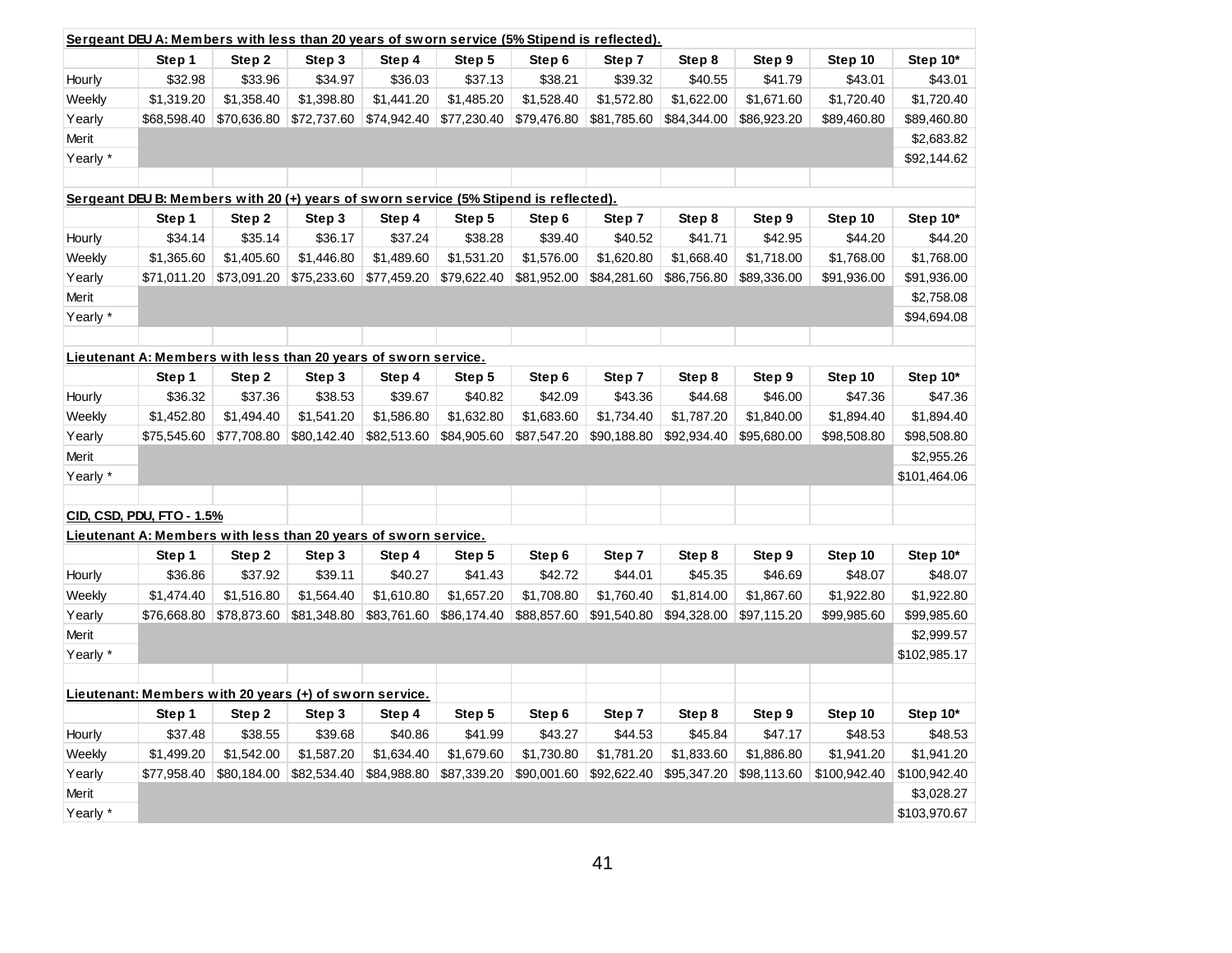|          | CID, CSD, PDU, FTO - 1.5%                               |             |             |              |             |             |             |             |             |              |              |
|----------|---------------------------------------------------------|-------------|-------------|--------------|-------------|-------------|-------------|-------------|-------------|--------------|--------------|
|          | Lieutenant: Members with 20 years (+) of sworn service. |             |             |              |             |             |             |             |             |              |              |
|          | Step 1                                                  | Step 2      | Step 3      | Step 4       | Step 5      | Step 6      | Step 7      | Step 8      | Step 9      | Step 10      | Step 10*     |
| Hourly   | \$38.04                                                 | \$39.13     | \$40.28     | \$41.47      | \$42.62     | \$43.92     | \$45.20     | \$46.53     | \$47.88     | \$49.26      | \$49.26      |
| Weekly   | \$1,521.60                                              | \$1,565.20  | \$1,611.20  | \$1,658.80   | \$1,704.80  | \$1,756.80  | \$1,808.00  | \$1,861.20  | \$1,915.20  | \$1,970.40   | \$1,970.40   |
| Yearly   | \$79,123.20                                             | \$81,390.40 | \$83,782.40 | \$86,257.60  | \$88,649.60 | \$91,353.60 | \$94,016.00 | \$96,782.40 | \$99,590.40 | \$102,460.80 | \$102,460.80 |
| Merit    |                                                         |             |             |              |             |             |             |             |             |              | \$3,073.82   |
| Yearly * |                                                         |             |             |              |             |             |             |             |             |              | \$105,534.62 |
|          |                                                         |             |             |              |             |             |             |             |             |              |              |
|          | Parking Supervisor (Rates in effect as of 2/1/2019)     |             |             |              |             |             |             |             |             |              |              |
| Grade 18 | Α                                                       | в           | C           | D            | E           | F           | G           | н           |             | J            | Κ            |
| Hourly   | \$24.54                                                 | \$25.16     | \$25.79     | \$26.42      | \$27.11     | \$27.79     | \$28.46     | \$29.17     | \$29.90     | \$30.65      | \$31.43      |
| Weekly   | \$981.60                                                | \$1,006.40  | \$1,031.60  | \$1,056.80   | \$1,084.40  | \$1,111.60  | \$1,138.40  | \$1,166.80  | \$1,196.00  | \$1,226.00   | \$1,257.20   |
| Yearly   | \$51,043.20                                             | \$52,332.80 | \$53,643.20 | \$54,953.60  | \$56,388.80 | \$57,803.20 | \$59,196.80 | \$60,673.60 | \$62,192.00 | \$63,752.00  | \$65,374.40  |
|          |                                                         | M           | N           | $\mathbf{o}$ | P           |             |             |             |             |              |              |
| Hourly   | \$32.21                                                 | \$33.03     | \$33.86     | \$34.70      | \$35.58     |             |             |             |             |              |              |
| Weekly   | \$1,288.40                                              | \$1,321.20  | \$1,354.40  | \$1,388.00   | \$1,423.20  |             |             |             |             |              |              |
| Yearly   | \$66,996.80                                             | \$68,702.40 | \$70,428.80 | \$72,176.00  | \$74,006.40 |             |             |             |             |              |              |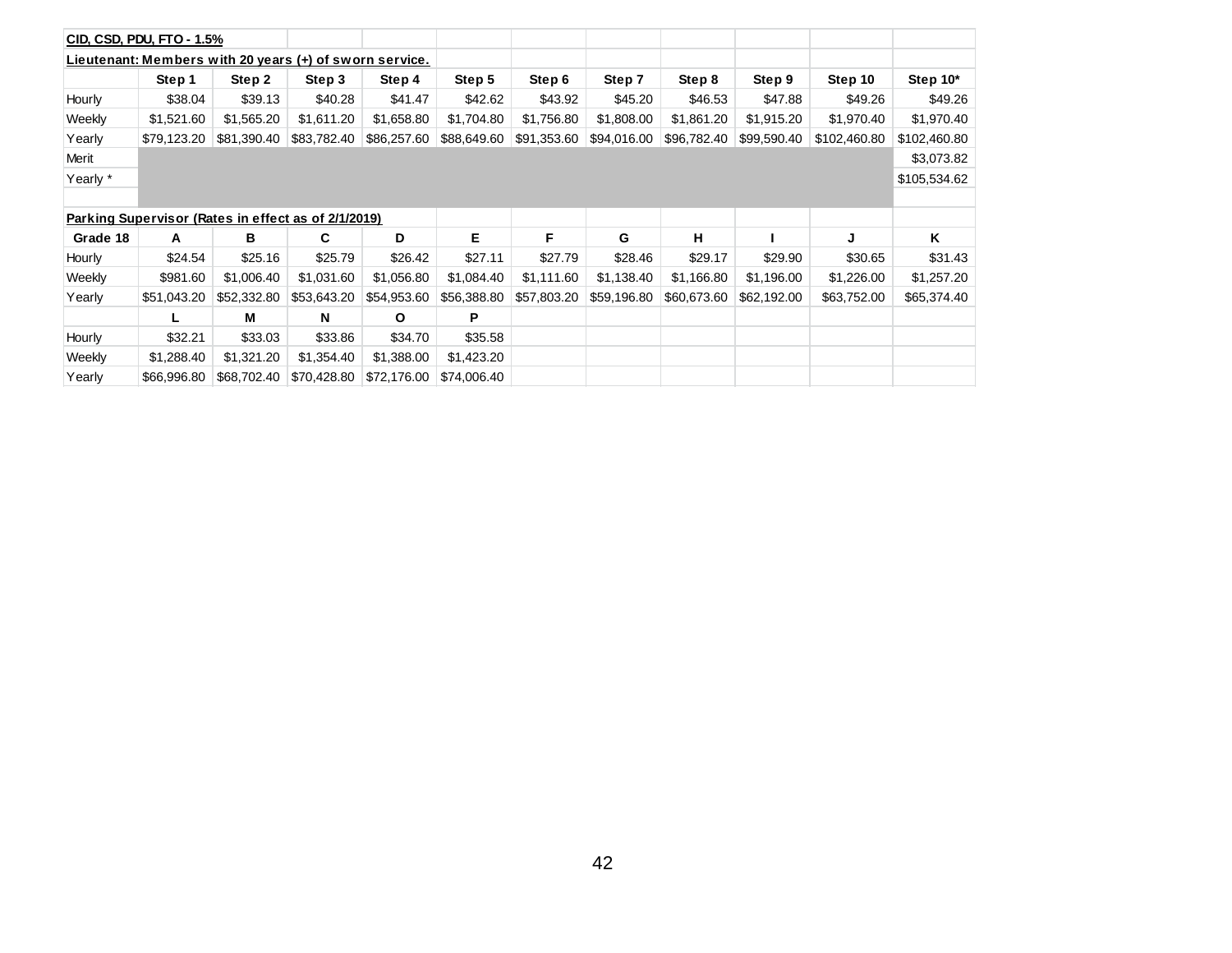|                            | Effective 1/3/2021 - 2.75% COLA, Blended (Adjusted) rate for sworn positions. |             |             |             |             |             |             |             |             |             |             |
|----------------------------|-------------------------------------------------------------------------------|-------------|-------------|-------------|-------------|-------------|-------------|-------------|-------------|-------------|-------------|
| <b>Dispatch Supervisor</b> |                                                                               |             |             |             |             |             |             |             |             |             |             |
|                            | Step 1                                                                        | Step 2      | Step 3      | Step 4      | Step 5      | Step 6      | Step 7      | Step 8      | Step 9      | Step 10     | Step 10*    |
| Hourly                     | \$25.27                                                                       | \$26.03     | \$26.80     | \$27.60     | \$28.42     | \$29.27     | \$30.17     | \$31.08     | \$31.99     | \$32.95     | \$32.95     |
| Weekly                     | \$1,010.80                                                                    | \$1,041.20  | \$1,072.00  | \$1,104.00  | \$1,136.80  | \$1,170.80  | \$1,206.80  | \$1,243.20  | \$1,279.60  | \$1,318.00  | \$1,318.00  |
| Yearly                     | \$52,561.60                                                                   | \$54,142.40 | \$55,744.00 | \$57,408.00 | \$59,113.60 | \$60,881.60 | \$62,753.60 | \$64,646.40 | \$66,539.20 | \$68,536.00 | \$68,536.00 |
| Merit                      |                                                                               |             |             |             |             |             |             |             |             |             | \$2,056.08  |
| Yearly *                   |                                                                               |             |             |             |             |             |             |             |             |             | \$70,592.08 |
|                            |                                                                               |             |             |             |             |             |             |             |             |             |             |
|                            | Sergeant A: Members with less than 20 years of sworn service.                 |             |             |             |             |             |             |             |             |             |             |
|                            | Step 1                                                                        | Step 2      | Step 3      | Step 4      | Step 5      | Step 6      | Step 7      | Step 8      | Step 9      | Step 10     | Step 10*    |
| Hourly                     | \$32.27                                                                       | \$33.24     | \$34.22     | \$35.27     | \$36.33     | \$37.39     | \$38.48     | \$39.67     | \$40.87     | \$42.11     | \$42.11     |
| Weekly                     | \$1,290.80                                                                    | \$1,329.60  | \$1,368.80  | \$1,410.80  | \$1,453.20  | \$1,495.60  | \$1,539.20  | \$1,586.80  | \$1,634.80  | \$1,684.40  | \$1,684.40  |
| Yearly                     | \$67,121.60                                                                   | \$69,139.20 | \$71,177.60 | \$73,361.60 | \$75,566.40 | \$77,771.20 | \$80,038.40 | \$82,513.60 | \$85,009.60 | \$87,588.80 | \$87,588.80 |
| Merit                      |                                                                               |             |             |             |             |             |             |             |             |             | \$2,627.66  |
| Yearly *                   |                                                                               |             |             |             |             |             |             |             |             |             | \$90,216.46 |
|                            | CID, CSD, PDU, FTO - 1.5%                                                     |             |             |             |             |             |             |             |             |             |             |
|                            | Sergeant A: Members with less than 20 years of sworn service.                 |             |             |             |             |             |             |             |             |             |             |
|                            | Step 1                                                                        | Step 2      | Step 3      | Step 4      | Step 5      | Step 6      | Step 7      | Step 8      | Step 9      | Step 10     | Step 10*    |
| Hourly                     | \$32.75                                                                       | \$33.74     | \$34.73     | \$35.80     | \$36.87     | \$37.95     | \$39.06     | \$40.27     | \$41.48     | \$42.74     | \$42.74     |
| Weekly                     | \$1,310.00                                                                    | \$1,349.60  | \$1,389.20  | \$1,432.00  | \$1,474.80  | \$1,518.00  | \$1,562.40  | \$1,610.80  | \$1,659.20  | \$1,709.60  | \$1,709.60  |
| Yearly                     | \$68,120.00                                                                   | \$70,179.20 | \$72,238.40 | \$74,464.00 | \$76,689.60 | \$78,936.00 | \$81,244.80 | \$83,761.60 | \$86,278.40 | \$88,899.20 | \$88,899.20 |
| Merit                      |                                                                               |             |             |             |             |             |             |             |             |             | \$2,666.98  |
| Yearly *                   |                                                                               |             |             |             |             |             |             |             |             |             | \$91,566.18 |
|                            |                                                                               |             |             |             |             |             |             |             |             |             |             |
|                            | Sergeant B: Members with 20 years (+) of sworn service.                       |             |             |             |             |             |             |             |             |             |             |
|                            | Step 1                                                                        | Step 2      | Step 3      | Step 4      | Step 5      | Step 6      | Step 7      | Step 8      | Step 9      | Step 10     | Step 10*    |
| Hourly                     | \$33.47                                                                       | \$34.44     | \$35.44     | \$36.47     | \$37.51     | \$38.62     | \$39.69     | \$40.86     | \$42.10     | \$43.31     | \$43.31     |
| Weekly                     | \$1,338.80                                                                    | \$1,377.60  | \$1,417.60  | \$1,458.80  | \$1,500.40  | \$1,544.80  | \$1,587.60  | \$1,634.40  | \$1,684.00  | \$1,732.40  | \$1,732.40  |
| Yearly                     | \$69,617.60                                                                   | \$71,635.20 | \$73,715.20 | \$75,857.60 | \$78,020.80 | \$80,329.60 | \$82,555.20 | \$84,988.80 | \$87,568.00 | \$90,084.80 | \$90,084.80 |
| Merit                      |                                                                               |             |             |             |             |             |             |             |             |             | \$2,702.54  |
| Yearly *                   |                                                                               |             |             |             |             |             |             |             |             |             | \$92,787.34 |
|                            |                                                                               |             |             |             |             |             |             |             |             |             |             |
|                            | CID, CSD, PDU, FTO - 1.5%                                                     |             |             |             |             |             |             |             |             |             |             |
|                            | Sergeant B: Members with 20 years (+) of sworn service.                       |             |             |             |             |             |             |             |             |             |             |
|                            | Step 1                                                                        | Step 2      | Step 3      | Step 4      | Step 5      | Step 6      | Step 7      | Step 8      | Step 9      | Step 10     | Step 10*    |
| Hourly                     | \$33.97                                                                       | \$34.96     | \$35.97     | \$37.02     | \$38.07     | \$39.20     | \$40.29     | \$41.47     | \$42.73     | \$43.96     | \$43.96     |
| Weekly                     | \$1,358.80                                                                    | \$1,398.40  | \$1,438.80  | \$1,480.80  | \$1,522.80  | \$1,568.00  | \$1,611.60  | \$1,658.80  | \$1,709.20  | \$1,758.40  | \$1,758.40  |
| Yearly                     | \$70,657.60                                                                   | \$72,716.80 | \$74,817.60 | \$77,001.60 | \$79,185.60 | \$81,536.00 | \$83,803.20 | \$86,257.60 | \$88,878.40 | \$91,436.80 | \$91,436.80 |
| Merit                      |                                                                               |             |             |             |             |             |             |             |             |             | \$2,743.10  |
| Yearly *                   |                                                                               |             |             |             |             |             |             |             |             |             | \$94,179.90 |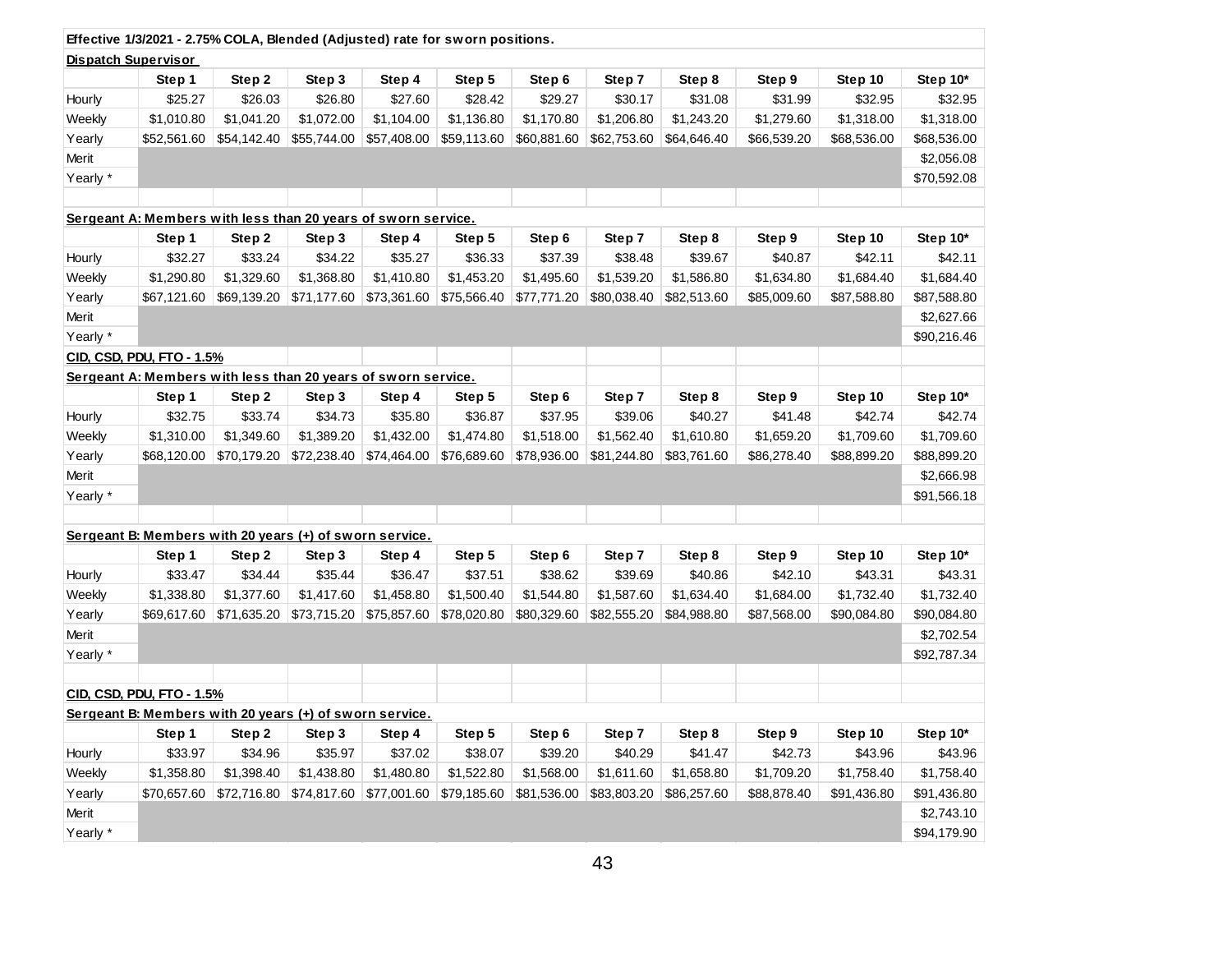| Sergeant DEU A: Members with less than 20 years of sworn service (5% Stipend is reflected). |                           |                                                                                       |             |             |             |             |             |             |              |              |              |
|---------------------------------------------------------------------------------------------|---------------------------|---------------------------------------------------------------------------------------|-------------|-------------|-------------|-------------|-------------|-------------|--------------|--------------|--------------|
|                                                                                             | Step 1                    | Step 2                                                                                | Step 3      | Step 4      | Step 5      | Step 6      | Step 7      | Step 8      | Step 9       | Step 10      | Step 10*     |
| Hourly                                                                                      | \$33.89                   | \$33.96                                                                               | \$34.97     | \$36.03     | \$37.13     | \$38.21     | \$39.32     | \$40.55     | \$41.79      | \$43.01      | \$43.01      |
| Weekly                                                                                      | \$1,355.60                | \$1,358.40                                                                            | \$1,398.80  | \$1,441.20  | \$1,485.20  | \$1,528.40  | \$1,572.80  | \$1,622.00  | \$1,671.60   | \$1,720.40   | \$1,720.40   |
| Yearly                                                                                      | \$70,491.20               | \$70,636.80                                                                           | \$72,737.60 | \$74,942.40 | \$77,230.40 | \$79,476.80 | \$81,785.60 | \$84,344.00 | \$86,923.20  | \$89,460.80  | \$89,460.80  |
| <b>Merit</b>                                                                                |                           |                                                                                       |             |             |             |             |             |             |              |              | \$2,683.82   |
| Yearly *                                                                                    |                           |                                                                                       |             |             |             |             |             |             |              |              | \$92,144.62  |
|                                                                                             |                           |                                                                                       |             |             |             |             |             |             |              |              |              |
|                                                                                             |                           | Sergeant DEU B: Members with 20 (+) years of sworn service (5% Stipend is reflected). |             |             |             |             |             |             |              |              |              |
|                                                                                             | Step 1                    | Step 2                                                                                | Step 3      | Step 4      | Step 5      | Step 6      | Step 7      | Step 8      | Step 9       | Step 10      | Step 10*     |
| Hourly                                                                                      | \$35.08                   | \$36.11                                                                               | \$37.16     | \$38.26     | \$39.33     | \$40.48     | \$41.63     | \$42.86     | \$44.13      | \$45.42      | \$45.42      |
| Weekly                                                                                      | \$1,403.20                | \$1,444.40                                                                            | \$1,486.40  | \$1,530.40  | \$1,573.20  | \$1,619.20  | \$1,665.20  | \$1,714.40  | \$1,765.20   | \$1,816.80   | \$1,816.80   |
| Yearly                                                                                      | \$72,966.40               | \$75,108.80                                                                           | \$77,292.80 | \$79,580.80 | \$81,806.40 | \$84,198.40 | \$86,590.40 | \$89,148.80 | \$91,790.40  | \$94,473.60  | \$94,473.60  |
| Merit                                                                                       |                           |                                                                                       |             |             |             |             |             |             |              |              | \$2,834.21   |
| Yearly *                                                                                    |                           |                                                                                       |             |             |             |             |             |             |              |              | \$97,307.81  |
|                                                                                             |                           |                                                                                       |             |             |             |             |             |             |              |              |              |
|                                                                                             |                           | Lieutenant A: Members with less than 20 years of sworn service.                       |             |             |             |             |             |             |              |              |              |
|                                                                                             | Step 1                    | Step 2                                                                                | Step 3      | Step 4      | Step 5      | Step 6      | Step 7      | Step 8      | Step 9       | Step 10      | Step 10*     |
| Hourly                                                                                      | \$37.32                   | \$38.39                                                                               | \$39.59     | \$40.76     | \$41.94     | \$43.25     | \$44.55     | \$45.91     | \$47.27      | \$48.66      | \$48.66      |
| Weekly                                                                                      | \$1,492.80                | \$1,535.60                                                                            | \$1,583.60  | \$1,630.40  | \$1,677.60  | \$1,730.00  | \$1,782.00  | \$1,836.40  | \$1,890.80   | \$1,946.40   | \$1,946.40   |
| Yearly                                                                                      | \$77,625.60               | \$79,851.20                                                                           | \$82,347.20 | \$84,780.80 | \$87,235.20 | \$89,960.00 | \$92,664.00 | \$95,492.80 | \$98,321.60  | \$101,212.80 | \$101,212.80 |
| Merit                                                                                       |                           |                                                                                       |             |             |             |             |             |             |              |              | \$3,036.38   |
| Yearly *                                                                                    |                           |                                                                                       |             |             |             |             |             |             |              |              | \$104,249.18 |
|                                                                                             |                           |                                                                                       |             |             |             |             |             |             |              |              |              |
|                                                                                             | CID, CSD, PDU, FTO - 1.5% |                                                                                       |             |             |             |             |             |             |              |              |              |
|                                                                                             |                           | Lieutenant A: Members with less than 20 years of sworn service.                       |             |             |             |             |             |             |              |              |              |
|                                                                                             | Step 1                    | Step 2                                                                                | Step 3      | Step 4      | Step 5      | Step 6      | Step 7      | Step 8      | Step 9       | Step 10      | Step 10*     |
| Hourly                                                                                      | \$37.88                   | \$38.97                                                                               | \$40.18     | \$41.37     | \$42.57     | \$43.90     | \$45.22     | \$46.60     | \$47.98      | \$49.39      | \$49.39      |
| Weekly                                                                                      | \$1,515.20                | \$1,558.80                                                                            | \$1,607.20  | \$1,654.80  | \$1,702.80  | \$1,756.00  | \$1,808.80  | \$1,864.00  | \$1,919.20   | \$1,975.60   | \$1,975.60   |
| Yearly                                                                                      | \$78,790.40               | \$81,057.60                                                                           | \$83,574.40 | \$86,049.60 | \$88,545.60 | \$91,312.00 | \$94,057.60 | \$96,928.00 | \$99,798.40  | \$102,731.20 | \$102,731.20 |
| Merit                                                                                       |                           |                                                                                       |             |             |             |             |             |             |              |              | \$3,081.94   |
| Yearly *                                                                                    |                           |                                                                                       |             |             |             |             |             |             |              |              | \$105,813.14 |
|                                                                                             |                           |                                                                                       |             |             |             |             |             |             |              |              |              |
|                                                                                             |                           | Lieutenant: Members with 20 years (+) of sworn service.                               |             |             |             |             |             |             |              |              |              |
|                                                                                             | Step 1                    | Step 2                                                                                | Step 3      | Step 4      | Step 5      | Step 6      | Step 7      | Step 8      | Step 9       | Step 10      | Step 10*     |
| Hourly                                                                                      | \$38.51                   | \$39.61                                                                               | \$40.77     | \$41.98     | \$43.14     | \$44.46     | \$45.75     | \$47.10     | \$48.47      | \$49.86      | \$49.86      |
| Weekly                                                                                      | \$1,540.40                | \$1,584.40                                                                            | \$1,630.80  | \$1,679.20  | \$1,725.60  | \$1,778.40  | \$1,830.00  | \$1,884.00  | \$1,938.80   | \$1,994.40   | \$1,994.40   |
| Yearly                                                                                      | \$80,100.80               | \$82,388.80                                                                           | \$84,801.60 | \$87,318.40 | \$89,731.20 | \$92,476.80 | \$95,160.00 | \$97,968.00 | \$100,817.60 | \$103,708.80 | \$103,708.80 |
| Merit                                                                                       |                           |                                                                                       |             |             |             |             |             |             |              |              | \$3,111.26   |
| Yearly *                                                                                    |                           |                                                                                       |             |             |             |             |             |             |              |              | \$106,820.06 |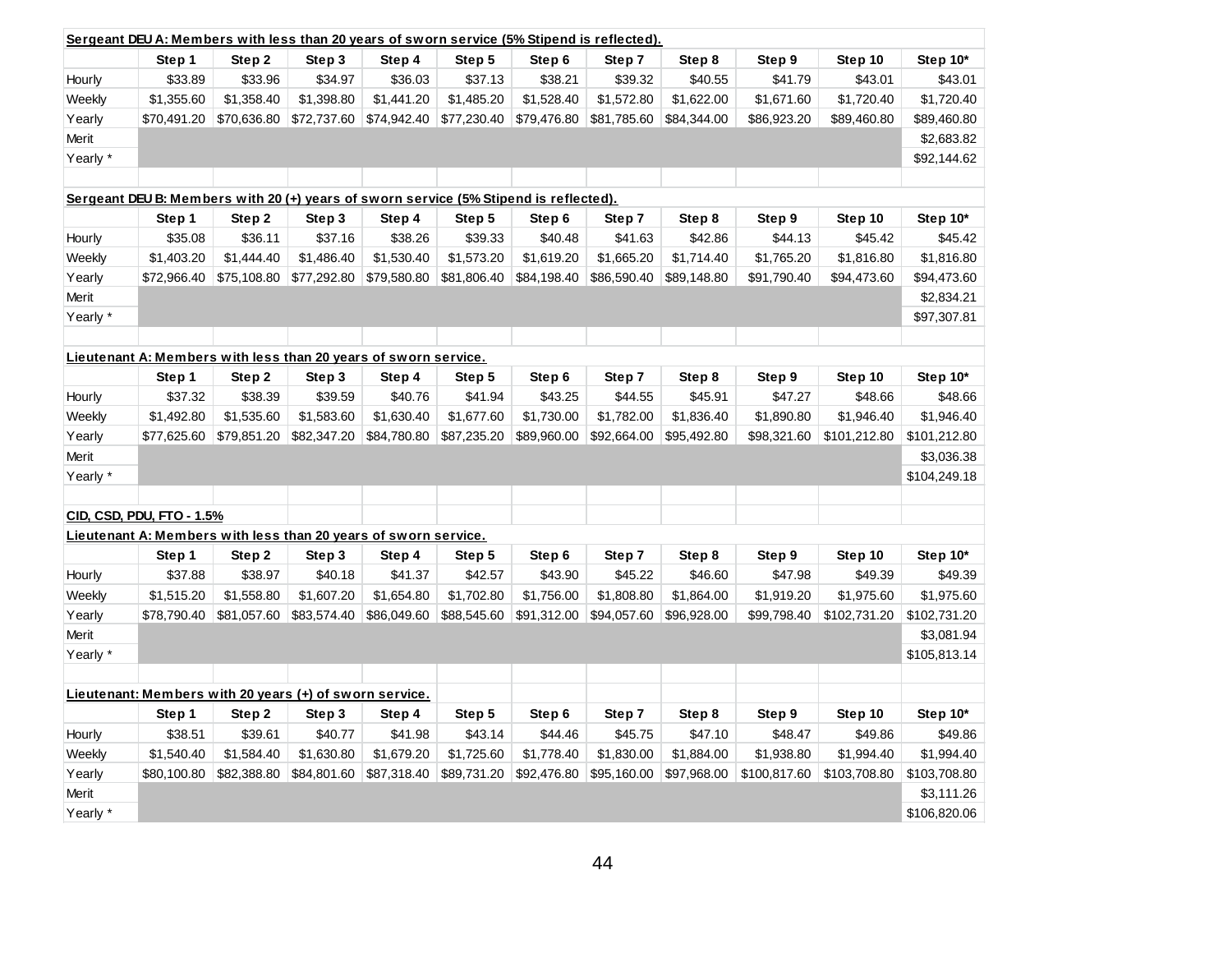|          | CID, CSD, PDU, FTO - 1.5%                               |             |             |              |             |             |             |             |              |              |              |
|----------|---------------------------------------------------------|-------------|-------------|--------------|-------------|-------------|-------------|-------------|--------------|--------------|--------------|
|          | Lieutenant: Members with 20 years (+) of sworn service. |             |             |              |             |             |             |             |              |              |              |
|          | Step 1                                                  | Step 2      | Step 3      | Step 4       | Step 5      | Step 6      | Step 7      | Step 8      | Step 9       | Step 10      | Step 10*     |
| Hourly   | \$39.09                                                 | \$40.20     | \$41.38     | \$42.61      | \$43.79     | \$45.13     | \$46.44     | \$47.81     | \$49.20      | \$50.61      | \$50.61      |
| Weekly   | \$1,563.60                                              | \$1,608.00  | \$1,655.20  | \$1,704.40   | \$1,751.60  | \$1,805.20  | \$1,857.60  | \$1,912.40  | \$1,968.00   | \$2,024.40   | \$2,024.40   |
| Yearly   | \$81,307.20                                             | \$83,616.00 | \$86,070.40 | \$88,628.80  | \$91,083.20 | \$93,870.40 | \$96,595.20 | \$99,444.80 | \$102,336.00 | \$105,268.80 | \$105,268.80 |
| Merit    |                                                         |             |             |              |             |             |             |             |              |              | \$3,158.06   |
| Yearly * |                                                         |             |             |              |             |             |             |             |              |              | \$108,426.86 |
|          |                                                         |             |             |              |             |             |             |             |              |              |              |
|          | Parking Supervisor (Rates in effect as of 2/1/2019)     |             |             |              |             |             |             |             |              |              |              |
| Grade 18 | A                                                       | в           | C           | D            | Е           | F           | G           | н           |              | J            | Κ            |
| Hourly   | \$24.54                                                 | \$25.16     | \$25.79     | \$26.42      | \$27.11     | \$27.79     | \$28.46     | \$29.17     | \$29.90      | \$30.65      | \$31.43      |
| Weekly   | \$981.60                                                | \$1,006.40  | \$1,031.60  | \$1,056.80   | \$1,084.40  | \$1,111.60  | \$1,138.40  | \$1,166.80  | \$1,196.00   | \$1,226.00   | \$1,257.20   |
| Yearly   | \$51,043.20                                             | \$52,332.80 | \$53,643.20 | \$54,953.60  | \$56,388.80 | \$57,803.20 | \$59,196.80 | \$60,673.60 | \$62,192.00  | \$63,752.00  | \$65,374.40  |
|          |                                                         | М           | N           | $\mathbf{o}$ | P           |             |             |             |              |              |              |
| Hourly   | \$32.21                                                 | \$33.03     | \$33.86     | \$34.70      | \$35.58     |             |             |             |              |              |              |
| Weekly   | \$1,288.40                                              | \$1,321.20  | \$1,354.40  | \$1,388.00   | \$1,423.20  |             |             |             |              |              |              |
| Yearly   | \$66,996.80                                             | \$68,702.40 | \$70,428.80 | \$72,176.00  | \$74,006.40 |             |             |             |              |              |              |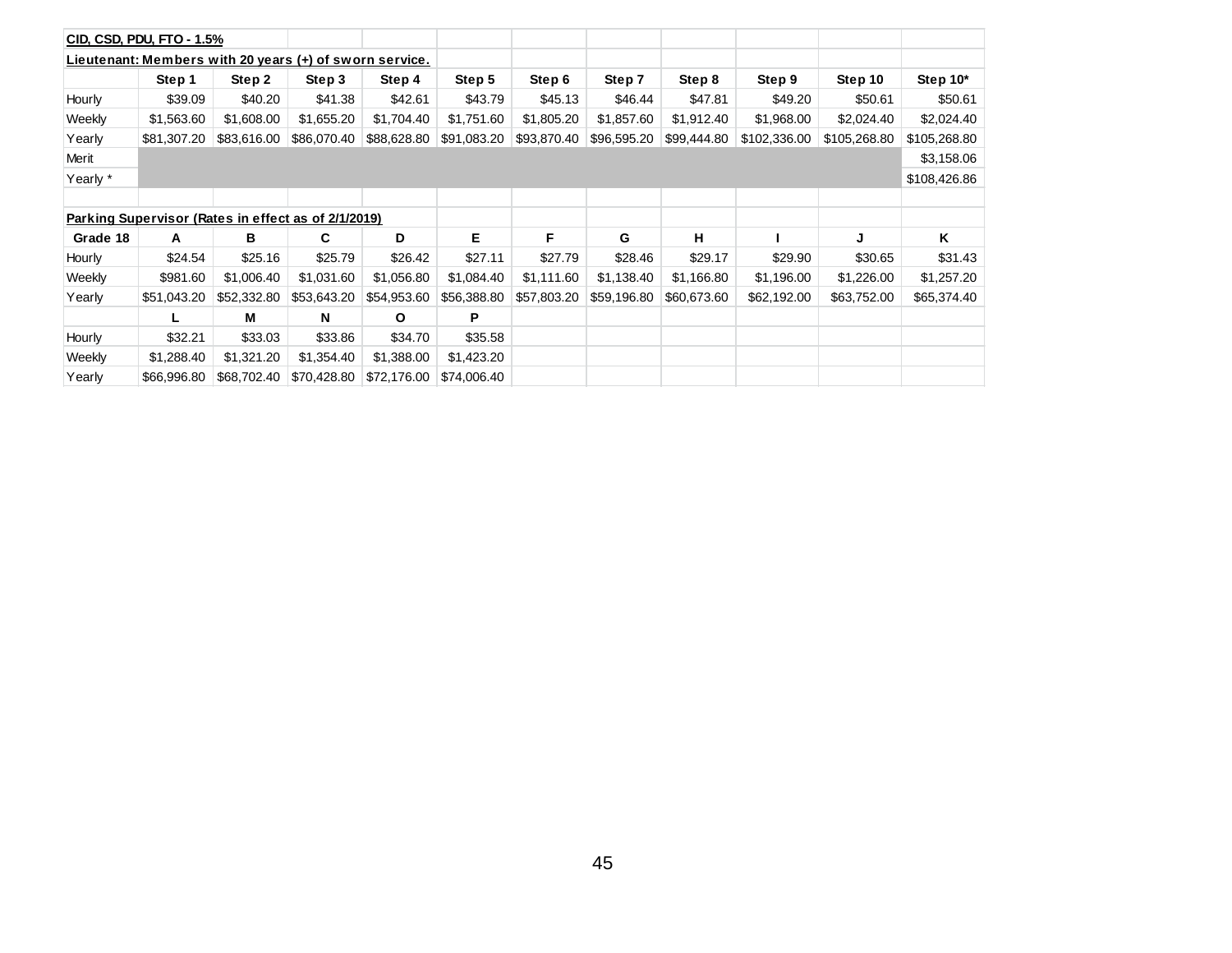|          | Effective 1/2/2022 - 2.75% COLA, Blended (Adjusted) rate for sworn positions. |             |             |             |             |             |             |             |             |             |             |
|----------|-------------------------------------------------------------------------------|-------------|-------------|-------------|-------------|-------------|-------------|-------------|-------------|-------------|-------------|
|          | <b>Dispatch Supervisor</b>                                                    |             |             |             |             |             |             |             |             |             |             |
|          | Step 1                                                                        | Step 2      | Step 3      | Step 4      | Step 5      | Step 6      | Step 7      | Step 8      | Step 9      | Step 10     | Step 10*    |
| Hourly   | \$25.96                                                                       | \$26.75     | \$27.54     | \$28.36     | \$29.20     | \$30.07     | \$31.00     | \$31.93     | \$32.87     | \$33.86     | \$33.86     |
| Weekly   | \$1,038.40                                                                    | \$1,070.00  | \$1,101.60  | \$1,134.40  | \$1,168.00  | \$1,202.80  | \$1,240.00  | \$1,277.20  | \$1,314.80  | \$1,354.40  | \$1,354.40  |
| Yearly   | \$53,996.80                                                                   | \$55,640.00 | \$57,283.20 | \$58,988.80 | \$60,736.00 | \$62,545.60 | \$64,480.00 | \$66,414.40 | \$68,369.60 | \$70,428.80 | \$70,428.80 |
| Merit    |                                                                               |             |             |             |             |             |             |             |             |             | \$2,112.86  |
| Yearly * |                                                                               |             |             |             |             |             |             |             |             |             | \$72,541.66 |
|          |                                                                               |             |             |             |             |             |             |             |             |             |             |
|          | Sergeant A: Members with less than 20 years of sworn service.                 |             |             |             |             |             |             |             |             |             |             |
|          | Step 1                                                                        | Step 2      | Step 3      | Step 4      | Step 5      | Step 6      | Step 7      | Step 8      | Step 9      | Step 10     | Step 10*    |
| Hourly   | \$33.16                                                                       | \$34.15     | \$35.16     | \$36.24     | \$37.33     | \$38.42     | \$39.54     | \$40.76     | \$41.99     | \$43.27     | \$43.27     |
| Weekly   | \$1,326.40                                                                    | \$1,366.00  | \$1,406.40  | \$1,449.60  | \$1,493.20  | \$1,536.80  | \$1,581.60  | \$1,630.40  | \$1,679.60  | \$1,730.80  | \$1,730.80  |
| Yearly   | \$68,972.80                                                                   | \$71,032.00 | \$73,132.80 | \$75,379.20 | \$77,646.40 | \$79,913.60 | \$82,243.20 | \$84,780.80 | \$87,339.20 | \$90,001.60 | \$90,001.60 |
| Merit    |                                                                               |             |             |             |             |             |             |             |             |             | \$2,700.05  |
| Yearly * |                                                                               |             |             |             |             |             |             |             |             |             | \$92,701.65 |
|          | CID, CSD, PDU, FTO - 1.5%                                                     |             |             |             |             |             |             |             |             |             |             |
|          | Sergeant A: Members with less than 20 years of sworn service.                 |             |             |             |             |             |             |             |             |             |             |
|          | Step 1                                                                        | Step 2      | Step 3      | Step 4      | Step 5      | Step 6      | Step 7      | Step 8      | Step 9      | Step 10     | Step 10*    |
| Hourly   | \$33.66                                                                       | \$34.66     | \$35.69     | \$36.78     | \$37.89     | \$39.00     | \$40.13     | \$41.37     | \$42.62     | \$43.92     | \$43.92     |
| Weekly   | \$1,346.40                                                                    | \$1,386.40  | \$1,427.60  | \$1,471.20  | \$1,515.60  | \$1,560.00  | \$1,605.20  | \$1,654.80  | \$1,704.80  | \$1,756.80  | \$1,756.80  |
| Yearly   | \$70,012.80                                                                   | \$72,092.80 | \$74,235.20 | \$76,502.40 | \$78,811.20 | \$81,120.00 | \$83,470.40 | \$86,049.60 | \$88,649.60 | \$91,353.60 | \$91,353.60 |
| Merit    |                                                                               |             |             |             |             |             |             |             |             |             | \$2,740.61  |
| Yearly * |                                                                               |             |             |             |             |             |             |             |             |             | \$94,094.21 |
|          |                                                                               |             |             |             |             |             |             |             |             |             |             |
|          | Sergeant B: Members with 20 years (+) of sworn service.                       |             |             |             |             |             |             |             |             |             |             |
|          | Step 1                                                                        | Step 2      | Step 3      | Step 4      | Step 5      | Step 6      | Step 7      | Step 8      | Step 9      | Step 10     | Step 10*    |
| Hourly   | \$34.39                                                                       | \$35.39     | \$36.41     | \$37.47     | \$38.54     | \$39.68     | \$40.78     | \$41.98     | \$43.26     | \$44.50     | \$44.50     |
| Weekly   | \$1,375.60                                                                    | \$1,415.60  | \$1,456.40  | \$1,498.80  | \$1,541.60  | \$1,587.20  | \$1,631.20  | \$1,679.20  | \$1,730.40  | \$1,780.00  | \$1,780.00  |
| Yearly   | \$71,531.20                                                                   | \$73,611.20 | \$75,732.80 | \$77,937.60 | \$80,163.20 | \$82,534.40 | \$84,822.40 | \$87,318.40 | \$89,980.80 | \$92,560.00 | \$92,560.00 |
| Merit    |                                                                               |             |             |             |             |             |             |             |             |             | \$2,776.80  |
| Yearly * |                                                                               |             |             |             |             |             |             |             |             |             | \$95,336.80 |
|          |                                                                               |             |             |             |             |             |             |             |             |             |             |
|          | CID, CSD, PDU, FTO - 1.5%                                                     |             |             |             |             |             |             |             |             |             |             |
|          | Sergeant B: Members with 20 years (+) of sworn service.                       |             |             |             |             |             |             |             |             |             |             |
|          | Step 1                                                                        | Step 2      | Step 3      | Step 4      | Step 5      | Step 6      | Step 7      | Step 8      | Step 9      | Step 10     | Step 10*    |
| Hourly   | \$34.91                                                                       | \$35.92     | \$36.96     | \$38.03     | \$39.12     | \$40.28     | \$41.39     | \$42.61     | \$43.91     | \$45.17     | \$45.17     |
| Weekly   | \$1,396.40                                                                    | \$1,436.80  | \$1,478.40  | \$1,521.20  | \$1,564.80  | \$1,611.20  | \$1,655.60  | \$1,704.40  | \$1,756.40  | \$1,806.80  | \$1,806.80  |
| Yearly   | \$72,612.80                                                                   | \$74,713.60 | \$76,876.80 | \$79,102.40 | \$81,369.60 | \$83,782.40 | \$86,091.20 | \$88,628.80 | \$91,332.80 | \$93,953.60 | \$93,953.60 |
| Merit    |                                                                               |             |             |             |             |             |             |             |             |             | \$2,818.61  |
| Yearly * |                                                                               |             |             |             |             |             |             |             |             |             | \$96,772.21 |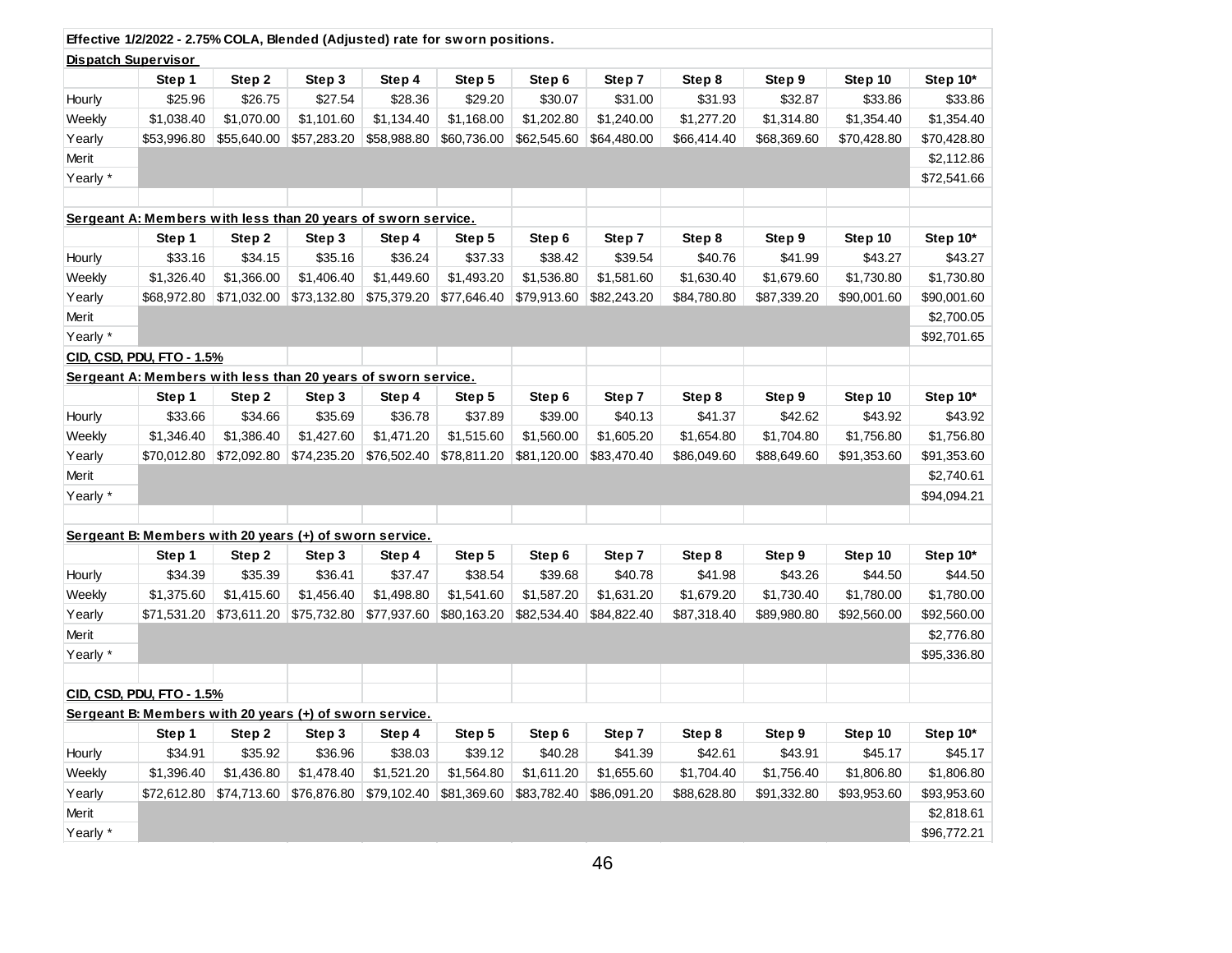| Sergeant DEU A: Members with less than 20 years of sworn service (5% Stipend is reflected). |                                                                                       |             |             |             |             |             |             |              |              |              |              |
|---------------------------------------------------------------------------------------------|---------------------------------------------------------------------------------------|-------------|-------------|-------------|-------------|-------------|-------------|--------------|--------------|--------------|--------------|
|                                                                                             | Step 1                                                                                | Step 2      | Step 3      | Step 4      | Step 5      | Step 6      | Step 7      | Step 8       | Step 9       | Step 10      | Step 10*     |
| Hourly                                                                                      | \$34.82                                                                               | \$34.89     | \$35.93     | \$37.02     | \$38.15     | \$39.26     | \$40.40     | \$41.67      | \$42.94      | \$44.19      | \$44.19      |
| Weekly                                                                                      | \$1,392.80                                                                            | \$1,395.60  | \$1,437.20  | \$1,480.80  | \$1,526.00  | \$1,570.40  | \$1,616.00  | \$1,666.80   | \$1,717.60   | \$1,767.60   | \$1,767.60   |
| Yearly                                                                                      | \$72,425.60                                                                           | \$72,571.20 | \$74,734.40 | \$77,001.60 | \$79,352.00 | \$81,660.80 | \$84,032.00 | \$86,673.60  | \$89,315.20  | \$91,915.20  | \$91,915.20  |
| Merit                                                                                       |                                                                                       |             |             |             |             |             |             |              |              |              | \$2,757.46   |
| Yearly *                                                                                    |                                                                                       |             |             |             |             |             |             |              |              |              | \$94,672.66  |
|                                                                                             |                                                                                       |             |             |             |             |             |             |              |              |              |              |
|                                                                                             | Sergeant DEU B: Members with 20 (+) years of sworn service (5% Stipend is reflected). |             |             |             |             |             |             |              |              |              |              |
|                                                                                             | Step 1                                                                                | Step 2      | Step 3      | Step 4      | Step 5      | Step 6      | Step 7      | Step 8       | Step 9       | Step 10      | Step 10*     |
| Hourly                                                                                      | \$36.04                                                                               | \$37.10     | \$38.18     | \$39.31     | \$40.41     | \$41.59     | \$42.77     | \$44.04      | \$45.34      | \$46.67      | \$46.67      |
| Weekly                                                                                      | \$1,441.60                                                                            | \$1,484.00  | \$1,527.20  | \$1,572.40  | \$1,616.40  | \$1,663.60  | \$1,710.80  | \$1,761.60   | \$1,813.60   | \$1,866.80   | \$1,866.80   |
| Yearly                                                                                      | \$74,963.20                                                                           | \$77,168.00 | \$79,414.40 | \$81,764.80 | \$84,052.80 | \$86,507.20 | \$88,961.60 | \$91,603.20  | \$94,307.20  | \$97,073.60  | \$97,073.60  |
| Merit                                                                                       |                                                                                       |             |             |             |             |             |             |              |              |              | \$2,912.21   |
| Yearly *                                                                                    |                                                                                       |             |             |             |             |             |             |              |              |              | \$99,985.81  |
|                                                                                             |                                                                                       |             |             |             |             |             |             |              |              |              |              |
|                                                                                             | Lieutenant A: Members with less than 20 years of sworn service.                       |             |             |             |             |             |             |              |              |              |              |
|                                                                                             | Step 1                                                                                | Step 2      | Step 3      | Step 4      | Step 5      | Step 6      | Step 7      | Step 8       | Step 9       | Step 10      | Step 10*     |
| Hourly                                                                                      | \$38.35                                                                               | \$39.45     | \$40.68     | \$41.88     | \$43.09     | \$44.44     | \$45.78     | \$47.17      | \$48.57      | \$50.00      | \$50.00      |
| Weekly                                                                                      | \$1,534.00                                                                            | \$1,578.00  | \$1,627.20  | \$1,675.20  | \$1,723.60  | \$1,777.60  | \$1,831.20  | \$1,886.80   | \$1,942.80   | \$2,000.00   | \$2,000.00   |
| Yearly                                                                                      | \$79,768.00                                                                           | \$82,056.00 | \$84,614.40 | \$87,110.40 | \$89,627.20 | \$92,435.20 | \$95,222.40 | \$98,113.60  | \$101,025.60 | \$104,000.00 | \$104,000.00 |
| Merit                                                                                       |                                                                                       |             |             |             |             |             |             |              |              |              | \$3,120.00   |
| Yearly *                                                                                    |                                                                                       |             |             |             |             |             |             |              |              |              | \$107,120.00 |
|                                                                                             |                                                                                       |             |             |             |             |             |             |              |              |              |              |
|                                                                                             | CID, CSD, PDU, FTO - 1.5%                                                             |             |             |             |             |             |             |              |              |              |              |
|                                                                                             | Lieutenant A: Members with less than 20 years of sworn service.                       |             |             |             |             |             |             |              |              |              |              |
|                                                                                             | Step 1                                                                                | Step 2      | Step 3      | Step 4      | Step 5      | Step 6      | Step 7      | Step 8       | Step 9       | Step 10      | Step 10*     |
| Hourly                                                                                      | \$38.93                                                                               | \$40.04     | \$41.29     | \$42.51     | \$43.74     | \$45.11     | \$46.47     | \$47.88      | \$49.30      | \$50.75      | \$50.75      |
| Weekly                                                                                      | \$1,557.20                                                                            | \$1,601.60  | \$1,651.60  | \$1,700.40  | \$1,749.60  | \$1,804.40  | \$1,858.80  | \$1,915.20   | \$1,972.00   | \$2,030.00   | \$2,030.00   |
| Yearly                                                                                      | \$80,974.40                                                                           | \$83,283.20 | \$85,883.20 | \$88,420.80 | \$90,979.20 | \$93,828.80 | \$96,657.60 | \$99,590.40  | \$102,544.00 | \$105,560.00 | \$105,560.00 |
| Merit                                                                                       |                                                                                       |             |             |             |             |             |             |              |              |              | \$3,166.80   |
| Yearly *                                                                                    |                                                                                       |             |             |             |             |             |             |              |              |              | \$108,726.80 |
|                                                                                             |                                                                                       |             |             |             |             |             |             |              |              |              |              |
|                                                                                             | Lieutenant: Members with 20 years (+) of sworn service.                               |             |             |             |             |             |             |              |              |              |              |
|                                                                                             | Step 1                                                                                | Step 2      | Step 3      | Step 4      | Step 5      | Step 6      | Step 7      | Step 8       | Step 9       | Step 10      | Step 10*     |
| Hourly                                                                                      | \$39.57                                                                               | \$40.70     | \$41.89     | \$43.13     | \$44.33     | \$45.68     | \$47.01     | \$48.40      | \$49.80      | \$51.23      | \$51.23      |
| Weekly                                                                                      | \$1,582.80                                                                            | \$1,628.00  | \$1,675.60  | \$1,725.20  | \$1,773.20  | \$1,827.20  | \$1,880.40  | \$1,936.00   | \$1,992.00   | \$2,049.20   | \$2,049.20   |
| Yearly                                                                                      | \$82,305.60                                                                           | \$84,656.00 | \$87,131.20 | \$89,710.40 | \$92,206.40 | \$95,014.40 | \$97,780.80 | \$100,672.00 | \$103,584.00 | \$106,558.40 | \$106,558.40 |
| Merit                                                                                       |                                                                                       |             |             |             |             |             |             |              |              |              | \$3,196.75   |
| Yearly *                                                                                    |                                                                                       |             |             |             |             |             |             |              |              |              | \$109,755.15 |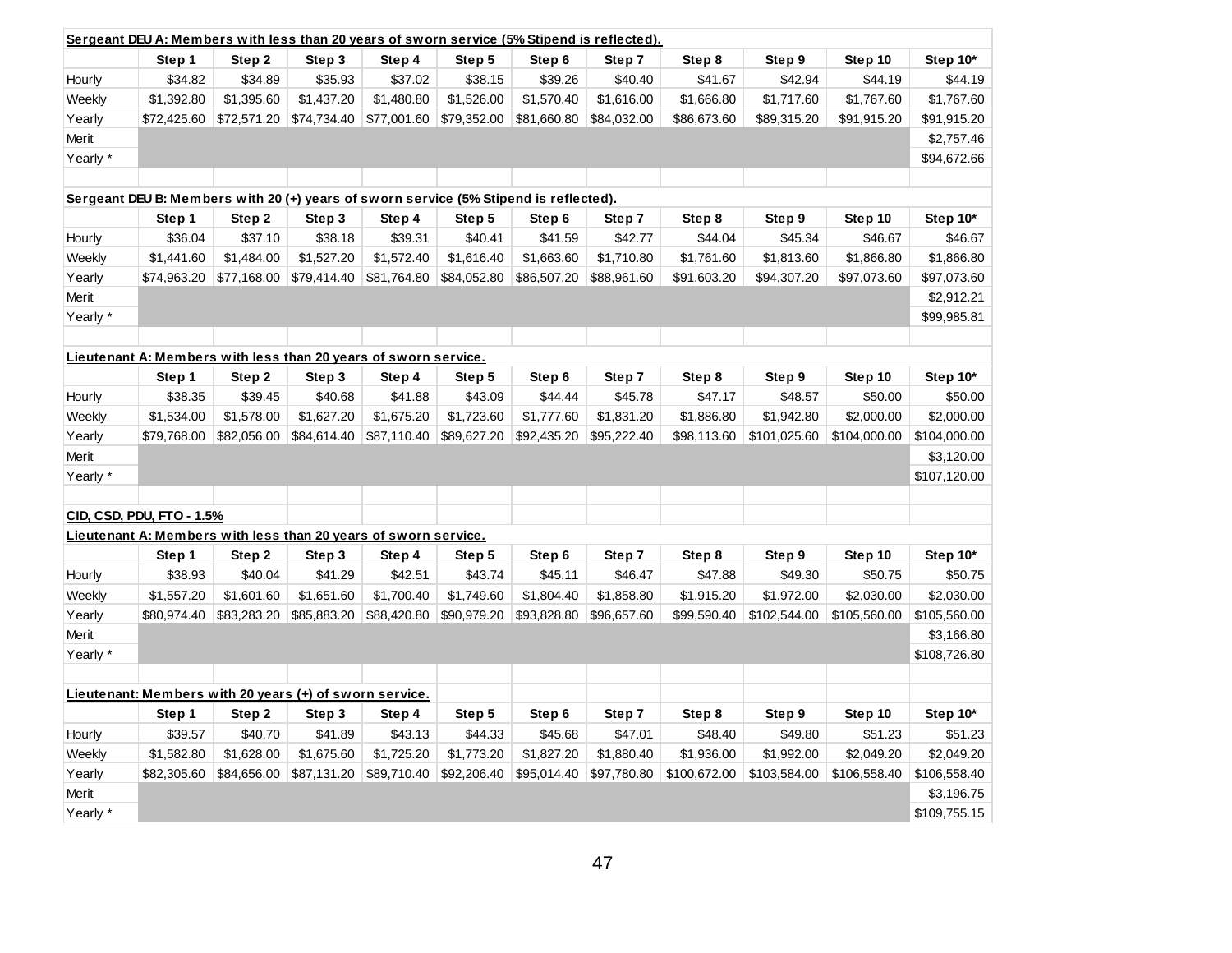|          | CID, CSD, PDU, FTO - 1.5%                               |             |             |             |             |             |             |              |              |              |              |
|----------|---------------------------------------------------------|-------------|-------------|-------------|-------------|-------------|-------------|--------------|--------------|--------------|--------------|
|          | Lieutenant: Members with 20 years (+) of sworn service. |             |             |             |             |             |             |              |              |              |              |
|          | Step 1                                                  | Step 2      | Step 3      | Step 4      | Step 5      | Step 6      | Step 7      | Step 8       | Step 9       | Step 10      | Step $10*$   |
| Hourly   | \$40.16                                                 | \$41.31     | \$42.52     | \$43.78     | \$44.99     | \$46.37     | \$47.72     | \$49.13      | \$50.55      | \$52.00      | \$52.00      |
| Weekly   | \$1,606.40                                              | \$1,652.40  | \$1,700.80  | \$1,751.20  | \$1,799.60  | \$1,854.80  | \$1,908.80  | \$1,965.20   | \$2,022.00   | \$2,080.00   | \$2,080.00   |
| Yearly   | \$83,532.80                                             | \$85,924.80 | \$88,441.60 | \$91,062.40 | \$93,579.20 | \$96,449.60 | \$99,257.60 | \$102,190.40 | \$105,144.00 | \$108,160.00 | \$108,160.00 |
| Merit    |                                                         |             |             |             |             |             |             |              |              |              | \$3,244.80   |
| Yearly * |                                                         |             |             |             |             |             |             |              |              |              | \$111,404.80 |
|          |                                                         |             |             |             |             |             |             |              |              |              |              |
|          | Parking Supervisor (Rates in effect as of 2/1/2019)     |             |             |             |             |             |             |              |              |              |              |
| Grade 18 | А                                                       | в           | C           | D           | E.          | F           | G           | н            |              | J            | Κ            |
| Hourly   | \$24.54                                                 | \$25.16     | \$25.79     | \$26.42     | \$27.11     | \$27.79     | \$28.46     | \$29.17      | \$29.90      | \$30.65      | \$31.43      |
| Weekly   | \$981.60                                                | \$1,006.40  | \$1,031.60  | \$1,056.80  | \$1,084.40  | \$1,111.60  | \$1,138.40  | \$1,166.80   | \$1,196.00   | \$1,226.00   | \$1,257.20   |
| Yearly   | \$51,043.20                                             | \$52,332.80 | \$53,643.20 | \$54,953.60 | \$56,388.80 | \$57,803.20 | \$59,196.80 | \$60,673.60  | \$62,192.00  | \$63,752.00  | \$65,374.40  |
|          |                                                         | М           | N           | O           | P           |             |             |              |              |              |              |
| Hourly   | \$32.21                                                 | \$33.03     | \$33.86     | \$34.70     | \$35.58     |             |             |              |              |              |              |
| Weekly   | \$1,288.40                                              | \$1,321.20  | \$1,354.40  | \$1,388.00  | \$1,423.20  |             |             |              |              |              |              |
| Yearly   | \$66,996.80                                             | \$68,702.40 | \$70,428.80 | \$72,176.00 | \$74,006.40 |             |             |              |              |              |              |